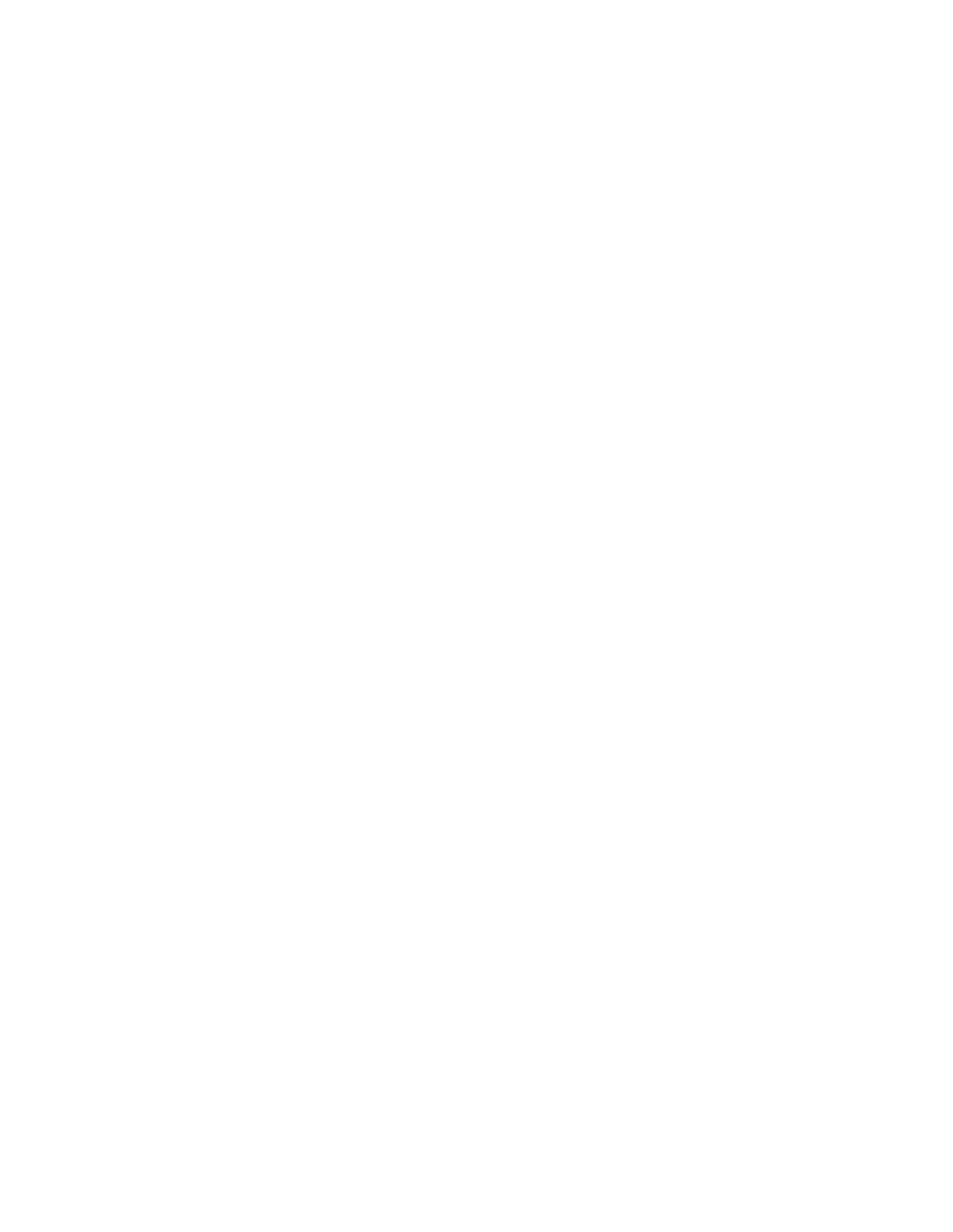# **Workshop Report: Economic Aspects of Bycatch Reduction**

A. Kitts, L. Benaka, D. Heinemann, S. Lovell, N. Olsen, and D. Squires (editors)

**NOAA Technical Memorandum NMFS-F/SPO-214 February 2021**



U.S. Department of Commerce Wynn Coggins, Acting Secretary

National Oceanic and Atmospheric Administration Benjamin Friedman, Acting NOAA Administrator

National Marine Fisheries Service Paul Doremus, Acting Assistant Administrator for Fisheries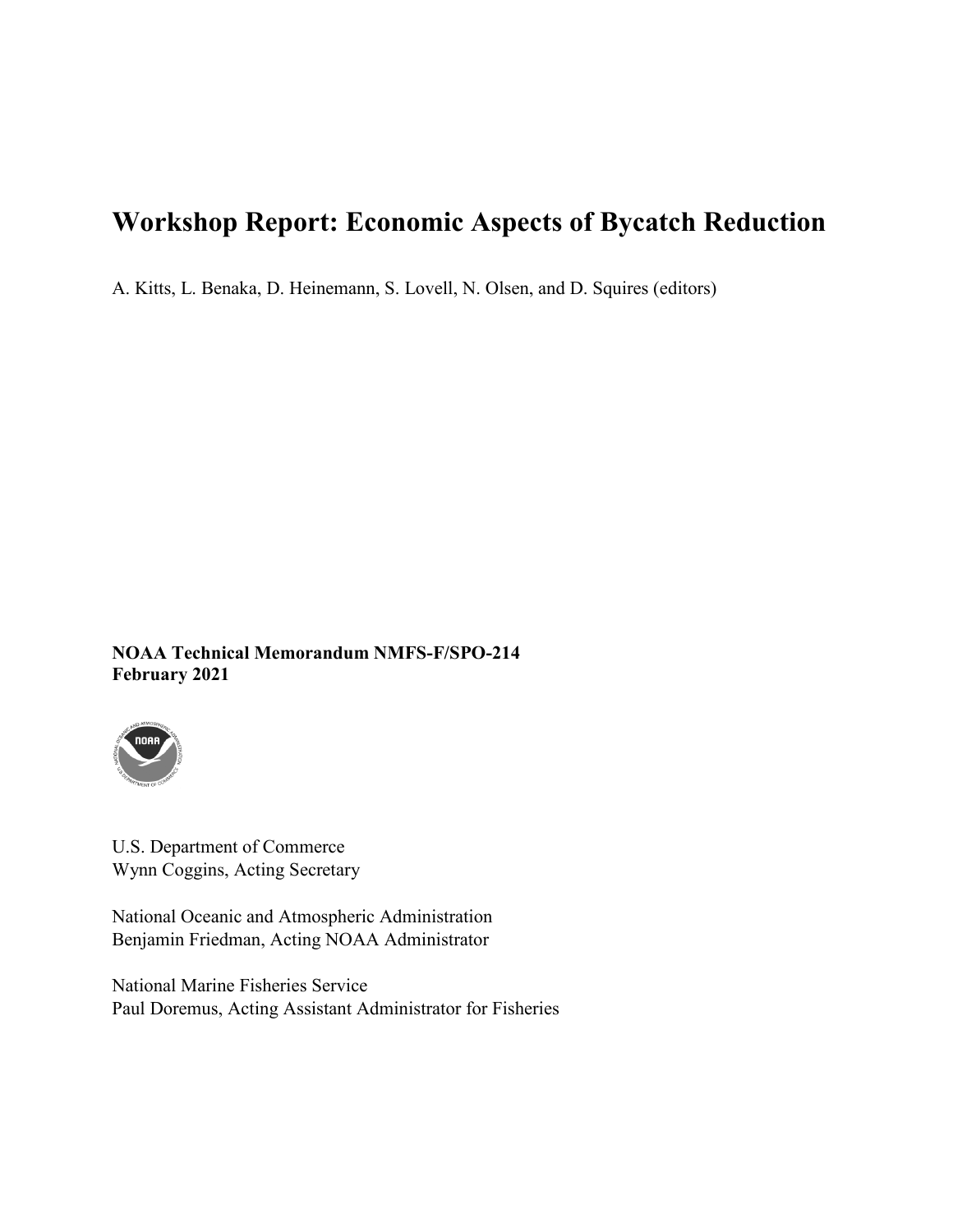#### **Recommended citation:**

A. Kitts, L. Benaka, D. Heinemann, S. Lovell, N. Olsen, and D. Squires (editors). 2021. Workshop Report: Economic Aspects of Bycatch Reduction. NOAA Tech. Memo. NMFS-F/SPO-214, 46 p.

**Copies of this report may be obtained online at:** <http://spo.nmfs.noaa.gov/tech-memos/>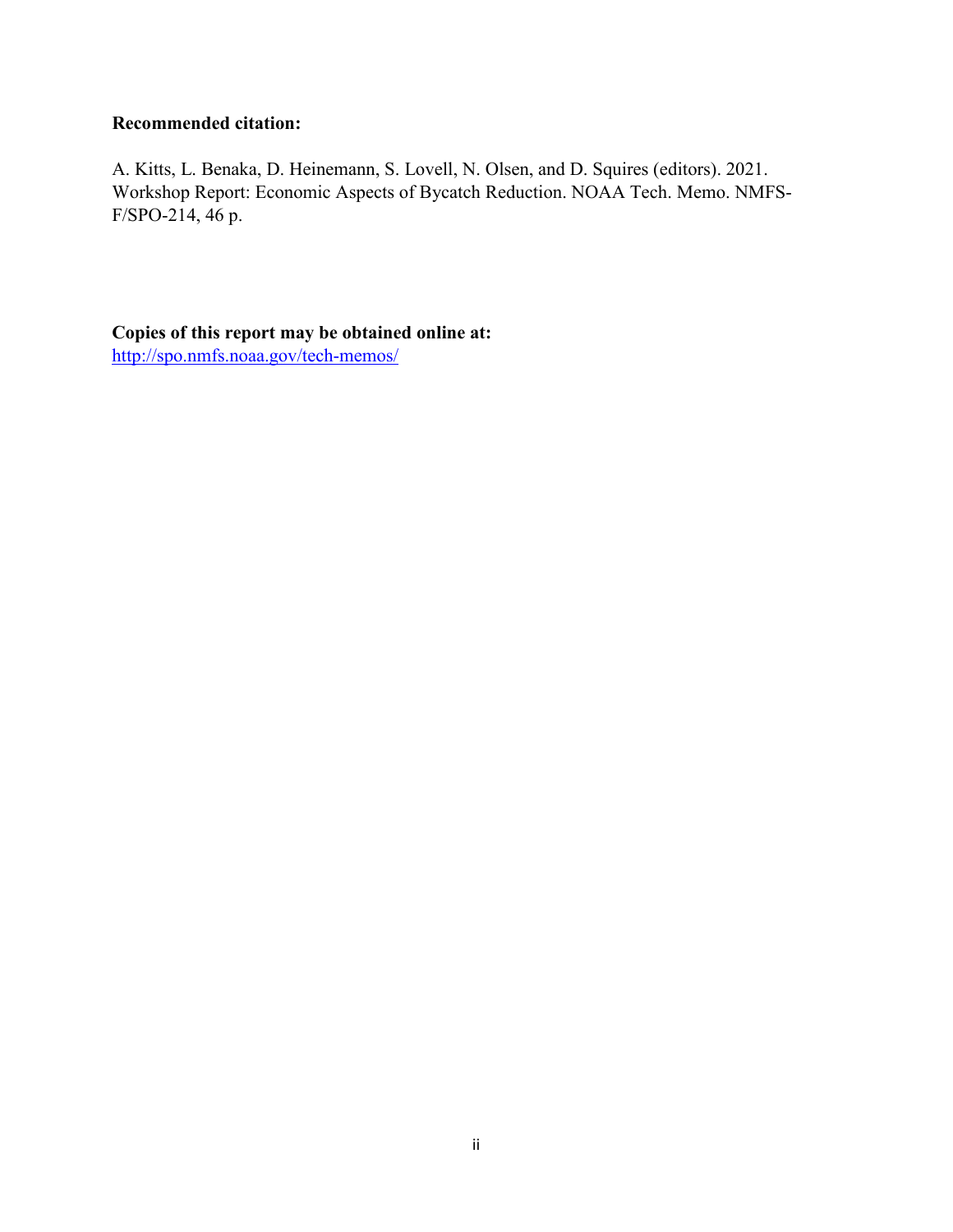# **Contents**

<span id="page-4-0"></span>

| Mitigating Fisheries Bycatch: Regulatory Framework, Economic Instruments,                       |
|-------------------------------------------------------------------------------------------------|
|                                                                                                 |
| Amendment 80 Sector Bering Sea Non-Pollock Groundfish Trawl (Multispecies Trawl Flatfish) 9     |
| Vaquita Bycatch in Small-Scale Commercial Gillnet Fisheries in the Upper Gulf of                |
|                                                                                                 |
| California Large Mesh Drift Gillnet Fishery: Bycatch and Regulatory Changes since the 1980s  20 |
| North Atlantic Right Whales in Relation to the U.S. Lobster Fishery, Joint Research,            |
|                                                                                                 |
|                                                                                                 |
|                                                                                                 |
|                                                                                                 |
|                                                                                                 |
|                                                                                                 |
|                                                                                                 |
|                                                                                                 |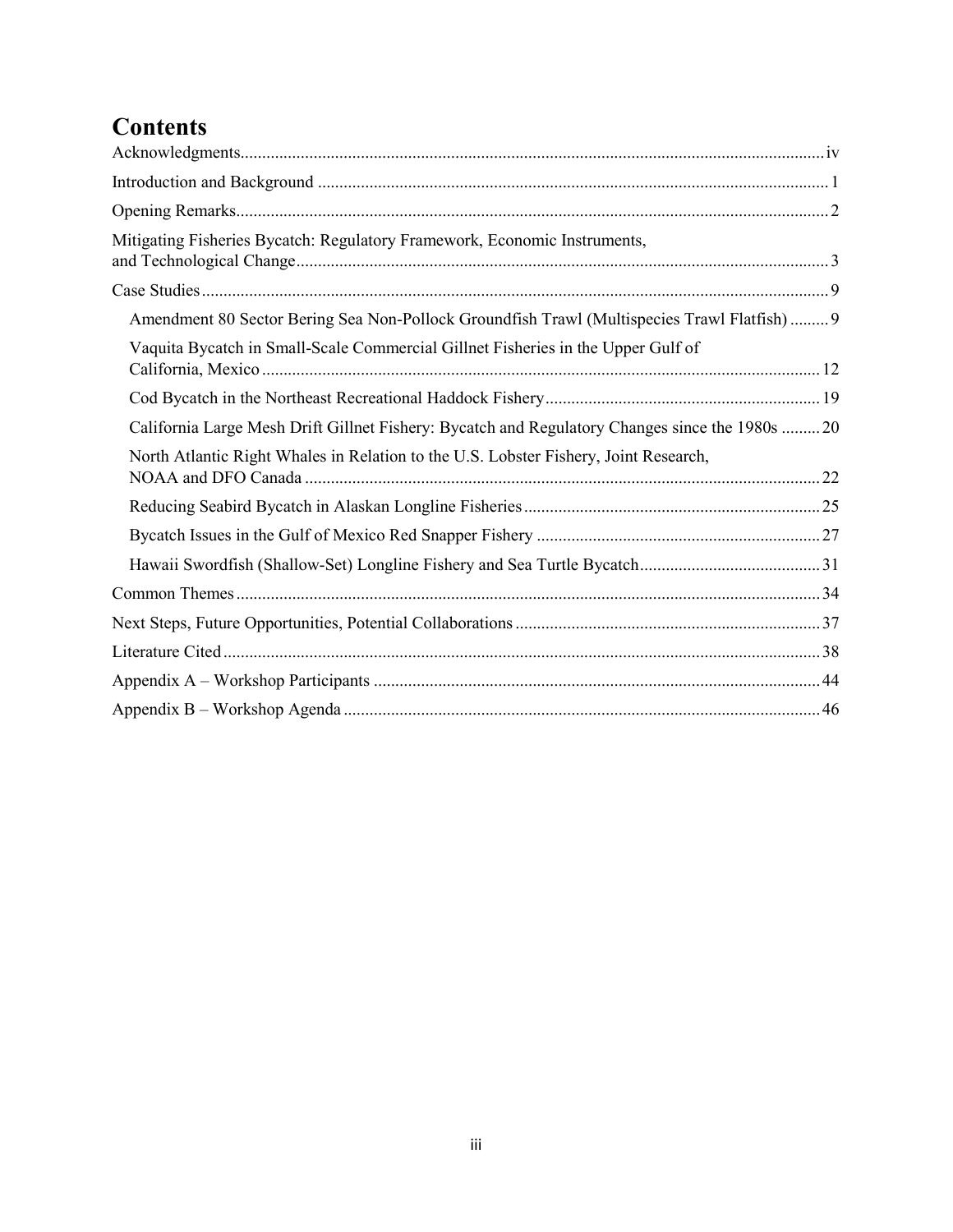## **Acknowledgments**

The Steering Committee would like to thank all case study leads for writing and presenting the case studies; Kristen Koch, David Detlor, Doug Lipton, and Rebecca Lent for their opening remarks; and workshop participants for insightful discussions as well as helpful reviews of this report. Special thanks to Lee Benaka for compiling the case studies and associated workshop discussions for this report, to Dale Squires for providing the theoretical background for the economic aspects of bycatch, and to Joe Terry for an extensive review of this report.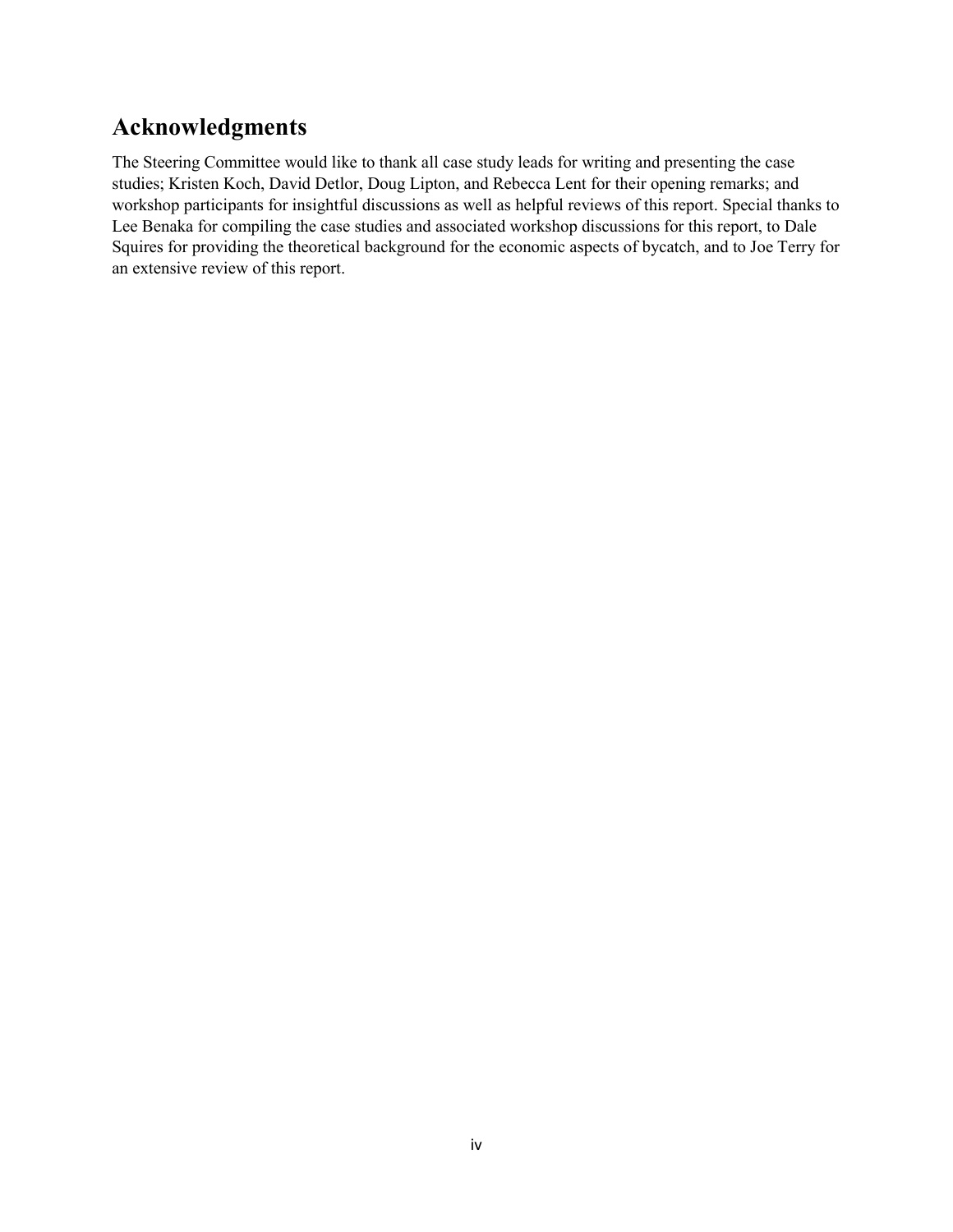# <span id="page-6-0"></span>**Introduction and Background**

The National Marine Fisheries Service's (NMFS) National Bycatch Reduction Strategy<sup>[1](#page-6-1)</sup> guides NMFS' efforts to reduce bycatch and bycatch mortality. To aid in the implementation of the Strategy, NMFS' Office of Science and Technology (OST) formulated an action item to advance ideas, solutions, and research regarding economic aspects of bycatch reduction in U.S. fisheries. To advance these ideas and solutions, OST convened a workshop on the economic aspects of bycatch reduction at the Scripps Institution of Oceanography in La Jolla, CA on October 29-31, 2019. The workshop focused on incentive-based approaches to bycatch reduction. Workshop participants included researchers from multiple disciplines as well as fisheries managers and stakeholders (see list in Appendix A). The goal of the workshop was to discuss the application of economic research to real-world bycatch problems using a case-study approach.

Workshop organizers selected case studies to represent a variety of geographic regions, types of fisheries (including recreational and commercial fisheries), and those that interacted with protected species and seabirds. Case study leads presented the salient features of the fishery and described the bycatch issue along with steps taken to reduce bycatch and discard mortality. Workshop participants then discussed potential additional solutions. Discussions of solutions fell under three broad categories: 1) market-based incentives, 2) direct regulatory approaches, and 3) intrinsic motivation (e.g., altruism, social norms) approaches. The goal was to provide a menu of approaches for reducing bycatch in each of the case study fisheries.

After a welcome to La Jolla by Kristen Koch, the Science and Research Director of the Southwest Fisheries Science Center, David Detlor, the Acting Director of the Office of Science and Technology, provided an overview of the National Bycatch Reduction Strategy. Doug Lipton, NOAA Fisheries Senior Scientist for Economics, guided workshop participants through the ways economists think about problems such as bycatch in fisheries. Rebecca Lent, Executive Director of the International Whaling Commission (IWC), provided an overview of a recent IWC bycatch workshop. Dale Squires, an economist with the Southwest Fisheries Science Center, presented the theoretical underpinnings of the tools within economics that can be, and are, used to address fisheries bycatch issues. A day and a half of presentations and detailed discussion of eight current bycatch case studies followed these series of opening remarks. The final half day of the workshop focused on identifying overarching themes and possible solutions that emerged from the case studies, discussing the practicability of implementing the solutions, and recommending future collaborative efforts that could be initiated to foster continued exploration of bycatch solutions.

Based on review of the case studies and workshop discussions, workshop participants realized that solutions to bycatch issues must come from a multi-disciplinary perspective. Each bycatch case study showed that, due to the complexity of bycatch problems, using just one approach, whether it be a technology change, direct regulation, market-based incentive, consumer/public/fishermen/angler education program, or change in social norms, cannot single-handedly address the bycatch problem. Further, tools used in one case will not necessarily apply to another. Sets of solutions must be tailor-made on a case-by-case basis. Workshop participants also found that bycatch problems must be addressed early so they do not become so severe that no set of solutions can eliminate the bycatch and restore the population to a healthy level.

<span id="page-6-1"></span> <sup>1</sup> <https://www.fisheries.noaa.gov/national/bycatch/national-bycatch-reduction-strategy>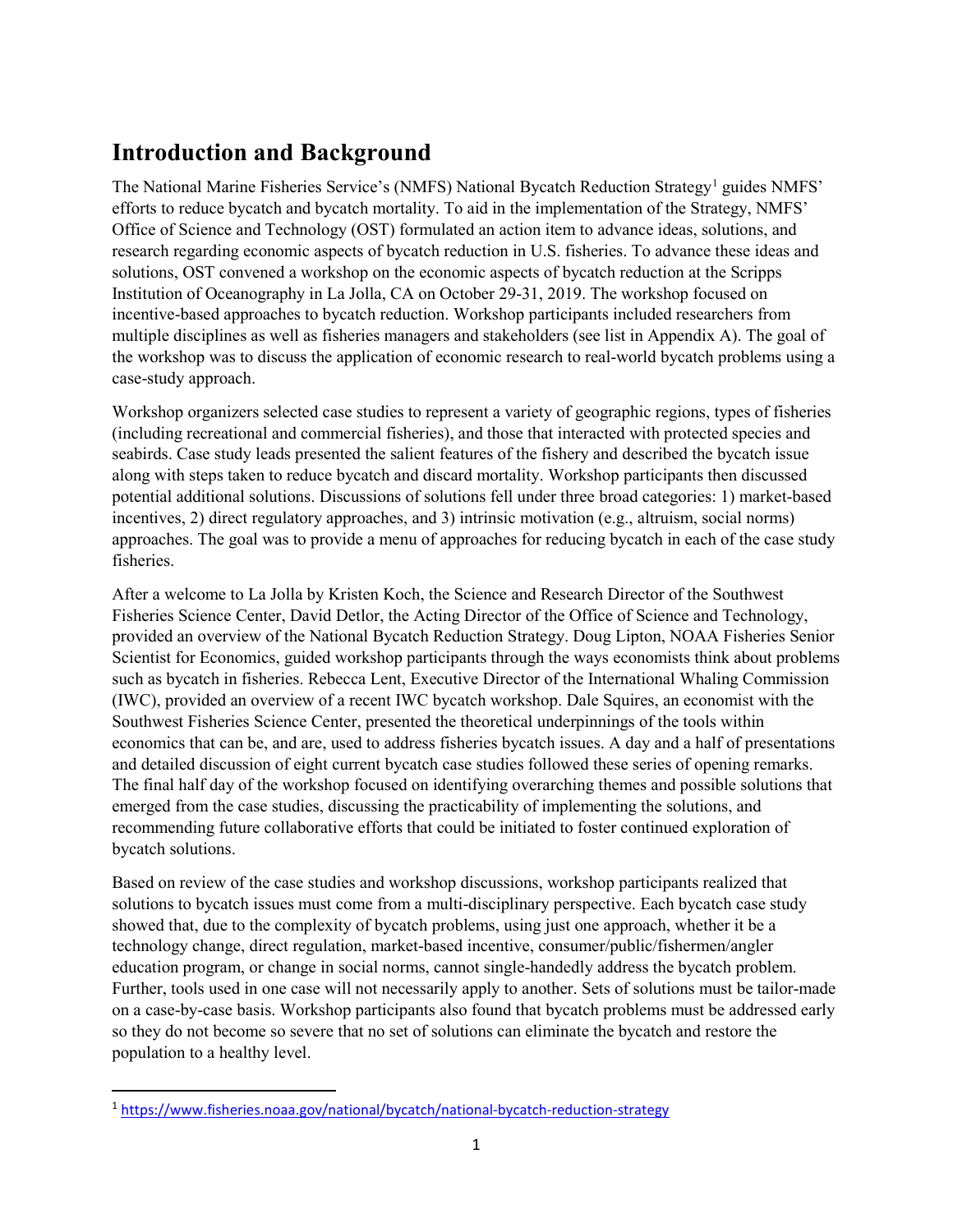### <span id="page-7-0"></span>**Opening Remarks**

Three speakers provided background and context for the workshop: David Detlor, Doug Lipton, and Rebecca Lent.

David Detlor described NMFS's focus on documenting and mitigating bycatch levels in our nation's fisheries over the past two decades. In 1999, NMFS established of the National Observer Program, which provides support and policy coordination for regional observer programs as they deploy almost 1,000 observers each year to characterize discards at sea and record fisheries interactions with protected species and seabirds. In 2011, the National Observer Program published the first National Bycatch Report, which comprehensively documented bycatch of fish and protected species in major U.S. fisheries; updates were published in 2014, 2016, and 2019. In 2016, OST contributed to NMFS's National Bycatch Reduction Strategy, which was designed to guide NMFS bycatch monitoring, estimation, research, conservation, and management, as well as enforcement of bycatch regulations and communication about bycatch issues. The strategy was motivated by the fact that "impacts from bycatch and bycatch mortality vary across fisheries, and can have adverse biological, economic, and social consequences." Most importantly, from the perspective of this workshop, the strategy provides guidance for NMFS by identifying the importance of improving the understanding of economic and social factors to help address and mitigate bycatch issues and identify regulatory and market incentives that might increase utilization of catch that normally would become economic discards. More specifically, the strategy calls on NMFS to 1) "analyze the effectiveness of incentive-based approaches to environmental management, (e.g., catch shares, risk pools, cooperatives, dynamic area management), and consider their application to bycatch reduction programs," and 2) "improve understanding of the socio-economic and other environmental trade-offs of bycatch reduction to better inform stakeholders and to support management decisions and post-regulation analyses." OST is now developing the strategy's implementation plan, of which this workshop is a part.

Doug Lipton shared some insights into the role economics can play in reducing bycatch. Although engineered approaches such as those supported through the NMFS Bycatch Reduction Engineering Program are important, they cannot be the sole remedy for bycatch problems. Other tools are needed, and the field of economics can provide tools that have been successful in addressing other natural resource challenges. Doug shared some examples that came to light just prior to the workshop. An October 2019 Washington Post article<sup>[2](#page-7-1)</sup> made the case that a tax on carbon emissions is a powerful way of combating climate change. Another October 2019 article in the Bay Journal<sup>[3](#page-7-2)</sup> provided an example of the role of uncertainty in setting pollution limits. Doug made further comparisons with studies<sup>[4](#page-7-3)</sup> that showed that a nutrient credit trading scheme in the Chesapeake Bay could achieve results at half the cost of using engineered approaches alone. He reported that the state of Maryland recently began implementing the trading system. Doug shared some thoughts on the potential for aquaculture to be a bycatch reduction backstop technology, that is, although wild harvest of fish has no pre-harvest cost, there is a high bycatch cost. Aquaculture, on the other hand, has pre-harvest costs but little if no bycatch cost, depending on the technology. Lastly, Doug discussed the idea of finding an optimal level of bycatch reduction, which is

<span id="page-7-1"></span> <sup>2</sup> <https://www.mpnnow.com/news/20191021/guest-view-compelling-case-for-carbon-tax> 3

<span id="page-7-2"></span>[https://bloximages.newyork1.vip.townnews.com/bayjournal.com/content/tncms/assets/v3/editorial/4/22/42221](https://bloximages.newyork1.vip.townnews.com/bayjournal.com/content/tncms/assets/v3/editorial/4/22/4222148e-fa54-11e9-a315-d77a8f584384/5db845d54728e.pdf.pdf) [48e-fa54-11e9-a315-d77a8f584384/5db845d54728e.pdf.pdf](https://bloximages.newyork1.vip.townnews.com/bayjournal.com/content/tncms/assets/v3/editorial/4/22/4222148e-fa54-11e9-a315-d77a8f584384/5db845d54728e.pdf.pdf) (see page 11)

<span id="page-7-3"></span><sup>4</sup> <http://www.chesbay.us/Publications/nutrient-trading-2012.pdf> and

[https://www.researchgate.net/publication/331502832\\_The\\_potential\\_for\\_nutrient\\_credit\\_trading\\_or\\_economic\\_](https://www.researchgate.net/publication/331502832_The_potential_for_nutrient_credit_trading_or_economic_incentives_to_expand_Maryland_oyster_aquaculture) incentives to expand Maryland oyster aquaculture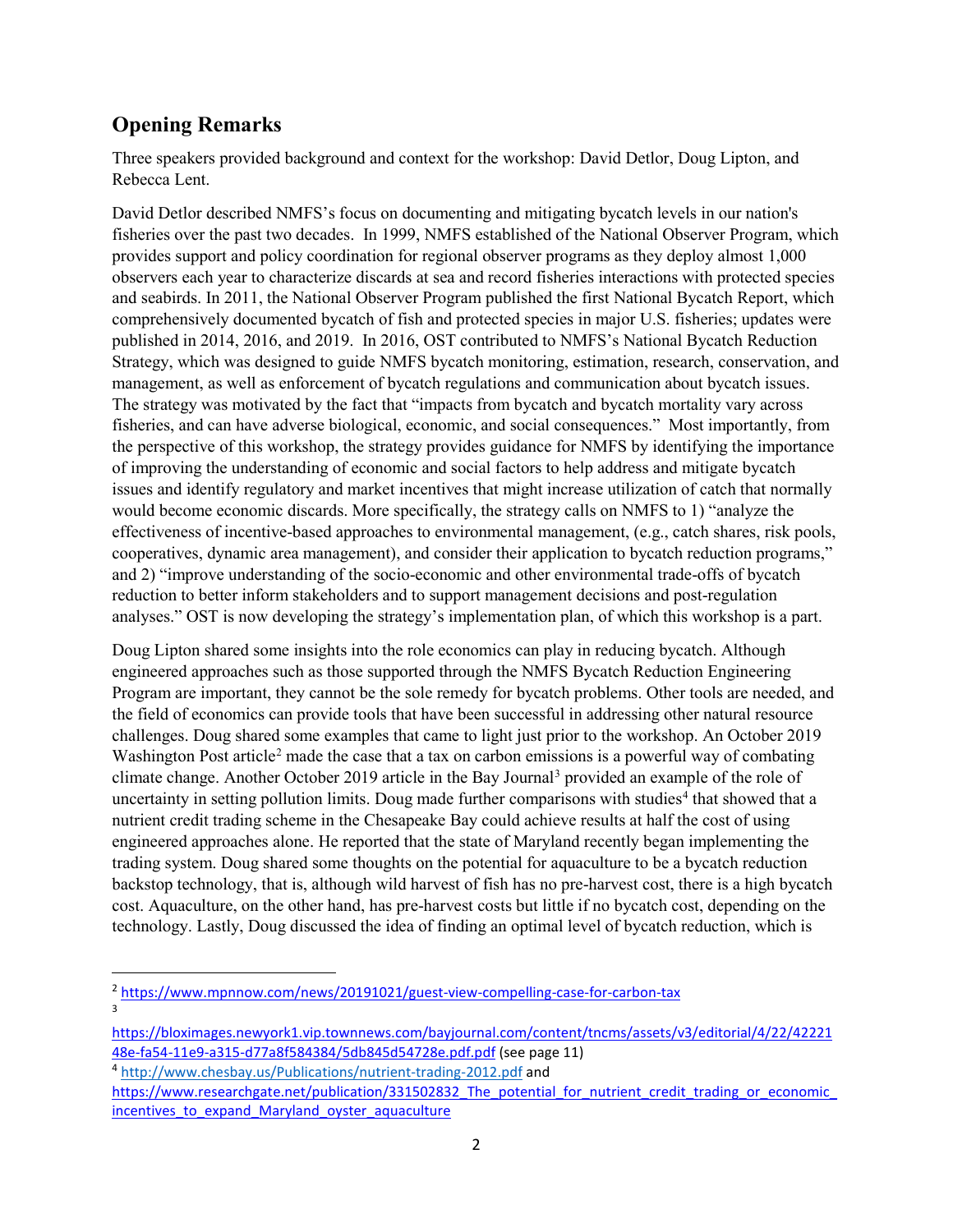determined by the broadly defined marginal benefits and costs of decreasing bycatch, the role of markets, eco-labeling, incentives, taxes, and subsidies in fisheries bycatch reduction.

Rebecca Lent described the IWC's Marine Mammal Bycatch Initiative that was launched in 2016. Independently funded, the initiative was motivated by the fact that bycatch is the worldwide, number-one source of human-caused mortality of marine mammals. She told the workshop about the Initiative's first meeting this year in Kenya, where participants discussed the extent of marine mammal bycatch in datapoor, small-scale gillnet fisheries in the Indian Ocean. She related that these fisheries need collaborators and assistance with designing and implementing multi-taxa, multi-disciplinary approaches to bycatch monitoring and mitigation. Those approaches need to include managers, industry, scientists and conservationists, and to integrate economic and sociological factors with technological solutions. The Initiative identified a need for low-tech mitigation technology, for example, light-emitting diodes and "coke-bottle pingers", rapid bycatch assessment methods, and crew or small-scale electronic monitoring.

### <span id="page-8-0"></span>**Mitigating Fisheries Bycatch: Regulatory Framework, Economic Instruments, and Technological Change**

Dale Squires described the various economic tools related to bycatch mitigation. His remarks are summarized here.

Bycatch mitigation requires an interdisciplinary approach due to its multiple facets: 1) biological (life history of the bycatch and target species), 2) technical (gear and equipment design and operation), 3) producer behavior (how vessels and firms in the supply chain respond to direct and incentive-based bycatch mitigation regulations), and 4) consumer behavior (how they respond to information or eco-labels and price changes).

Both the Magnuson-Stevens Fishery Conservation and Management Act (MSA) and the Bycatch Reduction Strategy definitions of bycatch exclude catch that is sold. However, for this discussion of economic aspects of bycatch, a broader definition is used that includes incidental/non-target catch that is sold.<sup>[5](#page-8-1)</sup> And so, here, bycatch is classified into two types according to characteristics of its price (or lack thereof). The first type is non-target species that are commercially harvested and sold but not at the ecologically and economically optimum level. The non-target species may, for example, be harvested at the incorrect age or size. The market price for this type of bycatch does not fully capture the costs of foregone biodiversity and ecosystem services, i.e., the "external costs". In short, the bycatch is underpriced and markets are said to be incomplete. Bigeye tuna harvested in conjunction with skipjack tuna under drifting floating aggregator devices is an example of this first type of bycatch. The second type of bycatch corresponds to threatened or endangered species that are protected in some manner and do not have a market price, or other discarded unsalable or illegal catch. Examples include seabirds and sea turtles bycaught by pelagic longline vessels and coastal marine mammals caught in drift gillnets. Markets

<span id="page-8-1"></span><sup>&</sup>lt;sup>5</sup> The MSA defines bycatch as "fish which are harvested in a fishery, but which are not sold or kept for personal use, and includes economic discards and regulatory discards. Such term does not include fish released alive under a recreational catch and release fishery management program." The National Bycatch Reduction Strategy defines bycatch more broadly as "discarded catch of marine species and unobserved mortality due to a direct encounter with fishing vessels and gear." Beyond this particular discussion of broad economic aspects of bycatch, bycatch was not specifically defined for the workshop or for this report. However, the definition in the National Bycatch Reduction Strategy better aligns with the theme of the workshop given the mix of types of bycatch case studies presented and discussed.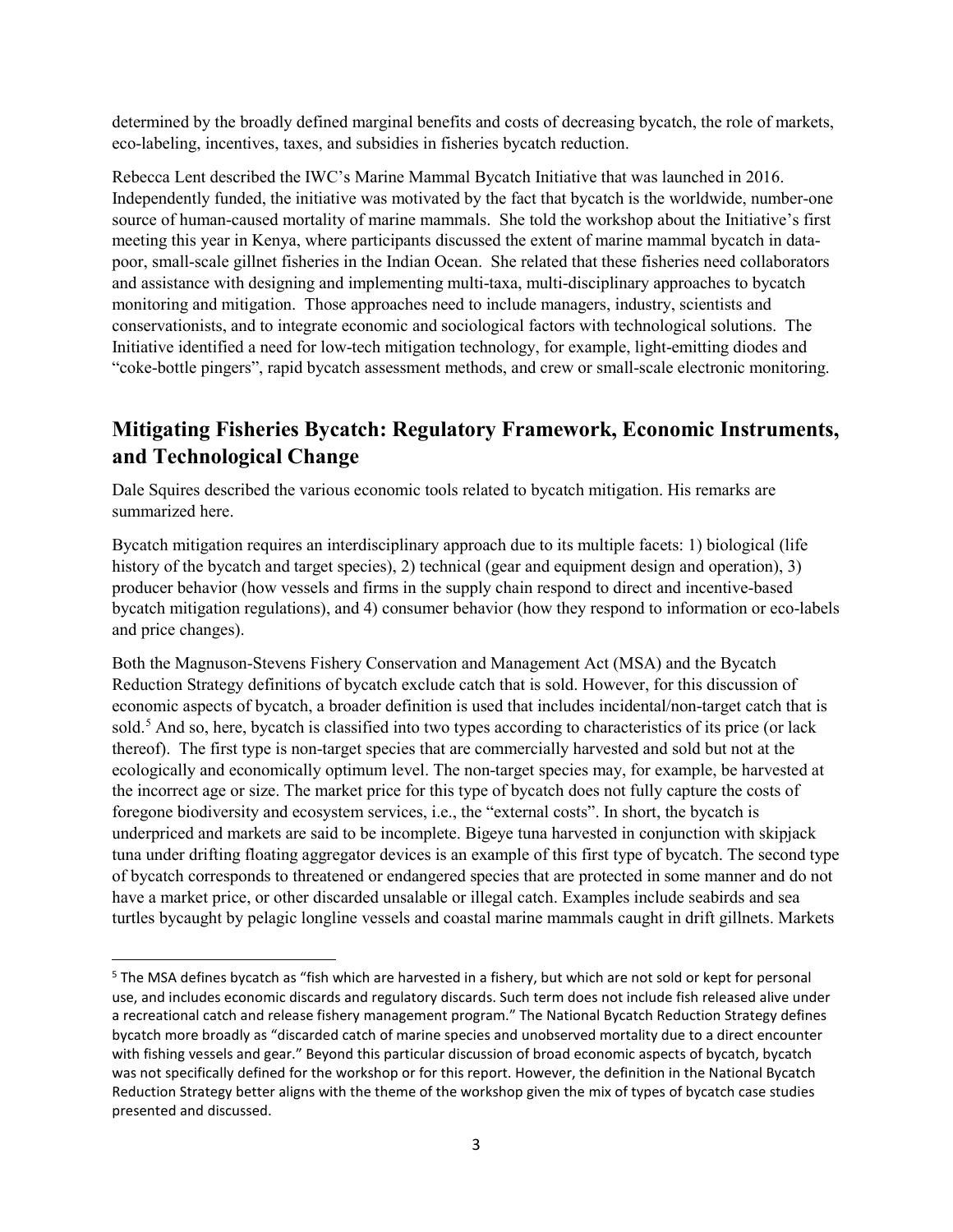are said to be missing. In short, in both cases, the bycatch is "unpriced" (in the sense that information is unavailable to assess the true cost to society).

The bycatch issue, from an economics perspective, comprises four basic components ("externalities" in economics<sup>[6](#page-9-0)</sup>) that collectively create the issue. First, bycatch is incidentally created at the vessel level while vessels pursue their target species. Vessel behavior and decision-making respond to ex-vessel market prices, environmental conditions, resource abundance and availability, the regulatory framework, and other factors. The ex-vessel market prices for the target species reflect the supply by vessels and the demand for the target species ultimately formed in consumer markets and passed down through the supply chain through prices. Ex-vessel prices for target species do not include the (external) cost to society of the bycatch. The bycatch may not even have a price, such as with a species protected under the ESA.

Second, most information about bycatch production (in terms of how often or how much bycatch is encountered, but perhaps not information about the biological, economic, or social impacts) is held at the vessel level, with typically progressively decreasing amounts held by firms in the supply chain and finally consumers of the target species. Because of this asymmetric information about bycatch associated with target catch, the target species market prices that do not include the (external) cost of bycatch and underpriced bycatch species, consumers and firms in the supply chain cannot make fully informed and socially optimal decisions. Without full information about bycatch that is reflected in prices for target species that exclude the (external) cost of bycatch or underpriced bycatch, consumers tend to consume "too much" target species with their associated bycatch and bycatch species with incomplete market prices. Consumers fully informed about bycatch and facing prices of target and priced bycatch species that contain the (external) cost of bycatch would alter their behavior and make different choices about target and priced bycatch species to consume. Whether consumer choices sufficiently change, and whether those choices transmit through the supply chain to vessels to the degree that bycatch is reduced, remains an open question.

When market prices for target and priced bycatch species do contain information about the economicecological (external) costs of bycatch and losses in biodiversity and ecosystem services, resources are allocated in a way that is more economically efficient and ecologically optimum. Market prices that contain otherwise unpriced (or underpriced) costs of bycatch and biodiversity losses allow vessels to make harvest decisions and consumers to make seafood consumption decisions that reflect the value of bycatch to society and the ecosystem (i.e., account for the "external costs"). Without seafood prices incorporating these "external costs," both target species and bycatch are overharvested and harvested in the wrong mix with excessive bycatch relative to target species catch. These market prices must be transmitted throughout the supply chain to the vessel.

A third component of the bycatch issue is the technology for harvesting target species that reduces the bycatch and discard mortality rates. Bycatch-reducing technology can be costly to develop and utilize, and developers of such technology bear this cost but do not enjoy the full benefits from its development because other users ("free riders") can adopt the new technology without responsibility for its development and costs. Consequently, socially optimal technology is not typically developed and employed by the private sector to the socially optimal level. Therefore, without some type of technology

<span id="page-9-0"></span><sup>&</sup>lt;sup>6</sup> An externality is an unintended negative or positive outcome of an economic activity that impacts producers (vessels and firms in the supply chain) or consumers. "External costs" are costs of bycatch unaccounted for in market prices of the target species. "External benefits" are benefits unaccounted for in market prices. Externalities can also be defined in terms of cost and benefits that are not borne or received by those who cause them.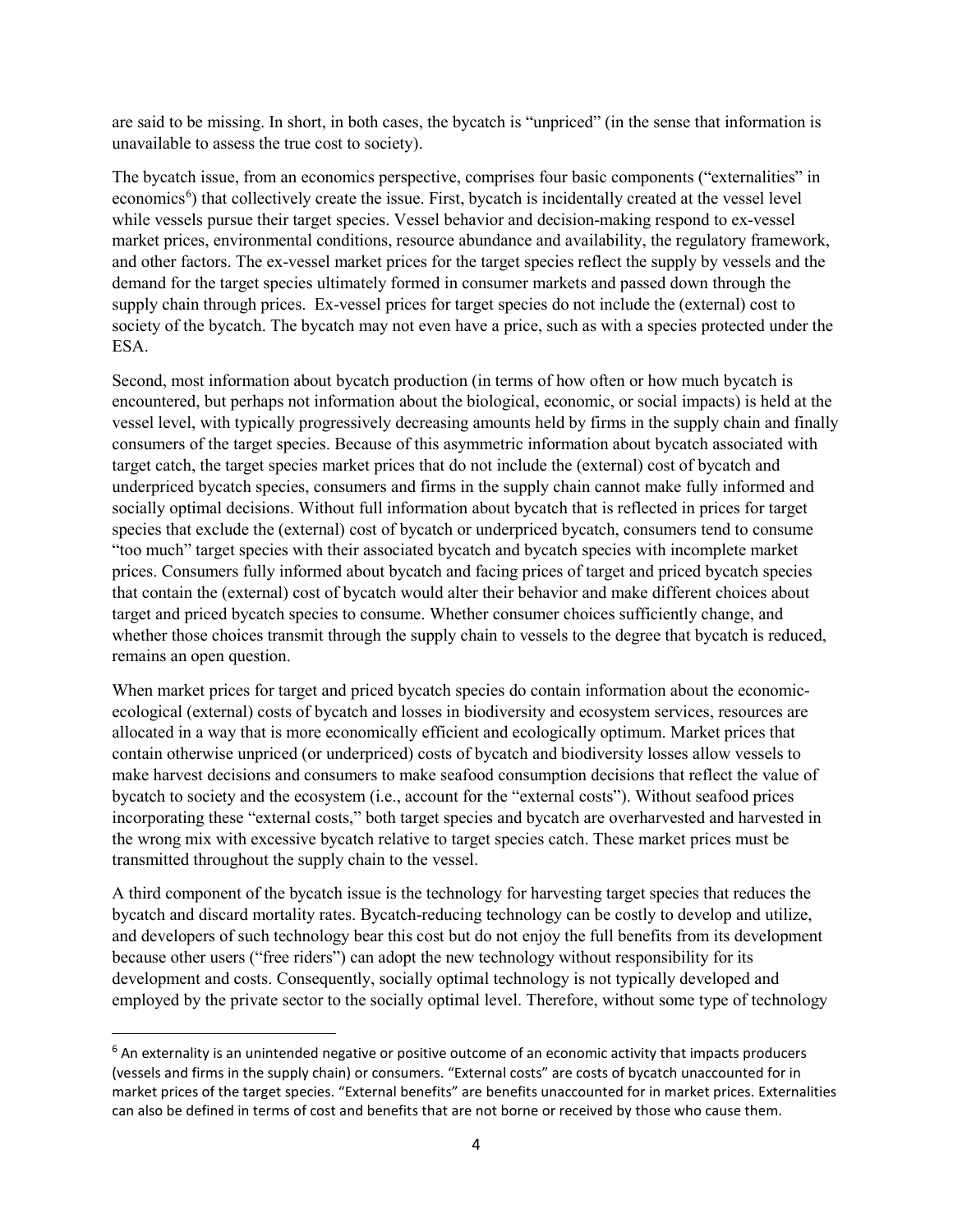policy, whether private or public, the incentives to develop and employ this technology and the bycatch mitigation efforts will be inadequate.

A fourth component of the bycatch issue arises when the bycatch species is transboundary through a straddling stock or a highly migratory species across multiple political jurisdictions. Unilateral bycatch mitigation can then be ineffective due to spillovers or conservation leakages that lead to less conservation than expected. That is, as unilaterally regulated producers in one jurisdiction reduce their production of both target and bycatch species, target species production shifts to the other jurisdiction(s) (production leakage) and has its own bycatch (conservation leakage). Should the target species then be imported back into the unilaterally conserving jurisdiction, there is a trade leakage, and the resulting consumption is a consumption leakage. Multilateral rather than unilateral bycatch mitigation is required.

Bycatch mitigation can be approached as regulation of an industry (fishing) with an adverse environmental impact (bycatch). Many other industries have similar issues, and experiences from private and public regulation of air and water pollution, forestry, water usage, energy conservation, climate change and its mitigation, transportation, and terrestrial conservation can impart lessons for bycatch mitigation. Issues around technological change to reduce the bycatch-catch ratio, i.e., bycatch-saving technological change, as well as policy to induce this technological change, can also be informed by technological changes designed to reduce adverse environmental impacts in other sectors. Key lessons include:

- 1. As industries mature and gain experience with regulation, direct regulation tends to decline and are replaced by incentive-based approaches, leaving a mixture of both.
- 2. All four components (externalities) of the bycatch issue must be addressed for full resolution, i.e., multiple policy instruments are required for multiple externalities unless the externalities are closely linked.
- 3. Technology policy becomes increasingly important due to the reliance upon bycatch reducing technological change to reduce bycatch (especially through reducing the bycatch-target catch ratio).
- 4. A holistic approach is required that addresses all sources of mortality (bycatch mortality across the full population range and life history of the bycatch species).
- 5. Regulations can be (strategic) substitutes and complements. That is, some regulations substitute for one another and other regulations complement one another.
- 6. It is important to understand uncertainty and who bears the risk of bycatch and bycatch mitigation.
- 7. The design of monitoring, control, surveillance, compliance, and enforcement and who bears the costs need to be considered at the start, along with criteria for choosing among regulations and their design, monitoring, control, surveillance, and enforcement.
- 8. Conditionality (regulatory outcomes conditional upon verifiable performance) and additionality (bycatch reduction beyond what would have otherwise happened) become more important for understanding the true efficacy of regulation on bycatch mitigation.
- 9. The focus of policy instruments on performance, process, or technology and the strength and type of incentives that are generated is important.
- 10. Individuals or groups are the focus of the regulations.

Bycatch mitigation occurs through some combination of private and public regulation. Private regulation occurs when producers and consumers reduce their production and consumption of target and priced bycatch species and thereby reduce the bycatch-catch ratio and in some instances the overall level of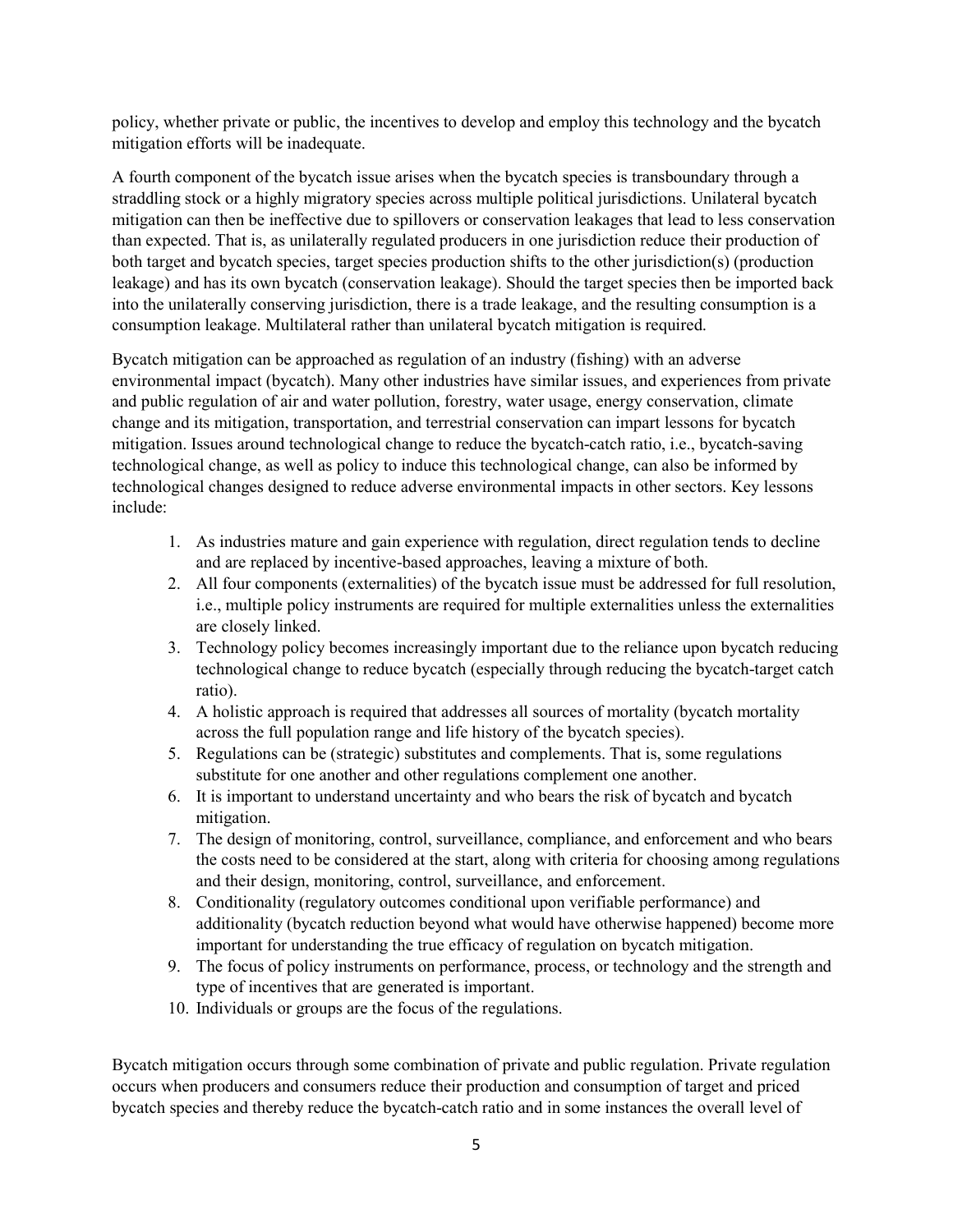bycatch. Private regulation can be voluntary, typically in response to a "credible threat" of loss of market access, lower market prices, higher operating costs, or public regulation (typically strong direct regulation). Private regulation can also arise due to intrinsic motivation, which tends to be more important when economies are less market oriented.<sup>[7](#page-11-0)</sup> Public regulation occurs through either direct regulation, also called "command-and-control", or incentive-based approaches, also called market-based. Direct regulation occurs through three types of standards: $8(1)$  technology standards, which are mandatory design and equipment requirements that include operating standards, such as gear design and operation; (2) process standards, which place a target or limit on inputs (capital, fuel, labor, or effort) and their usage, such as limits on the number of floating fishing aggregator devices, days fished, or time-area closures; and (3), performance standards, which place a target on outcomes (performance) but do not specify how the target is met, such as bycatch quotas or limits. There is no one-size-fits-all regulatory approach or even a set of policy instruments within the class of direct or incentive-based regulation. That is, bycatch mitigation and the choice of private and public regulation and policy instruments must be blended and tailor-made.

Private regulation through intrinsic motivation provides a decentralized approach to bycatch reduction. There are many types of intrinsic motivation, including social and personal norms, pure and impure altruism, warm glow giving, and image motivation. Social norms, perhaps the most important form of intrinsic motivation, are explicit or implicit rules specifying which types of behavior are acceptable within society or a group. Their social function is to resolve problems of collective action and coordination, and they coalesce from decentralized, uncoordinated behavior of many interacting individuals. Social norms can be long-lasting and self-sustaining, but they can also be slow to affect behavior and can require special and lengthy preparation.

In comparison to extrinsic motivation (and economic incentives in particular), intrinsic motivation tends to work slower, can erode over time, and is less important and effective the more society is organized through markets. Intrinsic and extrinsic motivation can interact through crowding effects. Crowding out (in) is a negative (positive) interaction, in which there is substitution (complementarity) between extrinsic and intrinsic motivation, and extrinsic motivation can be counter-productive (reinforcing) to bycatch reduction. Substantial recent research shows that crowding out can be important and is more widespread than initially thought.

Private regulation can also occur as a decentralized and self-regulating approach to bycatch reduction through bargaining and voluntary actions by producers and consumers. Voluntary bycatch reduction refers to a class of policies, programs, and initiatives under which parties voluntarily agree to participate rather than due to a legal requirement or force. Important voluntary actions include product standards and certification and eco-labels to reduce the asymmetric information problem, i.e., to provide additional information to firms in the supply chain and consumers (where there is typically less information about the bycatch the closer to the final market compared to producers). Voluntary actions often occur only under the pressure of a credible threat from an environmental non-governmental organization (e.g., market boycotts) or a government (e.g., stringent direct regulation). Bargaining can occur between an at-

<span id="page-11-0"></span> <sup>7</sup> *Intrinsically motivated behavior* arises from within the person, or performing an activity for its own sake rather than the desire for some external reward. Intrinsic motivation is driven by internal rewards (e.g., feeling good about being environmentally conscious) and costs to the person (e.g., shame, guilt, and ostracism). *Extrinsically motivated behavior* is a person's behavior that aims to earn external rewards or avoid punishments. Economic incentives are a form of extrinsic motivation.

<span id="page-11-1"></span><sup>8</sup> *Standards* for bycatch mitigation are a limit on behavior of an anthropogenic source of bycatch.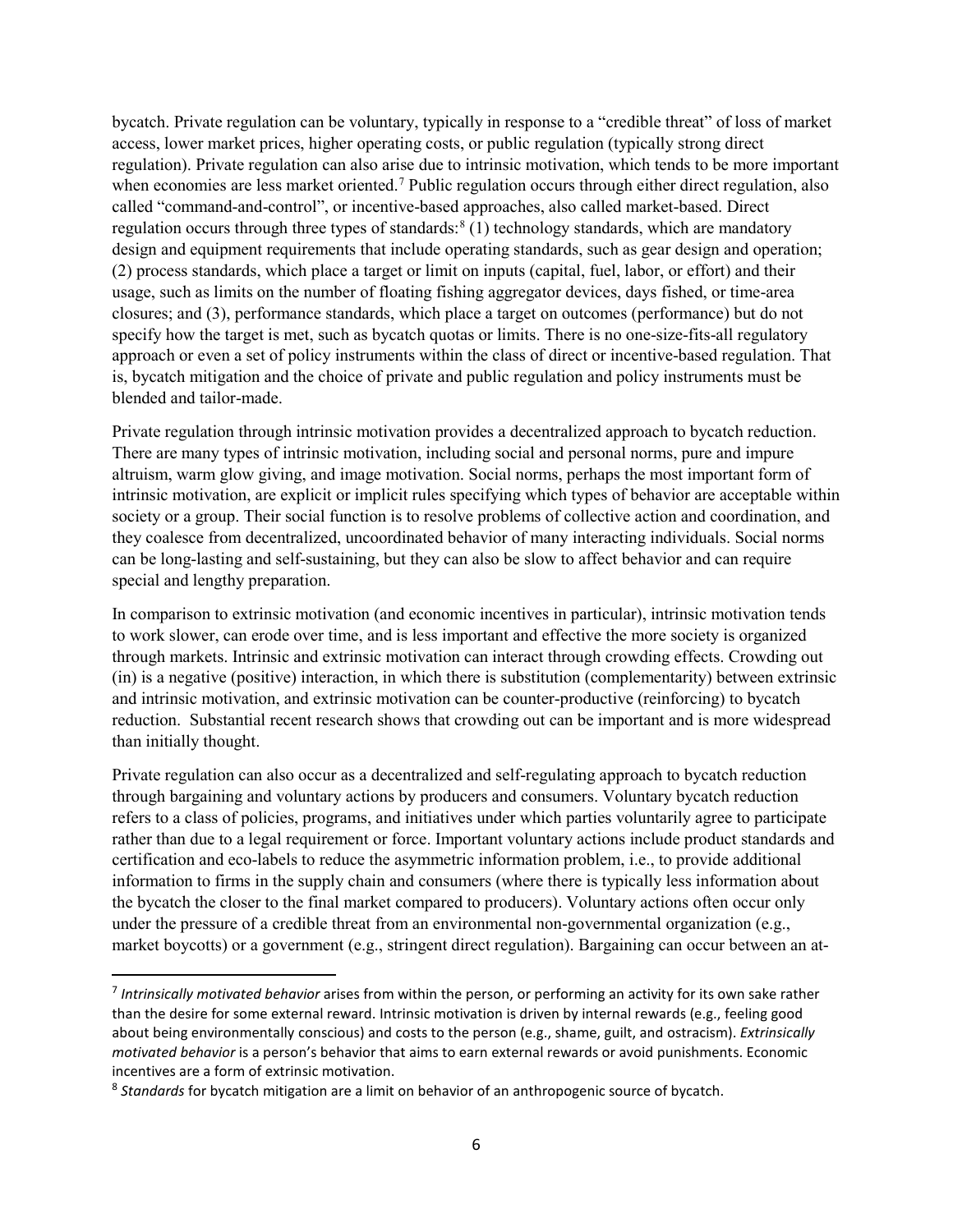sea producer or firm in the supply chain and an environmental non-governmental organization. Successful bargaining requires limited information and transaction costs, well-defined rights and defined objects subject to bargaining, such as bycatch.

Under direct public regulation, the government or regulatory body directly regulates producer and consumer behavior and decision-making through some combination of technology, process, and producer standards (as discussed above). Direct regulation has advantages: (1) better knowledge of the impact on producer or consumer behavior with compliance, (2) lower levels of risk for producers or consumers when regulatory requirements are well defined and established (since the results from compliance are more likely to be better known and compliance is easier and less costly in these instances), and (3) relatively low administrative costs if compliance can be easily monitored and enforced. Direct regulation also has a number of disadvantages, including: (1) information may be withheld by producers (e.g., producers may not share information about how they might alter production patterns with their comparatively greater knowledge of animal behavior and oceanographic conditions), (2) "one-size-fitsall" regulations can limit producer and consumer responses and flexibility, and (3) regulations tend to be top-down rather than bottom-up because information available to the regulator is limited. Because not all of the producer or consumer information is available, direct regulation does not fully engage all bycatch reduction channels. Direct regulation, by imposing a "one-size-fits-all" and inflexible approach on all producers and consumers, irrespective of its impact upon bycatch, is not cost-effective and does not incentivize producers and consumers to further decrease bycatch. That is, vessels are not able to choose the most cost-effective method to reduce bycatch. Furthermore, options are not available that could result in the most cost-effective distribution of bycatch reduction across all vessels.

Incentive-based policy instruments work by pricing bycatch to incorporate the external costs of bycatch into the cost fishermen pay to take bycatch or the price consumers pay for the fish that were taken with bycatch. Pricing bycatch requires a formal or informal bycatch target, whether a property rights approach (e.g., cap-and-trade), a tax, or a liability law approach is applied. By including the bycatch costs into the production costs of target and underpriced bycatch species, producers and consumers adjust their behavior and decision-making to alter the scale of production and consumption, and their mix, of the target and underpriced and unpriced bycatch species. The costs at the vessel level are shared from the vessel through the supply chain according to their ability to pass on these costs (their price elasticities of demand) and vice versa when starting with consumers. Incentive-based approaches allow producers and consumers to utilize their detailed information that is typically unknown to the regulator in designing their bycatch reduction solutions. Bycatch policy instruments based on performance or outcomes tend to generate stronger incentives for bycatch reduction compared to policy instruments based upon process. Incentivebased policy instruments can be: (1) placed upon either individuals or groups, with advantages and disadvantages for either approach, depending upon the situation; (2) direct, with positive or negative incentives (i.e., rewards and punishments) upon individuals or groups; and (3) indirect, notably community-based conservation or integrated conservation and development projects. Indirect approaches may, in some cases, support economic activities that yield habitat protection and conservation as an indirect result.

The following is a list of incentive-based policy instruments. They can be applied to individuals or groups and according to technology, process, or standards. They can be used to incentivize real-time spatial management or dynamic ocean management. To achieve the desired results, incentives should be directly linked to, and rewards or punishments conditional upon, verifiable bycatch reduction goals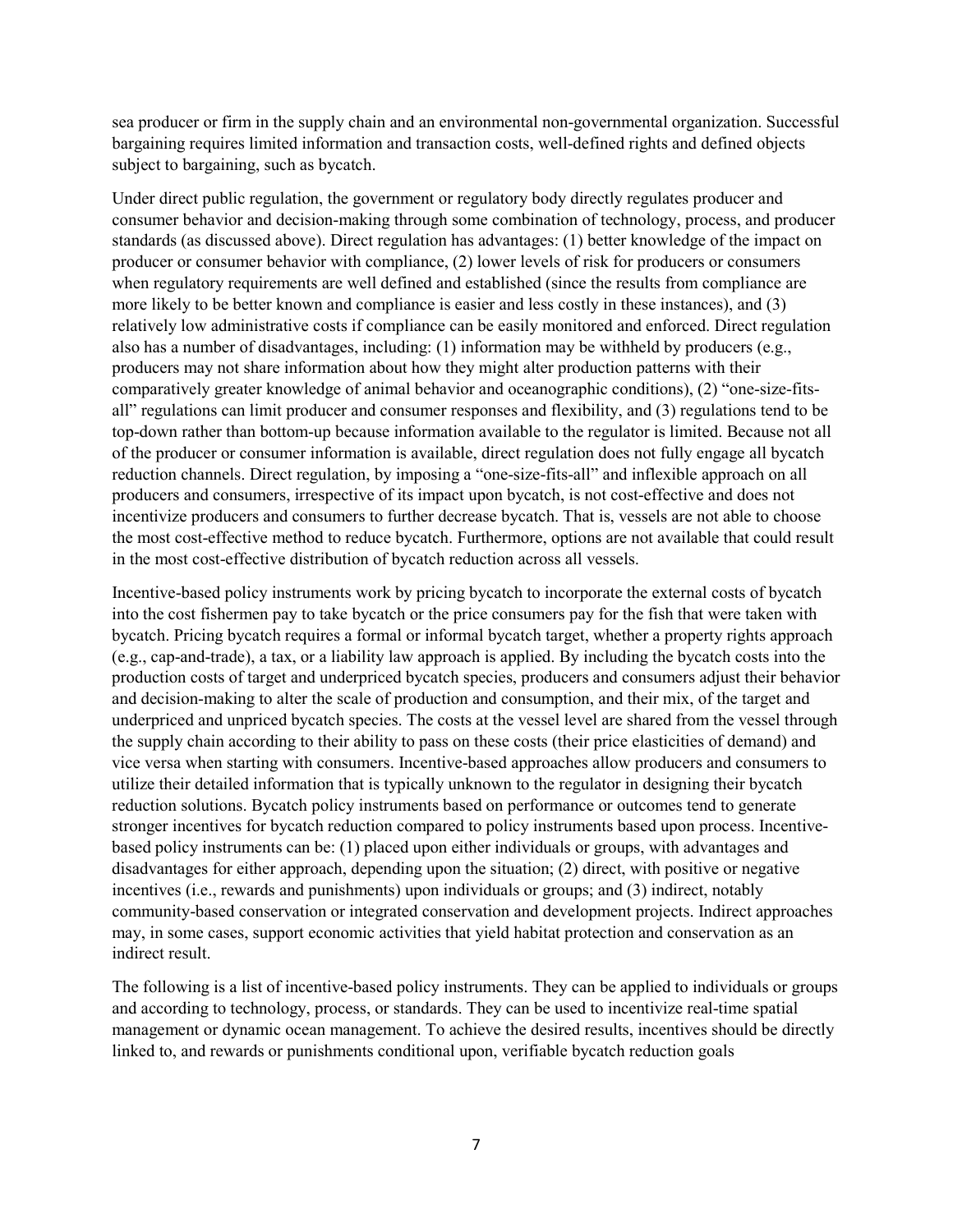(conditionality) and only for new bycatch reduction that otherwise would not have occurred in the absence of the incentive-based policy instrument (additionality)<sup>[9](#page-13-0)</sup>.

- 1. Taxes on production (levied on target species, effort, or bycatch, includes full retention programs, double dividend possible) $10$
- 2. Taxes on consumption and supply chain (double dividend possible)
- 3. Subsidies (subsidize "green" gear)
- 4. Penalties and rewards/credit systems (indirect tax-subsidy hybrid instrument)
- 5. Deemed values <sup>[11](#page-13-2)</sup>
- 6. Bycatch insurance/risk pools
- 7. Trade measures
- 8. Harvest priority programs
- 9. Supply chain standards and certification, traceability
- 10. Tournaments and prizes for bycatch-reducing technological change
- 11. Profit-sharing and payments for ecosystem services<sup>[12](#page-13-3)</sup>
- 12. Assurance (environmental) bonds
- [13](#page-13-4). Gear deposit-refund<sup>13</sup>
- 14. Develop markets for fish that typically are discarded
- 15. Conservatory offsets $14$

<span id="page-13-1"></span> $10$  The closer a tax is levied on the problem, the stronger and more direct the incentive. Thus, a bycatch tax levied on bycatch itself creates a stronger incentive than a tax levied on target catch. Similarly, a bycatch tax levied on actual performance – bycatch -- creates a stronger incentive than a bycatch tax levied on process such as the number of sets or days fished. A tax is a double dividend where the first dividend is the incentive created by the tax, and the resulting change in vessel behavior and decision-making that reduces bycatch, and the second dividend occurs when the tax revenues are used for bycatch reduction. These taxes on external costs are called Pigovian because they internalize the external cost, thus increasing economic welfare.

<span id="page-13-2"></span> $11$  A deemed value is indirect tax-subsidy/penalty-reward, two-part policy instrument. A deemed value is a price for bycatch with a commercial market that is set high enough to incentivize a vessel to land the bycatch (the subsidy or reward) but not as high as the market price so as to not incentivize catching even more of the bycatch (the tax or penalty). Under certainty, the penalty is set at the level sufficiently high to ensure the vessel earns higher profits by not exceeding the allowable bycatch limit than by not complying. With uncertain bycatch impact, the vessel cannot avoid the penalty with certainty. Instead, the vessel must weigh the additional cost of not meeting the limit against the additional expected gains, which reflects the magnitude of the penalty avoided and the effect that the additional avoidance has on the likelihood that the limit will be exceed and the penalty imposed. Under uncertainty, the penalty must set to ensure that this balancing leads to efficient avoidance, rather than too much or too little avoidance. Alternatively, the penalty could be proportional to the amount by which the quota is exceeded (or fallen short of).

<span id="page-13-4"></span><sup>13</sup> Gear-deposit refunds are another indirect tax-subsidy/penalty-reward, two-party policy instrument. The deposit is the tax or penalty and the refund is the subsidy or reward.

<span id="page-13-5"></span><sup>14</sup> Standard or orthodox offsets are conservation that is in-kind (same species and stock) but off-site (not on the fishing ground but, for instance, on the nesting site for sea turtles) that compensate for any residual biodiversity (bycatch) losses after first avoiding bycatch, minimizing bycatch, and restoring (on-site and in-kind) bycatch. This

<span id="page-13-0"></span> <sup>9</sup> Conditionality corresponds to moral hazard (actions by producers after the conservation policy that are not covered or controlled by the policy and are typically not fully observed by the regulator) and additionality corresponds to adverse selection (participants may be more at-risk or inclined to "cheat" than is anticipated by the regulator) when information is asymmetrically held by the regulator (principal) and the producer (agent). Producers generally hold more relevant information than the regulator about producer ability and actions to reduce bycatch, hence there is asymmetric information.

<span id="page-13-3"></span> $12$  Payments for ecosystem services are payments for conservation of biodiversity or ecosystem services – here bycatch mitigation.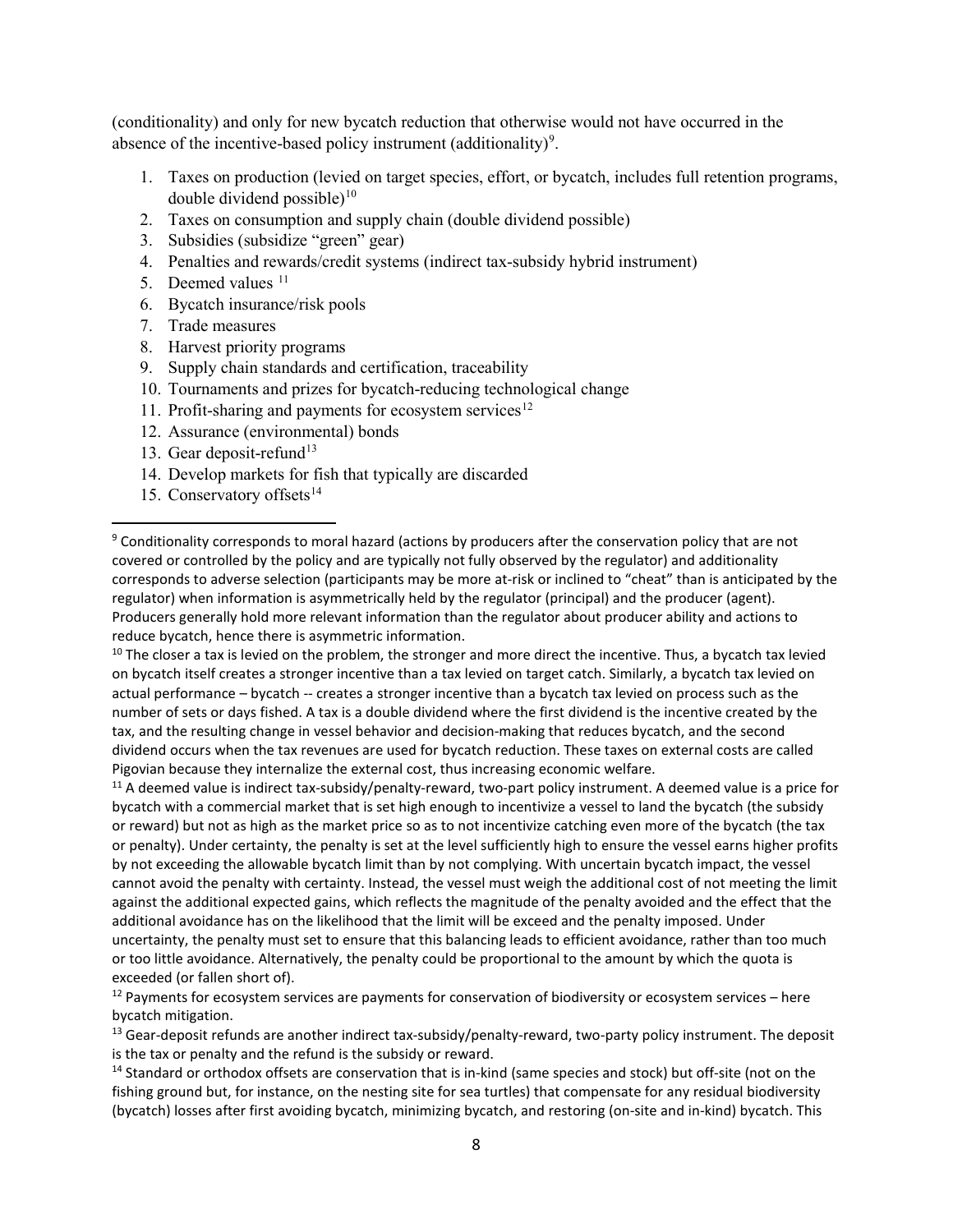- 16. Tradable bycatch rights and credits
- 17. Multispecies ITQs
- 18. Transferable habitat impact quotas
- 19. Conservation easements and concessions
- 20. Conservation credits and biobanking
- 21. Environmental liability (similar to strict liability but without judgement-proof issue)
- 22. Community based conservation (indirect incentive approach)
- <span id="page-14-0"></span>23. Integrated conservation and development projects (indirect incentive approach)<sup>[15](#page-14-2)</sup>

#### **Case Studies**

l

#### <span id="page-14-1"></span>**Amendment 80 Sector Bering Sea Non-Pollock Groundfish Trawl (Multispecies Trawl Flatfish)**

John Gauvin, Alaska Seafood Cooperative, Seattle, Washington

Fishery and Target Species: The Amendment 80 sector mixed or multispecies flatfish, bottom-trawl fishery in the Bering Sea is the largest and highest-value flatfish fishery in the world. It supplies domestic and global markets with an excess of 200,000 metric tons (round weight) of flatfish with a first wholesale value of over US\$170 million annually. The total value of the fishery is approximately US\$450 million annually when Pacific cod and other target and incidental species that the Amendment 80 sector harvests are included. The fishery principally targets flatfish species including yellowfin sole, rock sole, arrowtooth flounder, and flathead sole, as well as Pacific cod and other Alaska groundfish with the exception of walleye pollock. Vessels are small to medium (by Alaska standards) trawl catcher-processors ranging in length from 125 to 270 ft. Primary processing (heading, gutting, and freezing) occurs on-board vessels.

Bycatch Species: Bycatch in the Amendment 80 sector fishery falls into two categories: (1) prohibited species catches (PSCs) and (2) lower-valued groundfish. Prohibited species catches include Pacific halibut, red king crab, and snow and tanner crabs, which are reserved for fixed gear fisheries in Alaska via regulation. Federal trawl fisheries operate with bycatch "hard caps" for these species, meaning that if the PSC cap is reached, fishing by the fishery/sector must cease for the year. These prohibited species cannot be retained and must be discarded with minimal injury to the extent other catch handling regulations allow that to occur. Prohibited species catch caps are subdivided by sector to help avoid one sector's PSC catch from affecting another. Lower-valued groundfish include sculpin, small pollock, and grenadiers, as well as small-sized or lower-valued flatfish. Vessels could retain these lower-valued fish, but fishermen discard the fish because they are less valuable and would take up limited hold space on vessels.

type of offset directly addresses this residual biodiversity loss with an aim of no net loss or even a net gain in biodiversity. Conservatory offsets are biodiversity offsets that are applied earlier than simply addressing residual biodiversity losses after first avoiding, minimizing, and restoring biodiversity. Conservatory offsets could substitute for avoidance, minimization, or restoration or could complement them, depending on the situation at hand. Conservatory offsets facilitate cost-effective bycatch mitigation.

<span id="page-14-2"></span><sup>&</sup>lt;sup>15</sup> Indirect incentive approaches do not directly reward or punish (directly incentivize) bycatch reduction. Instead, indirect incentive bycatch reduction rewards activities (e.g., creates employment) in which conservation is an additional outcome but is not the direct objective of the indirect conservation policy instrument.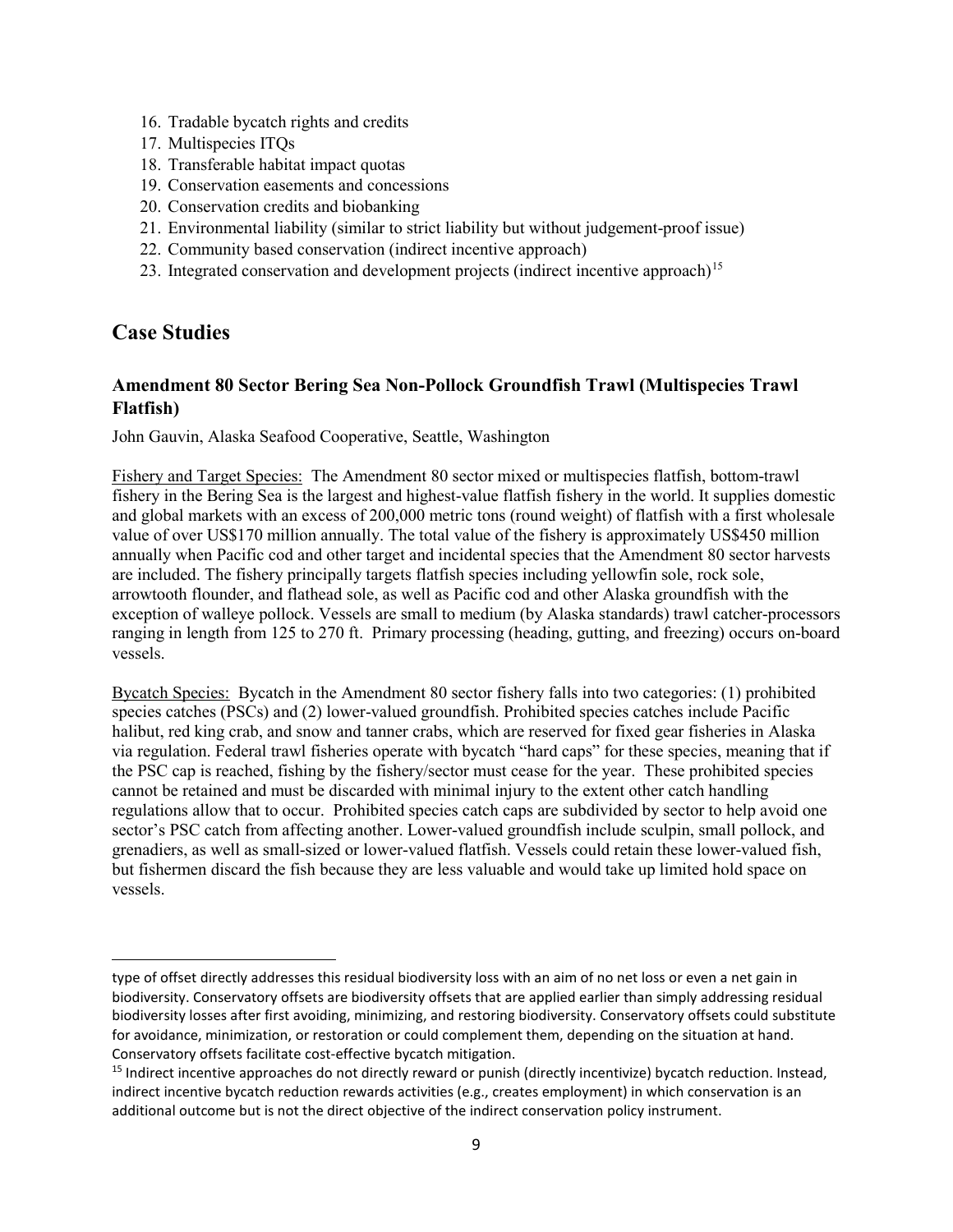Current Bycatch Measures: Bycatch management regulations for this fishery include the PSC caps described above as well as a requirement for vessels to carry two full-time NOAA Fisheries observers who collect data on target and bycatch species from each haul. Vessels must weigh all catch on NOAA Fisheries-approved, motion-compensated scales after observer sampling. Additionally, the bottom-trawl gear used in this fishery must be equipped with elevated sweeps, which are rubber discs attached to cables at 15-m intervals. The discs elevate the extended cables between the net and the trawl doors. The North Pacific Fishery Management Council (NPFMC) mandated elevated sweeps (79 FR 2794) because research has shown they reduce catches of seafloor invertebrates (such as crabs) and lessen impacts on seafloor habitat. Starting in the first year of Amendment 80, the companies in the sector exceeded the end goal for the phased-in reduction in discards under the NPFMC's Groundfish Retention Standards (GRS) program. The GRS program, implemented simultaneously with Amendment 80, mandated increases in groundfish retention that increased to 85% retention (of round weight of catch) over five years. The NPFMC's review concluded that the Amendment 80 program effectively resulted in retention above 85% in the first year of the program and each following year covered by the review.

Current Challenges: Some vocal advocates for additional reductions in Amendment 80 PSC allowances feel that the program has increased economic viability of the Amendment 80 fishery. Therefore, additional cuts in bycatch are "practicable" under their interpretation of the Magnuson-Stevens Fishery Conservation and Management Act's National Standard 9, which requires conservation and management measures to minimize bycatch to the extent practicable. The Amendment 80 fishery has undergone two rounds of reductions of its halibut PSC cap since the start of the program. The first was included in the NPFMC's approval of Amendment 80. That reduction occurred in phased-in amounts of 50 metric tons (mt) for each of the first four years of the program. This reduced the allowance available to the Amendment 80 boats from 2,525 mt in 2008 to 2,325 mt by 2013. In 2016, in response to lower levels of harvest for the directed halibut fishery in the Bering Sea (and considerable pressure from halibut fishermen), the NPFMC approved a further 25% reduction in halibut bycatch allowance for the Amendment 80 fisheries. This reduced halibut available to the sector to 1,743 mt, for an overall reduction of 31% from what the sector could utilize pre-Amendment 80.

The fishery has managed to stay below its reduced halibut PSC cap, but in recent years operating costs (fuel and time cost of moving away from areas with high halibut bycatch) have increased along with increases in indirect or opportunity costs through reductions in the harvest of target species. The major factor determining costs appears to be the varying degrees of spatial/temporal overlap of flatfish fishing and areas where halibut are concentrated. In recent years, this overlap has been extensive, and there is no way of knowing if these conditions will persist into the future. With the sector's bycatch avoidance efforts fully in effect, the Amendment 80 sector feels additional reductions in halibut bycatch will further decrease the already diminishing marginal returns from bycatch avoidance methods and technologies. Operational efficiencies for target species harvest have declined since 2017, and since 2017 the sector's total groundfish catch has declined each year.

Tools such as halibut excluders that can reduce halibut bycatch by 50%-65% also allow escapement of approximately 25% of the target catch. As a result, fishing is less efficient, and boats have to tow longer to fill the net, which increases halibut encounters. In addition, the Amendment 80 fishery has worked hard to reduce mortality rates for the halibut it does catch. This mortality reduction effort includes a five-year exempted fishing permit and research collaboration with the Alaska Fisheries Science Center to develop ways to reduce mortality rates by rapidly returning halibut to the water from the deck while still fully accounting for the number, weight, and condition of the halibut. However, sorting halibut on deck takes time and can increase direct costs such as fuel, and indirect or opportunity costs as captains report a daily reduction of 20-25% in production rates for target fish due to the amount of time needed to sort, collect data from, and return halibut to the sea.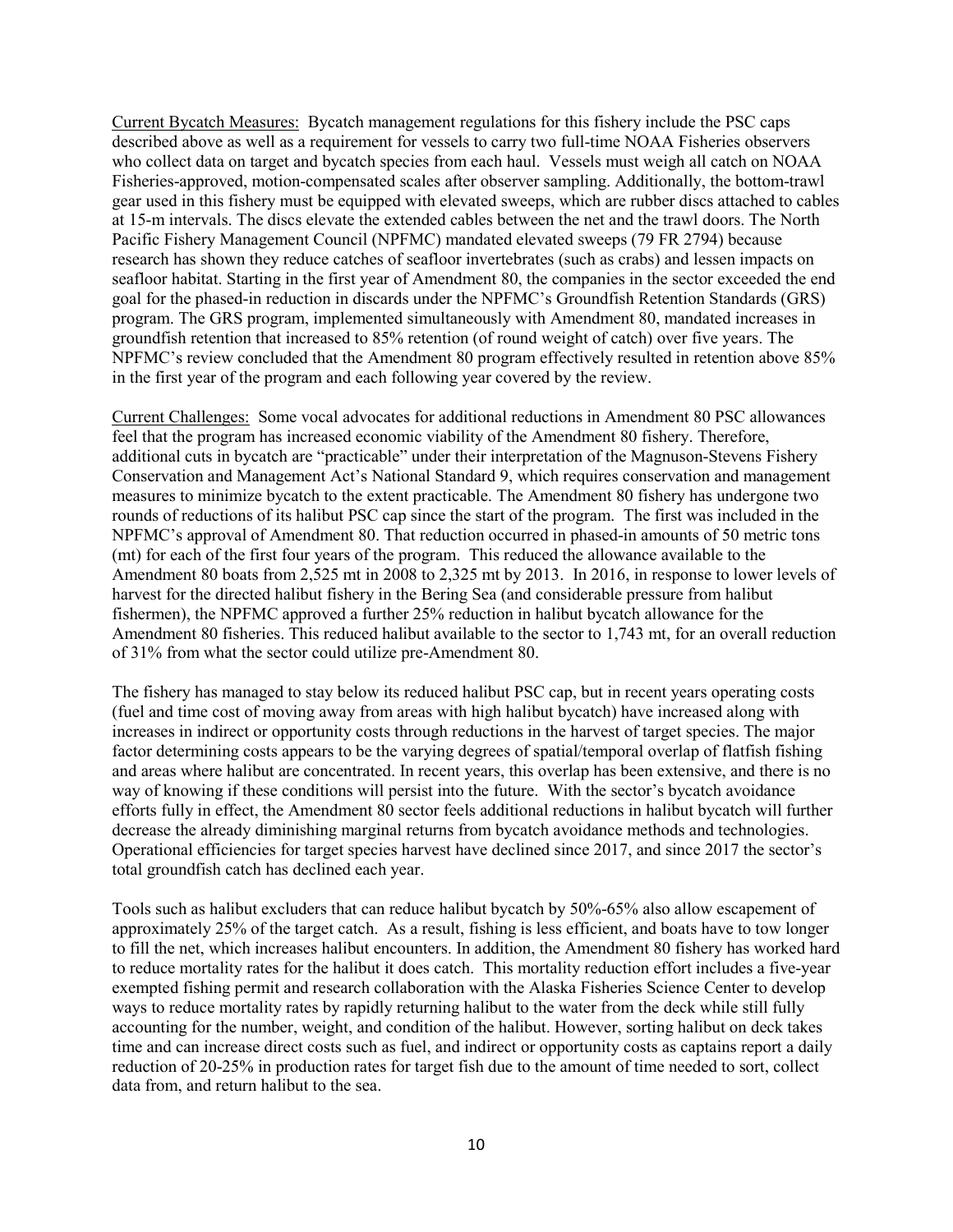Future Directions and Research, including Economic Research: The two review documents focusing on Amendment 80 bycatch performance and bycatch reduction incentives (NPFMC 2014, Abbott et al. 2015) provided important insights into the means by which the program affected bycatch. However, these studies are now dated and do not reflect important changes in bycatch regulations and perspectives realized over the past few years. As the NPFMC explores ways to index the halibut bycatch cap to abundance of halibut, and considers additional bycatch reduction measures in the context of what is practicable, analysis of how PSC abundance and spatial overlap affect practicability would be very useful in the management context. Specifically, in light of bycatch reduction achievements and ongoing stakeholder interest in bycatch reduction, researchers should examine whether PSC bycatch reductions achieved by Amendment 80 are simply commensurate with PSC population abundance changes, occurring in spite of PSC population abundance changes, or in excess of PSC population abundance changes.

In addition, the spatial footprint of the flatfish fishery comprises less than 10% of the Bering Sea shelf in a given year. Where the fishery occurs within that footprint also varies considerably week to week. From the perspective of being on the water and operating under the constraint of vessel-specific bycatch caps, a doubling or reduction in PSC biomass by 50% year to year could have less effect on the ability to avoid PSC bycatch than the relative degree to which PSC species occur in the areas that have economically viable catch rates for flatfish. Examining bycatch performance in the context of degree of spatial/temporal overlap in the past could be a helpful area of future research, even though related data to analyze the degree of spatial overlap are not necessarily straightforward to assemble or work with. To deal with this challenge, NOAA Fisheries could conduct surveys at different times of the year to provide seasonal information about PSC species distribution against which managers and scientists could compare changes in fleet fishing locations and bycatch rates. However, this would be a costly approach to bycatch management and is probably not feasible given current budget constraints. Alternately, NOAA Fisheries could conduct modified surveys through cooperative efforts with industry where industry boats would perform randomized survey-like tows based on a grid design. This would require some means of standardization of commercial fishing gear and towing variables such that it would mimic or be comparable to data from a survey. Such a cooperative survey program might also require standardization of trawl effort or possibly indexing industry gear to survey trawls. Use of a model-based approach to use observer data from commercial fishing boats might also be considered. However, challenges related to using data that include the use of halibut excluder devices, different towing speeds, fishing for different target species, and all of the related effects on catch rates for PSC appear to be daunting for a modelbased approach.

Workshop discussion focused on whether a catch-share system,<sup>[16](#page-16-0)</sup> or even an experimental catch-share fishery, could help address bycatch challenges. A workshop participant suggested that the fishery should retain dead halibut bycatch, which creates an implicit bycatch tax. Another participant suggested that a limited survey of fishing grounds prior to fishing could help determine low-bycatch areas, but others felt that the overlap of bycatch and target species was too dynamic for such a survey to be effective. In addition, one workshop participant suggested that halibut bycatch could be classified by life stage when determining mortality rates for halibut, as opposed to applying a single rate. In this way, the population impacts of bycatches can be "weighted" by other variables than the number (e.g., reproductive value, etc.). A participant also suggested that analysts needed to develop methods to measure the effectiveness of bycatch reduction in a counterfactual manner instead of focusing on before-and-after effects and correlations. Further, a workshop participant suggested that managers should consider social and cultural implications of allocation in light of Alaskan native communities that interact with this fishery.

<span id="page-16-0"></span><sup>&</sup>lt;sup>16</sup> A catch-share system could allow for trading of bycatch species quota at the sector or individual level.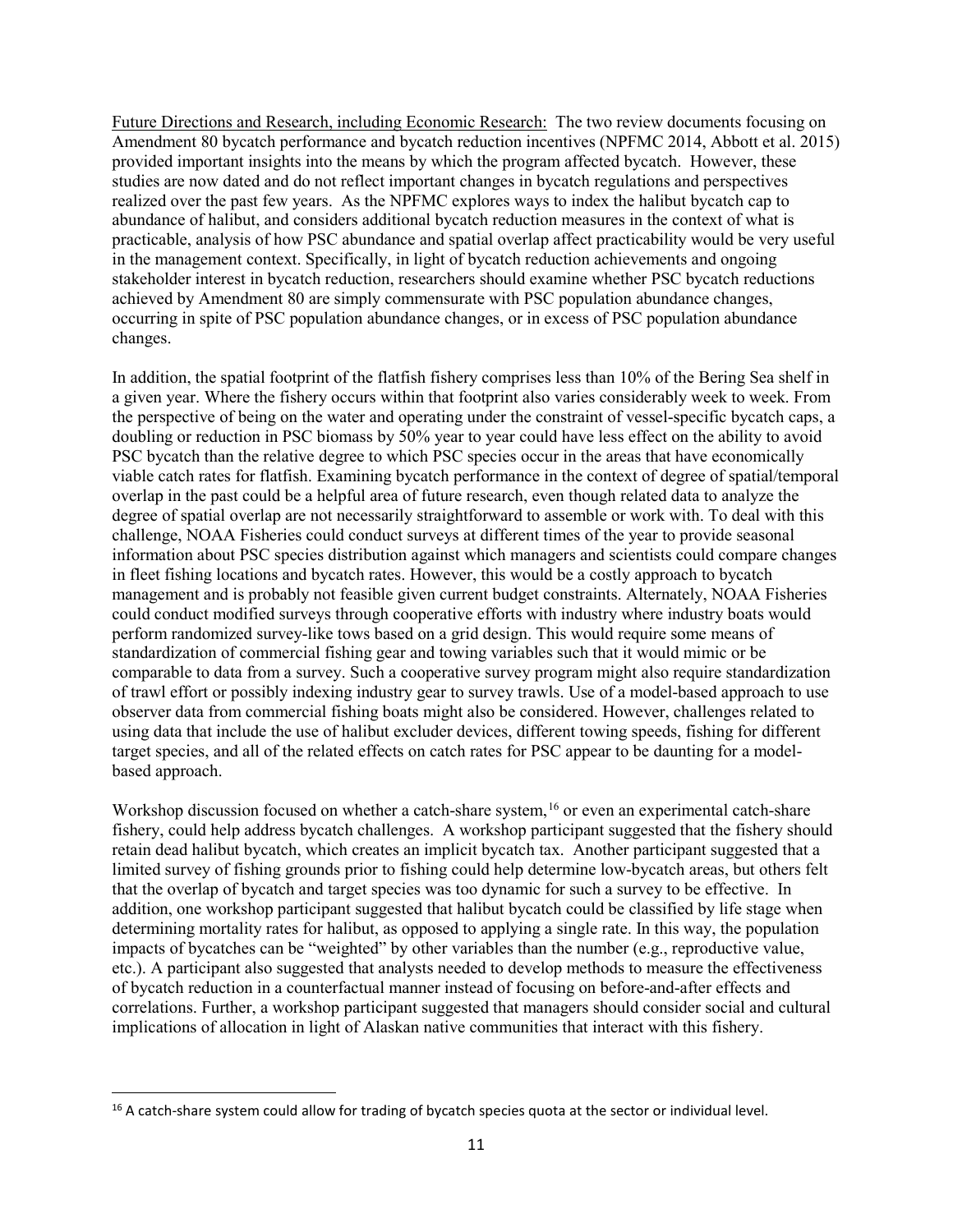#### <span id="page-17-0"></span>**Vaquita Bycatch in Small-Scale Commercial Gillnet Fisheries in the Upper Gulf of California, Mexico**

Sarah Mesnick, Southwest Fisheries Science Center, NMFS, La Jolla, California Co-investigators: Lorenzo Rojas-Bracho (CONANP, Mexico); Oriana Poindexter (Pelagic Projects); Enrique Sanjuro (WWF-Mexico); Sara Avila Forcada (Facultad Latinoamericana de Ciencias Sociales, Mexico); Tomo Eguchi (Southwest Fisheries Science Center, NMFS); Dale Squires (Southwest Fisheries Science Center, NMFS); and Rebecca Lent (International Whaling Commission).

The vaquita, a small porpoise found only in the upper Gulf of California in Mexico (Figure 1), is on the verge of extinction due to bycatch in gillnets. The remaining individuals appear to inhabit a small area near San Felipe referred to as the Zero Tolerance Area (ZTA), which lies within the legally defined Vaquita Refuge (Figure 1). Continued high levels of illegal gillnetting have caused vaquita numbers to decline more than 98% from an estimated 567 in 1997 (Jaramillo-Legoretta et al. 1999). Since about 2011, the rate of vaquita decline increased because of illegal gillnets used to poach totoaba, a large and endangered fish whose swim bladders are prized in China (EIA 2016, Crosta et al. 2018). Despite actions taken by the Government of Mexico, the vaquita's steep decline has continued to the point where, without immediate and effective action, extinction is inevitable. The most recent field effort in fall 2019 estimated that only about 9 individuals remain (Rojas-Bracho et al. 2020). All appeared in robust health, including 3 calves, which suggests that these survivors could recover if protected (Rojas-Bracho et al. 2020).

Fishery and Target Species: The vaquita population declined because of unsustainable bycatch in smallscale commercial gillnet fisheries that targeted several species, including brown and blue shrimp (mainly exported to the United States) and several species of fish, including corvina, sharks, rays, bigeye croaker, and Spanish mackerel (mainly consumed domestically) (D'Agrosa et al. 2000, Rojas-Bracho et al. 2006). Vaquita are also caught in gillnets set for totoaba, a large sciaenid. Formerly abundant, totoaba were decimated due to intensive overfishing for their swim bladders and meat, and juvenile totoaba were also bycaught in commercial trawl shrimp fisheries (Cisneros Mata et al. 1995). After fishing effort and captures peaked in the 1940s, the population plummeted. Mexico banned fishing for totoaba in 1975, and the species was placed on the U.S. Endangered Species list, listed on CITES Appendix I, and listed as "Critically Endangered" by the IUCN. In the early 2010s, the species had recovered sufficiently to support a rapid increase in illegal poaching with gillnets, driven by renewed demand for swim bladders in China, where they are used in traditional medicine and as investments (Crosta et al. 2018). The price of dried swim bladder in southern China can be as high as US\$80,000 per kilogram or more, and fishermen in the Upper Gulf can receive US\$3,500-8,500 per kilogram (Crosta et al. 2018; EIA 2016, 2019).

Two fishing communities adjacent to vaquita habitat are dependent on gillnet fisheries: San Felipe in Baja California (population ca. 19,000) and El Golfo de Santa Clara in Sonora (population ca. 3,000). Their gillnets are typically 600 to 1,000+ meters in length, with mesh sizes from ca. 7 to 30 cm depending on the target species. The nets are deployed from pangas (fiberglass, outboard-powered boats six to eight meters long), typically crewed by two or three fishermen (Cudney and Turk Boyer 1998). Before the resurgence of totoaba poaching, shrimp was the most valuable target species, at about US\$9M per year at the ex-vessel level, based on 2014 data from Conapesca (Garcia-Caudillo<sup>17</sup>).

Bycatch Species: Since the resurgence of illegal gillnet poaching for totoaba, vaquita numbers have declined precipitously at about 50% per year (Thomas et al. 2017, Jaramillo-Legorreta et al. 2019). As vaquita abundance decreased, their geographic range also decreased and the species now spends most of its time within a very small area toward the western margin of the Vaquita Refuge (Figure 1). In addition

<span id="page-17-1"></span> <sup>17</sup> Garcia-Caudillo, J.M. 2020. Personal commun. Pesca Responsable, Boulevard Zertuche 937, Ensanada, Baja California Norte, 22890 Mexico.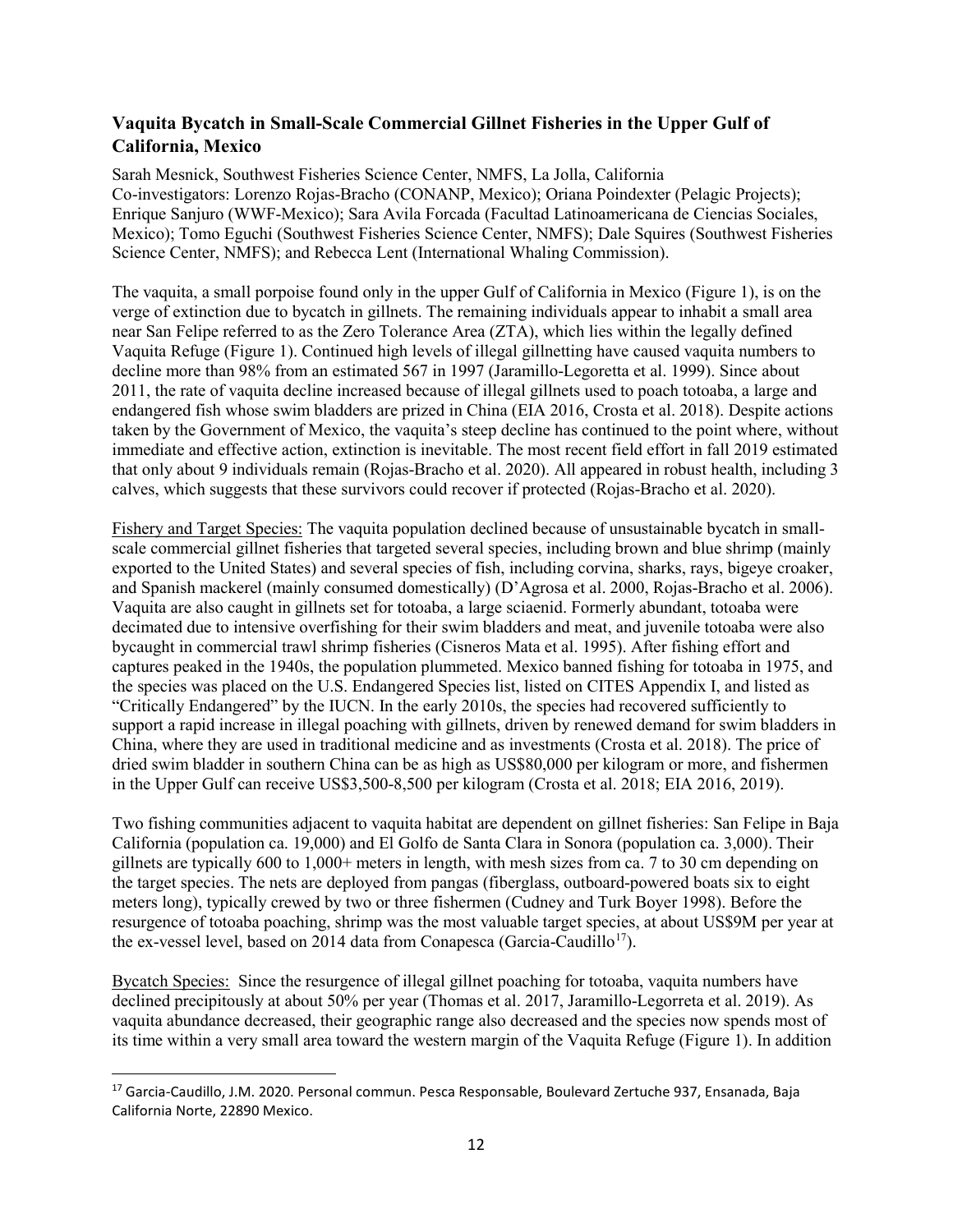to vaquita, sea turtles, seabirds, sharks, rays, non-target finfish, sea lions, dolphins, and whales also are caught in gillnets in the upper Gulf of California (CIRVA 9, 2017).

Vaquita was listed under CITES Appendix I in 1976, added to the U.S. Endangered Species list in 1985 and the Mexican List of Species at Risk of Extinction (Norma Oficial Mexican NOM-059 Semarnat) in 1994, and listed as "Critically Endangered" in 1996 by the IUCN.



**Figure 1.** Historical distribution of vaquitas (yellow hatched area) in the northern Gulf of California. The Upper Gulf of California and Delta of the Colorado River Biosphere Reserve (outlined in purple) were designated by UNESCO in 1995 because of the unique habitat and presence of endangered species. The Vaquita Refuge was agreed to in 2005 and enacted in 2008 as a no fishing zone (in blue). A Gillnet Exclusion Zone (2015), where fishing with gillnets is banned but other types of fishing are allowed, was given straight boundaries (dotted white) to facilitate enforcement. Due to continued decline in vaquita numbers, an enhanced enforcement zone (in red) was designated in 2018 in the area where the remaining vaquitas are thought to spend most of their time and where there are high levels of totoaba poaching. The Zero Tolerance Area (ZTA) is where CIRVA recommends nets must be removed within hours of being set (in yellow) (CIRVA 11, 2019). Despite designated protected areas, gillnets continue to be used and vaquita numbers continue to decline. Landsat satellite composite imagery provided by United States Geological Survey, National Aeronautics and Space Administration (NASA) and Esri, Inc. Projection UTM. Datum WGS84. Figure and caption adapted from Jaramillo-Legorreta et al. 2019 and CIRVA 11 2019.

Current Bycatch Measures: The Government of Mexico has applied a diverse array of policy instruments and spent an unprecedented amount of money to save vaquita. Despite these investments, the efforts have failed to eliminate gillnets or save the species from continued steep decline (Figure 2; for review, see Rojas-Bracho et al. 2006, Bobadilla et al. 2011, Rojas-Bracho and Reeves 2013, Cisneros and Vincent 2016). Between 2007 and 2018, the Mexican government invested an estimated US\$145M, primarily to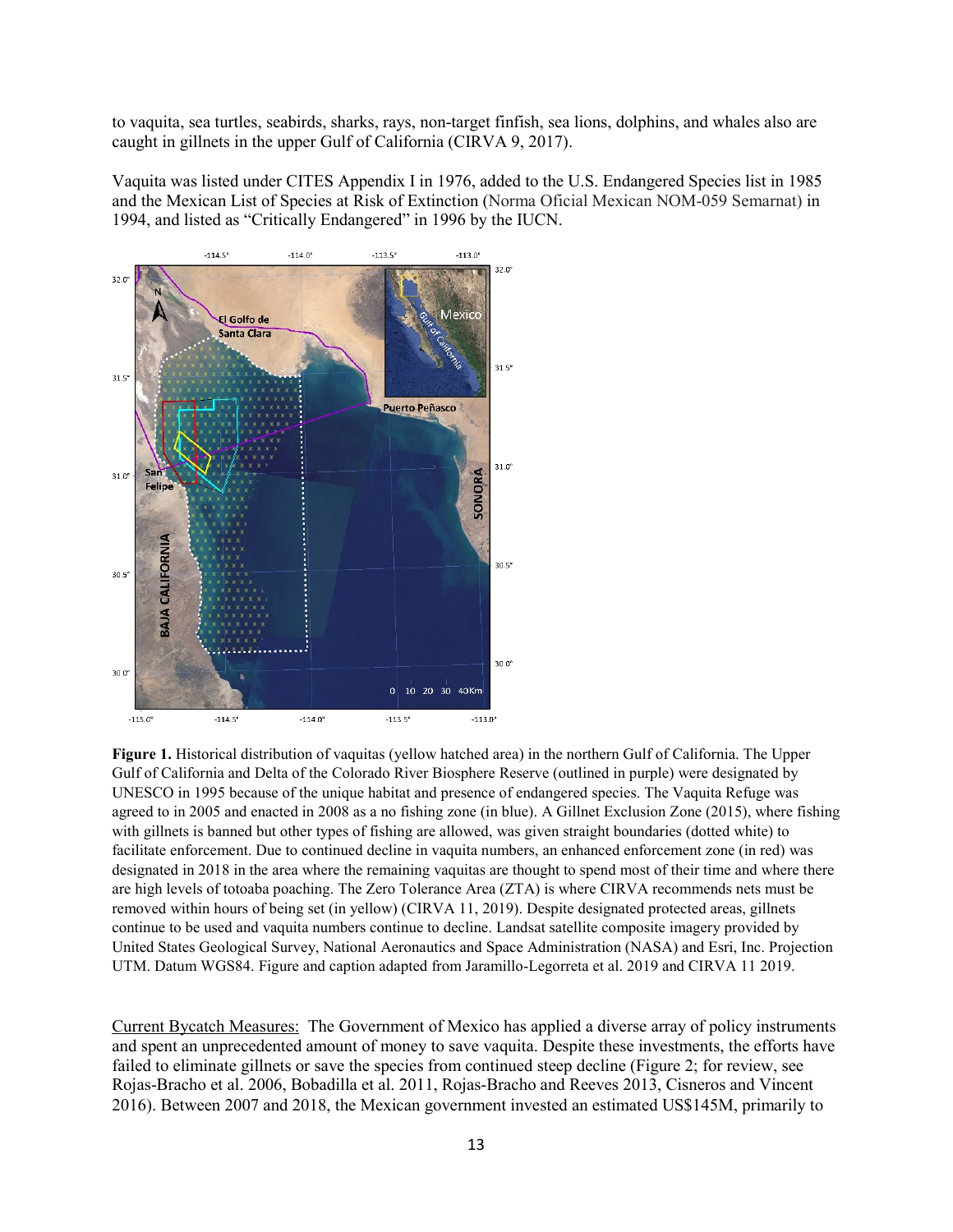pay fishermen not to fish with gillnets, as well as investing in gear buy backs and substitutions, with limited investment in the development of alternative gears and livelihoods (Sanjuro, unpubl. data). In addition, the Government of Mexico funds and supports a substantial multi-agency enforcement effort. Reform of the Federal Penal Code and the Law against Organized Crime by the Chamber of Deputies (Mexican Congress) in 2017 made illegal poaching of totoaba a major felony related to organized crime, and increased the penalties. Yet prosecution rates are low and do not deter illegal fishing with gillnets. Current and past bycatch migtigation efforts and their impacts are briefly reviewed below.



**Figure 2.** The decline of vaquitas has been continual. Many laws and regulations were enacted, but they mostly or entirely failed to reduce the gillnets encountered by the species. See text and reviews in Rojas-Bracho et al. 2006, Bobadilla et al. 2011, Rojas-Bracho and Reeves 2013, and Cisneros and Vincent 2016 for more information. Figure adapted from CIRVA 5 (2014); updated by A. Jaramillo, Oct 2019.

Protected areas designed to save vaquita from harm have failed to do so. The unique habitat and presence of endangered species led to the designation of the upper Gulf of California as a UNESCO Biosphere Reserve in 1995 and, in 2005, the Gulf of California with its natural beauty and high level of endemism was inscribed as an UNESCO World Heritage Site and global priority for biodiversity conservation. A Vaquita Refuge was created in 2005 and a management plan, including a "No Take Zone," was established in 2008. With the resurgence of totoaba poaching, a Gillnet Exclusion Zone was designated in 2015 to delinate where gillnets could not be used but other methods of fishing were allowed and in 2018, as totoaba poaching continued, an enhanced enforcement zone was recognized in the area where the reamining vaquita are thought to spend most of their time and where high levels of poaching occur (Figure 1). In 2019, a Zero Tolerance Area (ZTA) was recommended by CIRVA to delimit where nets must be removed within hours of being set to protect the area in which the remaining vaquita have been observed (Figure 1). Just 14 years after the initial declaration, UNESCO declared the region a World Heritage Site in Danger<sup>[18](#page-19-0)</sup> due to the lack of enforcement, increase in illegal fishing, and continued decline of vaquita.

<span id="page-19-0"></span> <sup>18</sup> <https://whc.unesco.org/en/decisions/7490>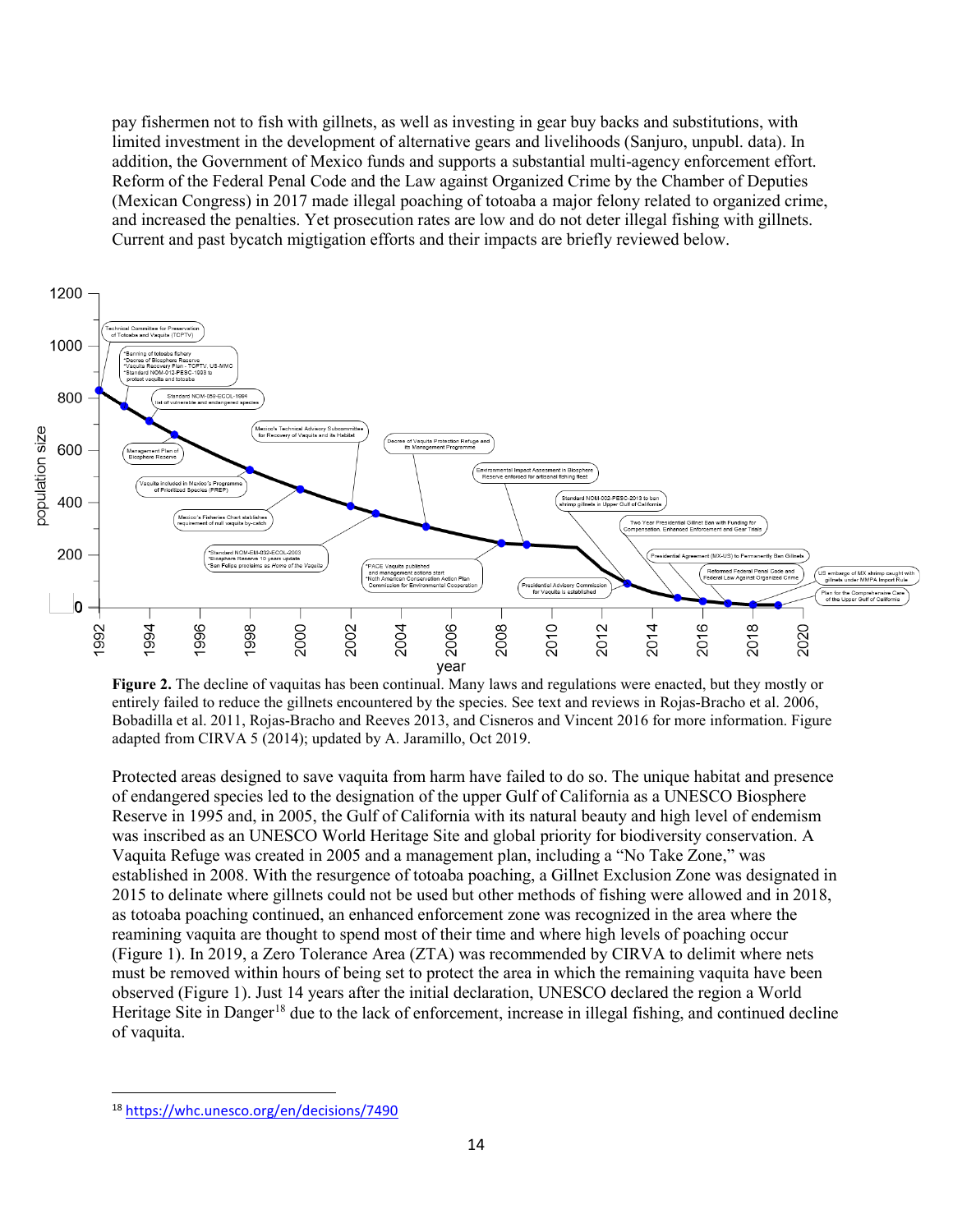Fisheries regulations were enacted to address vaquita bycatch but have been ineffective in transitioning the region's fisheries away from gillnets. Regulations were passed by the Government of Mexico to transition Upper Gulf of California fisheries to new gear types (2013), ban gillnets for two years with compensation for not fishing in closed areas (2015), and permanently ban gillnets in vaquita habitat (with exceptions for two species; 2017). Despite ca. US\$100M in financial compensation (Sanjuro, unpubl. manuscript), problems with the distribution of funds rendered this program ineffective in reducing gillnetting (Crosta et al. 2018, UNESCO 2018). An opportunity was also missed to tie the compensation payments to participation in training or experimental alternative gear fisheries. Without sufficient transparency or oversight by the agencies dispensing the compensation, irregularities in the distribution of funds were counterproductive; some permit holders reaped substantial profits (some later implicated in totoaba poaching), while fishing families had inadequate income and compromised food security (Pasini et al. 2017, Crosta et al. 2018, UNESCO 2018). Unfortunately, totoaba poaching ended up being the only option for some fishermen (Crosta et al. 2018).

Projects by the Mexican fisheries agency, conservation organizations, and fisheries consultants to develop alternative fishing gears have been on and off since 2004, but have never been well funded, supported, or socialized (Herrera et al. 2017). Promising gear designs are available. For example, skilled fishermen have demonstrated the capacity to operate a modified small trawl for shrimp in a profitable way (Herrera et al. 2017). However, most fishermen, who have been fishing with gillnets all their lives, show little motivation to use—or outright reject—the new gears. Fishermen lack opportunities for trials or training, and delays in the authorization of fishing permits have impeded the transition to alternative fishing methods (Herrera et al. 2017). Efforts to develop alternative livelihoods beyond commercial fishing have shown some success but have similarly received relatively little funding or support (Ávila-Forcada et al. 2020). Since the current administration took office in 2018, fishermen in the Upper Gulf of California are no longer receiving compensation for the gillnet closure. Without alternative fishing gears available to them, and with the risk of arrest and prosecution low, fishermen are fishing illegally with gillnets for totoaba and for shrimp, shark, and other finfish (Rojas-Bracho et al. 2020)<sup>19,[20,](#page-20-1)[21](#page-20-2)</sup>.

Since the resurgence of totoaba poaching, domestic, bi-lateral, and multi-lateral efforts have attempted to address illegal wildlife trafficking and the organized criminal activity behind it. Previous administrations enhanced enforcement and inter-institutional efforts were coordinated, led by the Mexican Navy. Yet illegal fishing and poaching of totoaba has continued and even escalated (UNESCO 2018, 2019). A number of high-level, multi-lateral meetings to coordinate anti-totoaba trafficking efforts have taken place among Mexico, multiple agencies in the United States, and China. A number of independent investigative studies have identified the criminal trafficking routes (C4ADS 2017, Crosta et al. 2018, EIA 2019). There have also been several well-publicized arrests followed by prosecutions in the United States and China for totoaba trafficking<sup>22</sup>. In Mexico, enforcement agencies have seized large quantities of totoaba swim bladders<sup>[23](#page-20-4)</sup>, but there is a lack of evidence that the seizures have led to any meaningful prosecutions or penalties (EIA 2019). Despite the continuation of the inter-institutional enforcement efforts, totoaba trafficking has escalated with cartels joining the trafficking in 2013, violence is more routine, and corruption enables the illegal trade in totoaba (C4ADS 2017, Pasini 2017, EIA 2019).

<span id="page-20-0"></span> <sup>19</sup> <https://iucn-csg.org/northern-gulf-of-california-world-heritage-site-listed-as-in-danger/>

<span id="page-20-1"></span><sup>20</sup> <https://iucn-csg.org/december-2019-february-2020-vaquita-update/>

<span id="page-20-2"></span><sup>21</sup> [https://seashepherd.org/news/sea-shepherd-reveals-unbridled-poaching-as-80-skiffs-raid-habitat-of-critically](https://seashepherd.org/news/sea-shepherd-reveals-unbridled-poaching-as-80-skiffs-raid-habitat-of-critically-endangered-vaquita-porpoise/)[endangered-vaquita-porpoise/](https://seashepherd.org/news/sea-shepherd-reveals-unbridled-poaching-as-80-skiffs-raid-habitat-of-critically-endangered-vaquita-porpoise/)

<span id="page-20-3"></span><sup>&</sup>lt;sup>22</sup> [https://www.scmp.com/news/hong-kong/law-and-crime/article/3088021/five-arrested-and-fish-bladders](https://www.scmp.com/news/hong-kong/law-and-crime/article/3088021/five-arrested-and-fish-bladders-worth-hk25-million)[worth-hk25-million](https://www.scmp.com/news/hong-kong/law-and-crime/article/3088021/five-arrested-and-fish-bladders-worth-hk25-million)

<span id="page-20-4"></span><sup>23</sup> <https://iucn-csg.org/over-800-totoaba-swim-bladders-seized-april-2018-update/>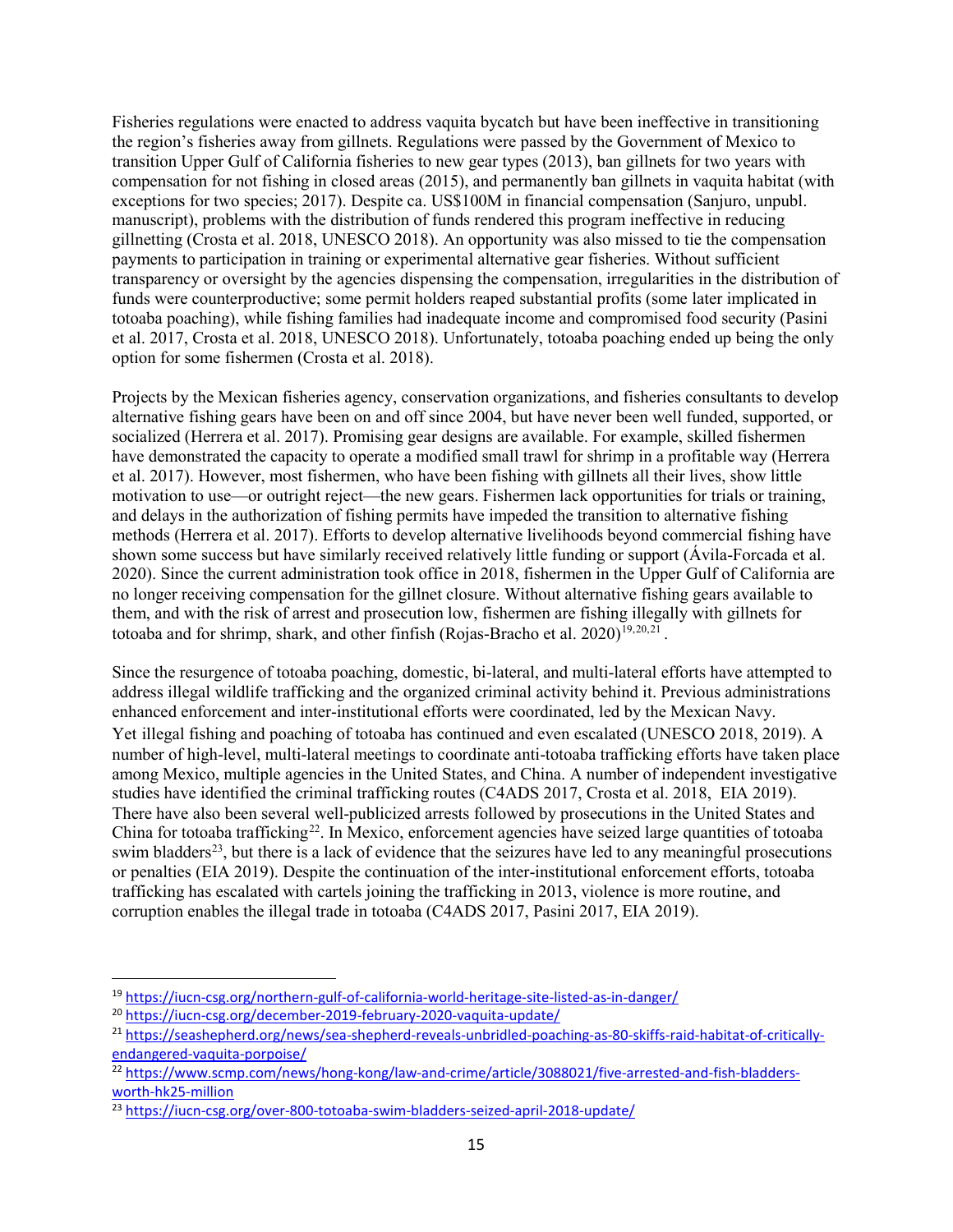Stakeholder engagement, public awareness, and international organizations brought attention to the plight of vaquita. The most formal effort to build cooperation between the government and the fishing sector (differing from numerous ad hoc listening sessions) was the creation of the Group of Monitoring and Evaluation by the Ministry of the Environment in 2008–2013. This effort showed promise in creating a framework for building trust, cooperation, and buy-in with bycatch mitigation efforts. But the effort was not sustained, and the current administration failed to heed requests by the fishing cooperatives for intervention, protection, and support<sup>24</sup>. For decades international science and conservation organizations have raised concern with the Government of Mexico over the status of vaquita, including the International Whaling Commission, IWC; International Union for Conservation of Nature, IUCN; and Convention on International Trade in Endangered Species of Wild Fauna and Flora*,* CITES. Public campaigns and the media regularly carry news about vaquita and totoaba issues in Mexico, the United States, and China, and in major media outlets around the world. Targeted campaigns have focused on buyers of swim bladders in China and recent arrests have been widely publicized. Reports detailing illegal totoaba trafficking (C4ADS 2017; Crosta et al. 2018; EIA 2016, 2019) and a major motion picture (*Sea of Shadows*<sup>25</sup>) provide publicly available evidence of illegal totoaba poaching controlled by organized crime associated with the drug trade.

The United States and Mexico have taken extensive bi-lateral efforts to try to save the vaquita under conservation, fisheries, and trade negotiations, including a Presidential Agreement to ban gillnets in 2016. Until recently, seafood, particularly shrimp, from the upper Gulf of California was imported into the United States. In 2018, after litigation, the United States banned the importation of shrimp, chano, curvina, and sierra caught with a gillnet in the vaquita's habitat under the new U.S. Marine Mammal Protection Act (MMPA) Import Provisions Rule<sup>26</sup>. The rule requires nations exporting fish and fish products to the United States to be held to the same standards as U.S. commercial fishing operations<sup>27</sup>. The ban was followed by a finding of "comparability" that allowed imports of products caught in the same region with alternative gears<sup>[28](#page-21-4)</sup>. However, the comparability finding has since been revoked due the current Government of Mexico's failure to implement a comparable regulatory program, or enforce its existing regulations<sup>29</sup>. The U.S. embargo now includes shrimp, chano, sierra, curvina, anchovy, herrings, sardines, mackerels, croaker, and pilchard caught in the Upper Gulf of California<sup>29</sup>. Most recently, the plight of vaquita is identified as an issue of concern in the new U.S., Mexico, Canada Agreement on trade (USMCA). Yet even these economic pressures have failed to prevent illegal fishing, mobilize the Government of Mexico to improve its regulatory regime or increase enforcement, or prevent the continued decline of vaquita.

In recent years, engagement with industry has also increased, including connecting local fishermen considering alternative gears (e.g.,  $Pesca ABC^{30}$  $Pesca ABC^{30}$  $Pesca ABC^{30}$ ) with U.S. buyers interested in sustainably sourced products, training processors in traceability procedures, and outreach to sustainable seafood wholesalers/retailers to lay the groundwork for introducing "vaquita friendly" shrimp and finfish caught

<span id="page-21-0"></span> <sup>24</sup> <https://medioambiente.nexos.com.mx/?p=498>

<span id="page-21-1"></span><sup>25</sup> *Sea of Shadows*, directed by Richard Ladkani (2019; Washington, DC: National Geographic Documentary Films). Available a[t https://www.nationalgeographic.com/tv/movies-and-specials/sea-of-shadows](https://www.nationalgeographic.com/tv/movies-and-specials/sea-of-shadows)

<span id="page-21-2"></span><sup>&</sup>lt;sup>26</sup> [https://www.federalregister.gov/documents/2018/03/16/2018-05348/fish-and-fish-product-import-provisions](https://www.federalregister.gov/documents/2018/03/16/2018-05348/fish-and-fish-product-import-provisions-of-the-marine-mammal-protection-act-list-of-foreign)[of-the-marine-mammal-protection-act-list-of-foreign](https://www.federalregister.gov/documents/2018/03/16/2018-05348/fish-and-fish-product-import-provisions-of-the-marine-mammal-protection-act-list-of-foreign)

<span id="page-21-3"></span><sup>&</sup>lt;sup>27</sup> [https://www.federalregister.gov/documents/2016/08/15/2016-19158/fish-and-fish-product-import-provisions](https://www.federalregister.gov/documents/2016/08/15/2016-19158/fish-and-fish-product-import-provisions-of-the-marine-mammal-protection-act)[of-the-marine-mammal-protection-act](https://www.federalregister.gov/documents/2016/08/15/2016-19158/fish-and-fish-product-import-provisions-of-the-marine-mammal-protection-act)

<span id="page-21-4"></span><sup>28</sup> [https://www.federalregister.gov/documents/2018/12/06/2018-26418/implementation-of-fish-and-fish-product](https://www.federalregister.gov/documents/2018/12/06/2018-26418/implementation-of-fish-and-fish-product-import-provisions-of-the-marine-mammal-protection)[import-provisions-of-the-marine-mammal-protection](https://www.federalregister.gov/documents/2018/12/06/2018-26418/implementation-of-fish-and-fish-product-import-provisions-of-the-marine-mammal-protection)

<span id="page-21-5"></span><sup>29</sup> <https://www.govinfo.gov/content/pkg/FR-2020-03-09/pdf/2020-04692.pdf>

<span id="page-21-6"></span><sup>&</sup>lt;sup>30</sup> Pesca ABC is an acronym in Spanish for the organization Alternative Fisheries of Baja California, which promotes the use of alternative fishing gear.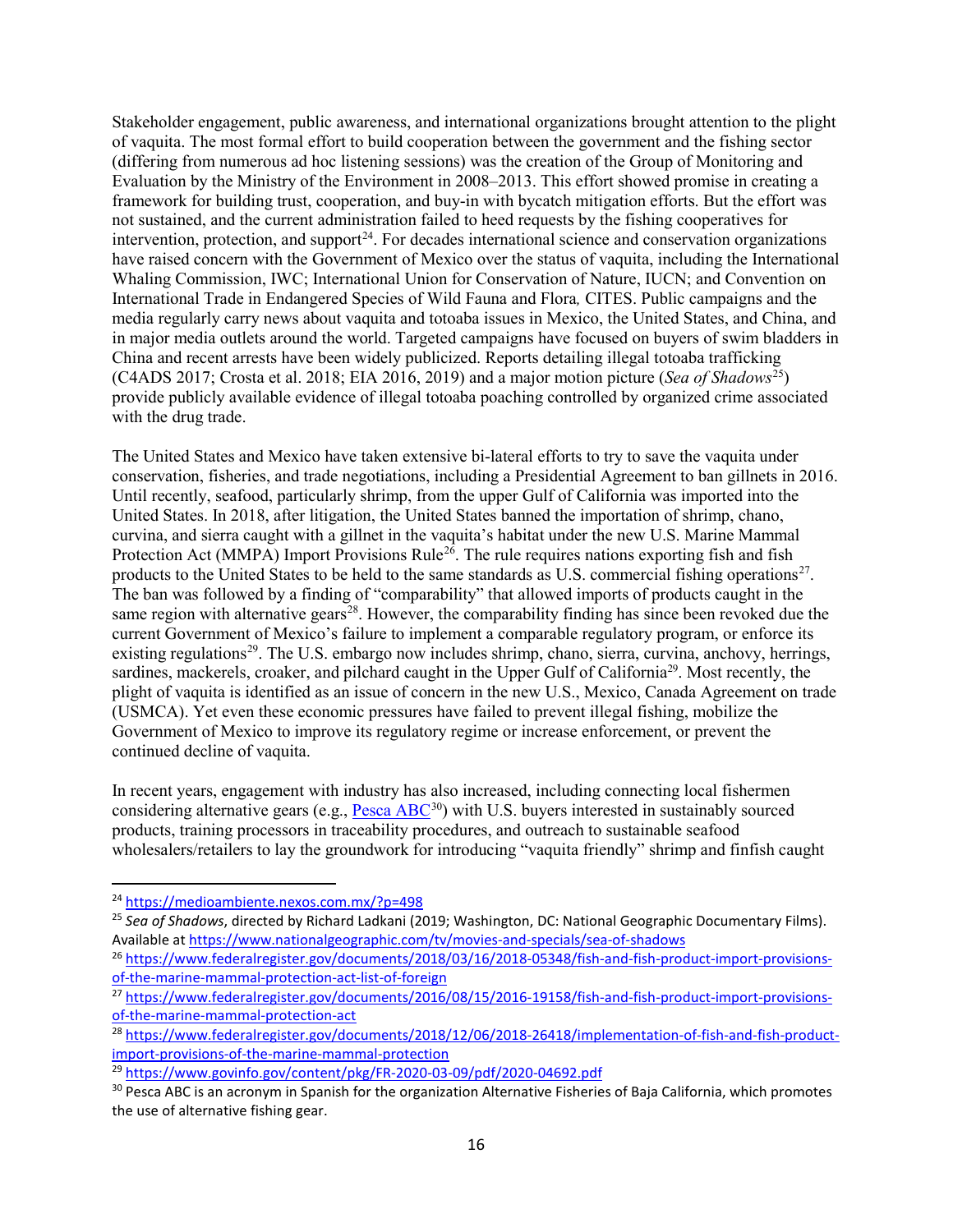without gillnets. This work has included initial net earnings analyses, revealed preference studies, and valuation of potential eco-labels for "vaquita friendly" shrimp. The Mexican Shrimp Council—composed of the largest shrimp harvester, exporters, and importers—has also engaged, and pledged publicly in 2019 to not buy any product from gear or harvest zones that would endanger vaquita.

The failure of measures to reduce or elimate bycatch has not been due to a lack of science. Vaquita is one of the best-monitored marine mammal species in the world. Multiple surveys have been conducted throughout the upper Gulf of California using both visual methods and innovative acoustic monitoring methods (most recently, Jaramillo-Legoretta et al. 2019). Since 1997, the Comité Internacional para la Recuperación de la Vaquita (CIRVA) has advised the Government of Mexico on actions necessary to conserve vaquitas. CIRVA's primary recommendations were to eliminate gillnet fishing, develop and implement alternative fishing methods, and establish other livelihoods. Leading experts on fishing gears were convened to provide advice on alternative designs (Expert Committee on Fishing Technologies, ECOFT). In 2017, an intensive, multi-institutional program [\(Vaquita CPR\)](https://www.vaquitacpr.org/rescue-efforts/) overseen by the Mexican Ministry of the Environment attempted to save vaquita by capturing the remaining individuals and placing them in protected enclosures until gillnets could be removed from their habitat. Despite assembling the world's experts in live cetacean capture, the effort was unsuccessful and operations were suspended when an adult female died (Rojas-Bracho et al. 2019).

To date, the most effective bycatch measure introduced into the Upper Gulf has been the multiinstitutional gear removal program, which has removed well over 1,000 active and inactive (ghost) gillnets from vaquita habitat and has also saved hundreds of other bycaught species<sup>[31](#page-22-0)</sup>. This effort was initiated in 2015 by Mexico's National Institute of Ecology and Climate Change, led on the water by Sea Shepherd Conservation Society, and employs local fishermen. Recent efforts are focused in the Zero Tolerance Area to protect the remaining vaquita<sup>32</sup>. The gear removal effort has led illegal fishermen to employ a variety of additional measures to protect their nets, and confrontations have become increasingly aggressive (CIRVA 11, 2019). Net removal is critical for protecting the remaining vaquita, but it is not enough to stop the flow of gillnets into the region.

Current Challenges: Current challenges are numerous and daunting. The totoaba trafficking crisis has escalated and with it violence, corruption, fear, and insecurity in the local communities (C4ADS 2017, Pasini 2017, EIA 2019, UNESCO 2019). Illegal poaching for totoaba continues to be highly lucrative and there is little risk of being caught or prosecuted<sup>32</sup>. One night of illegal poaching, with a catch of just a few totoabas, can earn a local fisherman more than he might otherwise make in a year (Crosta et al. 2018). Without alternative gears or continued government compensation for not fishing, fishermen have few options and are on the water with illegal gillnets (Rojas-Bracho et al. 2020)<sup>[33](#page-22-2)</sup>. Organized crime is gaining increasing control of the region's fisheries (totoaba, and now shrimp and shark) and local communities (C4ADS 2017; local fishermen, personal communication to Rojas-Bracho). Fishermen collaborating with the cartels likely have a lower expected rate of being caught or prosecuted, adding to the incentives for illegal fishing (C4ADS 2017). The few fishermen experimenting with new gears do so at great personal risk and with little support, but are motivated by potential access to U.S. markets (personal communication from local fishermen and leaders of fishing cooperatives to senior author and Rojas-Bracho). Weak fisheries management in the area has resulted in an open-access, overcapitalized fishery (Pasini et al. 2017). Conservationists and vaquita researchers working in the Upper Gulf of California have been threatened, and theft of acoustic monitoring equipment has compromised the scientific

<span id="page-22-0"></span> <sup>31</sup> [https://seashepherd.org/news/sea-shepherd-removes-over-1000-pieces-of-illegal-fishing-gear-from-vaquita](https://seashepherd.org/news/sea-shepherd-removes-over-1000-pieces-of-illegal-fishing-gear-from-vaquita-habitat/)[habitat/](https://seashepherd.org/news/sea-shepherd-removes-over-1000-pieces-of-illegal-fishing-gear-from-vaquita-habitat/)

<span id="page-22-1"></span><sup>&</sup>lt;sup>32</sup> <https://iucn-csg.org/december-2019-february-2020-vaquita-update/>

<span id="page-22-2"></span><sup>33</sup> [https://seashepherd.org/news/sea-shepherd-reveals-unbridled-poaching-as-80-skiffs-raid-habitat-of-critically](https://seashepherd.org/news/sea-shepherd-reveals-unbridled-poaching-as-80-skiffs-raid-habitat-of-critically-endangered-vaquita-porpoise/)[endangered-vaquita-porpoise/](https://seashepherd.org/news/sea-shepherd-reveals-unbridled-poaching-as-80-skiffs-raid-habitat-of-critically-endangered-vaquita-porpoise/)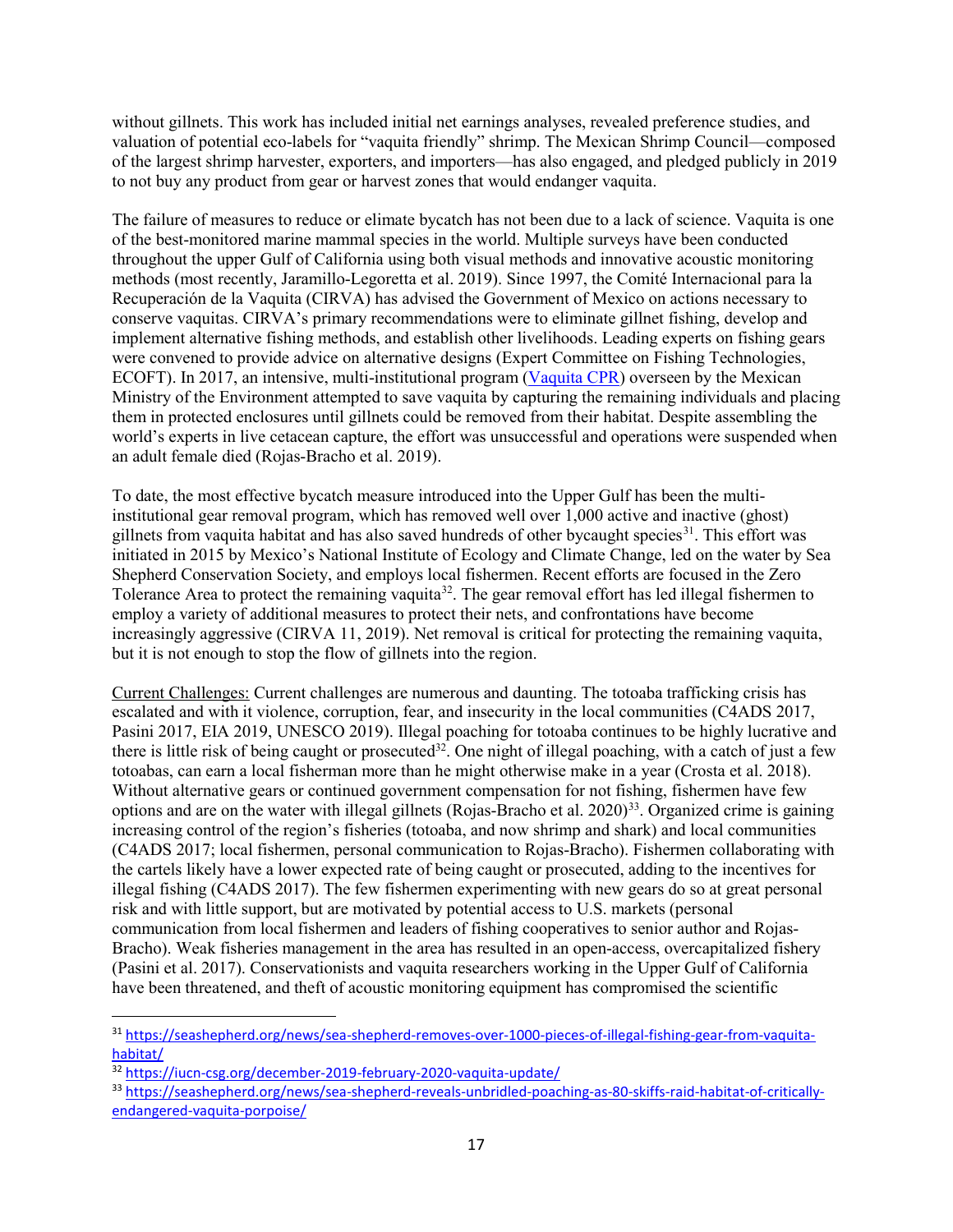monitoring program. Time is running out for vaquita and these many obstacles demonstrate the serious challenges facing efforts to save them.

Future Directions and Research, including Economic Research: Conservation goals in the Upper Gulf of California can be met only with a concerted effort to address the demand for and illegal trafficking of totoaba swim bladders and the underlying issues of fisheries management, governance, corruption, and poverty. Despite unprecedented investment by the Government of Mexico, without a coordinated domestic and international effort to address criminal and security issues in the region, the totoaba and the vaquita could both be lost, leading to further deterioration of the local economies (C4ADS 2017).

The situation for vaquita is dire, yet some lessons from this case study can be applied to other protected species subject to bycatch in coastal, small-scale fisheries.

Conservation policy is often framed as a binary choice between direct regulation (top-down) or incentivization (bottom-up). However, as the vaquita situation shows, conservation can be more complex and context-dependent, and can require both a top-down and bottom-up approach; this is often referred to as a "carrots and sticks" strategy. A key point is to start early and to take a holistic approach.

Enforcement is a key component of ensuring that top-down policies are implemented, but strong regulations place heavy responsibility on enforcement; costs are often prohibitive and may not be effective without sufficient capacity or with corruption challenges. With a 'carrots' or incentivization approach, compliance can be enhanced by engaging local communities throughout the process and developing alternative and socially acceptable ways of making a viable living. A fundamental misstep in the Upper Gulf was the missed opportunity to follow advice of CIRVA more than 20 years ago, calling for development of alternatives to gillnets, and taking note of the broader socio-economic landscape when there was still time (CIRVA 9, 2017, Table 1). These alternatives must yield comparable net income levels, taking into account factors such as risk and preferences. Focusing on finding legal livelihoods and supporting legal fishermen able to make a good living—with a stake or ownership of their own resources—are important components of policies to address bycatch and also to reduce illegal trade in wildlife (Felbab-Brown 2017).

A multi-disciplinary approach can provide a critically important basis for developing a new structure of incentives in which legal activities benefit the community. Collecting and analyzing economic data on alternative gear types, for example, would identify the fishing techniques that may allow for economically viable and ecologically sustainable fisheries. New fishing gears have been developed and evaluated, but they require further training and socialization for those who use them. These gears also require authorization and environmental assessment under the appropriate laws and management authorities. Furthermore, collection and analysis of social and economic data on investment in community well-being, education, and training would help address livelihood options and diversify local economies.

Market incentives, whether in the form of carrots (market access, ecolabels, higher prices) or sticks (import prohibitions), can play a role. At least some fishermen have been involved in the development of new gears, and they and others continue to show interest. Their expertise could be invested in pilot studies of new fisheries and of the market. Studies of retail price premiums for eco-labelled shrimp provide the first evidence of higher market prices for wild, sustainably harvested Mexican shrimp (Mesnick et al., this case study). The U.S. embargo, CITES prohibitions on totoaba, and the USMCA on trade, are inspiring some additional fishermen to express interest in using the alternative gears (V. Towns, Museo de Ballena, personal communication to S. Mesnick; local leaders of fishing cooperatives, personal communication to L. Rojas-Bracho). The U.S. MMPA import regulation provides an incentive for nations to undertake marine mammal bycatch monitoring and mitigation to retain access for their seafood products sold in the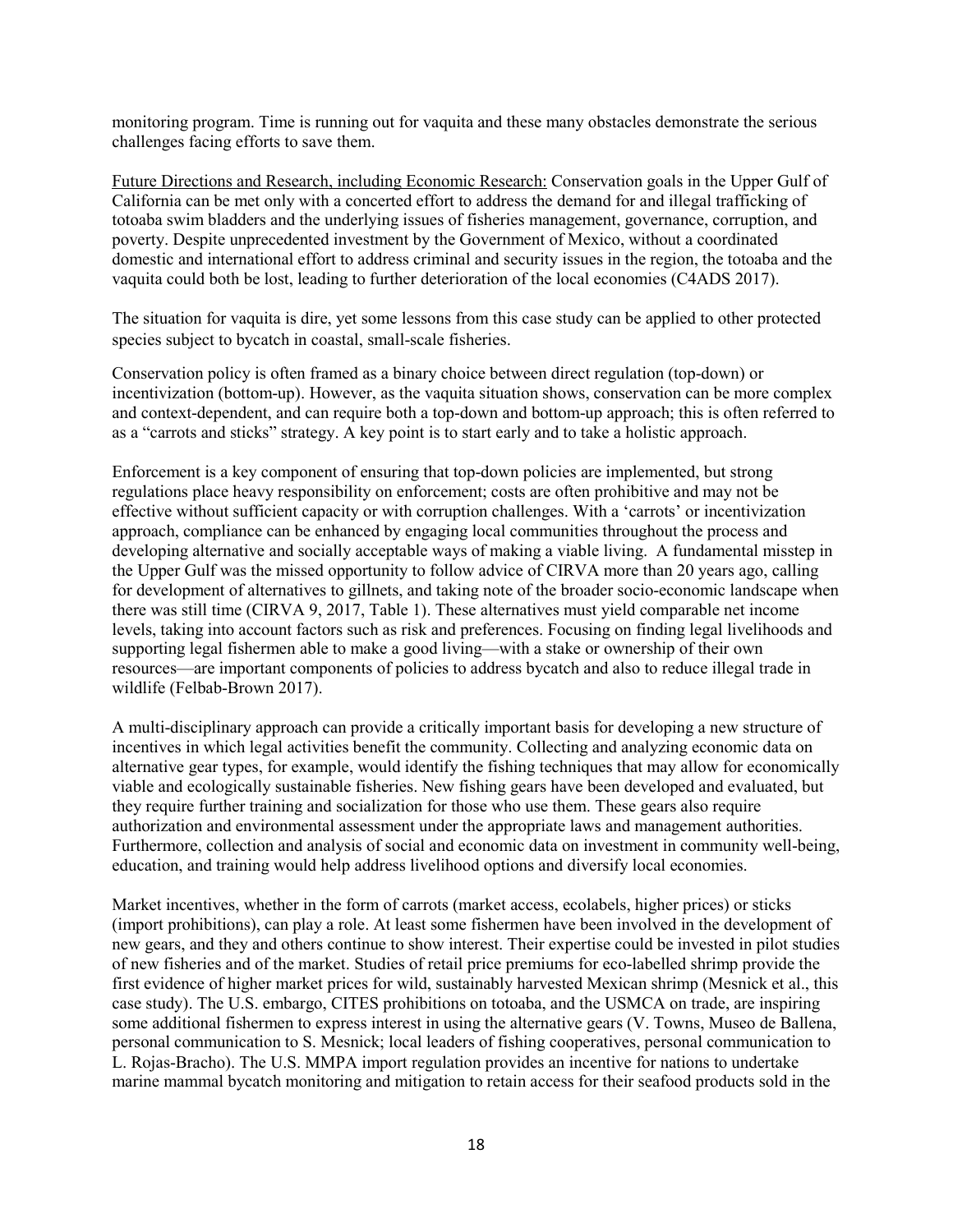U.S. market. Economists can help develop capacity in importing countries, evaluate costs and earnings, and find supply chain efficiencies.

Workshop discussion of vaquita bycatch centered on high levels of illegal fishing or poaching and the infiltration of organized crime, lack of effective enforcement and rule of law, and the dire state of the vaquita population. Despite recommendations for possible economics-related solutions—such as buyouts, high value and sustainable fisheries, and the development of diversified economies such as sportfishing, ecotourism, and green energy—the highly lucrative, illegal economy for totoaba swim bladders, driven by external demand from China, eclipes efforts to develop such economic and legal alternatives.

#### <span id="page-24-0"></span>**Cod Bycatch in the Northeast Recreational Haddock Fishery**

Scott Steinback, NOAA Fisheries Northeast Fisheries Science Center, Falmouth, Massachusetts

Fishery and Target Species: The Northeast recreational haddock fishery is part of a mixed-gear recreational groundfish fishery that targets Gulf of Maine (GOM) haddock but encounters multiple species.

Bycatch Species: GOM Atlantic cod are a bycatch species in the Northeast recreational haddock fishery.

Current Bycatch Measures: GOM haddock and Atlantic cod recreational fisheries are managed through possession and size limits. Seasonal area closures are also in place to protect Atlantic cod spawning stock biomass. There are no gear-specific bycatch requirements.

Current Challenges: Although haddock abundance in the GOM currently is estimated to be at an all-time high, GOM cod is subject to a rebuilding plan, and abundance remains well below biomass targets despite substantial reductions in Allowable Biological Catches since 2011 (both recreational and commercial). As anglers fishing for haddock in the GOM often encounter cod, developing regulations that allow for increased harvest of haddock while keeping cod mortality below historically low Annual Catch Limits (ACLs) has been difficult. Since 2013, the New England Fishery Management Council (NEFMC) has relied on a bioeconomic model, developed by the NEFSC, to determine the regulatory measures that would allow the recreational fishery to meet but not exceed separate GOM cod and haddock ACLs each year. In recent years, the model's results have become increasingly contentious because, in order to keep GOM cod recreational mortality from exceeding historically low ACL levels, managers have not only prohibited the harvest of GOM cod but also implemented stringent GOM haddock restrictions. These restrictions in turn reduce GOM cod mortality in the model through a mechanistic reduction in recreational fishing effort. Restricting GOM haddock harvest to reduce cod mortality has been controversial among recreational anglers given the existing unprecedented large biomass of GOM haddock. This management strategy also is problematic due to the open-access nature of recreational fishing and the lack of enforcement of catch regulations.

Future Directions and Research, including Economic Research: The NEFSC's bioeconomic model provides high-quality science in support of management and has integrated economics into the fishery management process. However, managers have erroneously assumed that angler behavior and stock levels would remain constant when estimating how proposed regulations would affect mortality. Scientists at the New England Aquarium and the Massachusetts Department of Marine Fisheries, among others, have conducted research to determine discard mortality rates of both GOM cod and bycatch (e.g., Capizzano et al. 2019) and methods to reduce such mortality. Managers may develop new regulatory actions based on this research. There are no incentive-based policies in place to reduce GOM cod bycatch; instead, management relies on season, size, and bag limits, which are a direct cause of regulatory discards and may dissipate value to anglers and for-hire vessel owners.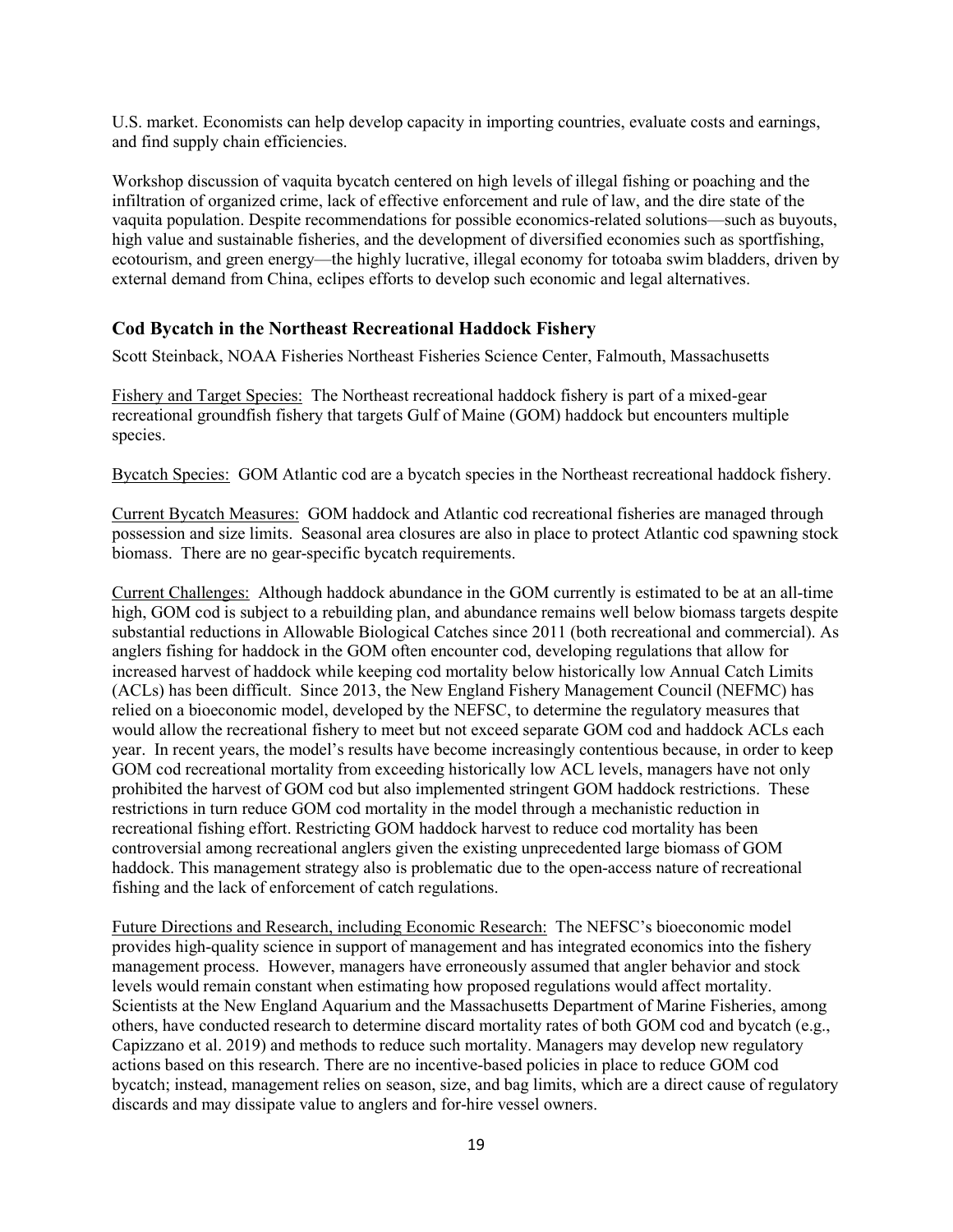Research on angling management organizations in European countries has shown that if fishing rights are given to the organizations, they invest heavily in resource management and compliance (e.g., Daedlow et al. 2011). However, this would be hard to accomplish in the United States because of the public trust doctrine that requires nearly free, unrestricted access to marine recreational fishing for everyone. Rightsbased management approaches have been tested and implemented in at least two for-hire recreational fisheries in the United States, and although the results have been mixed (e.g., Abbott and Willard 2017), the approaches resulted in reduced discarding behavior. Although a rights-based management approach is a possibility for the GOM for-hire fishing fleet, private boat discarding of GOM cod is responsible for approximately 90% of GOM cod mortality.

Incentive-based avoidance approaches are difficult to implement in real-world marine recreational fisheries because monitoring, measuring, and enforcement issues limit the feasibility of such systems. Therefore, the primary management focus in the GOM has been on reducing recreational discard mortality rates through outreach efforts to educate anglers on proper release techniques and encouraging the use of descending devices and circle hooks. Despite these efforts to educate anglers, improve social norms, and reduce discard mortality rates, incidental catch of GOM cod remains a critical issue with no foreseeable solution.

Workshop participants discussed whether it would be possible to perform a cost analysis of reducing commercial discard mortality versus recreational discard mortality, as well as whether fishing organizations would be likely to promote the use of descending devices to reduce the effects of barotrauma on fish. According to workshop participants, rights-based management seems unlikely for the for-hire industry at this point.

#### <span id="page-25-0"></span>**California Large Mesh Drift Gillnet Fishery: Bycatch and Regulatory Changes since the 1980s**

Charles Villafana, NOAA Fisheries West Coast Regional Office, Long Beach, California

Fishery and Target Species: The California large-mesh drift gillnet (DGN) commercial fishery uses onenautical-mile-long drift gillnets with greater than 14-inch mesh to target swordfish. This fishery currently comprises around 20 vessels operating primarily out of Southern California, down from nearly 300 vessels in the 1980s. Managers have implemented a series of protected species bycatch-reduction measures, which caused the fleet size to decrease.

#### Bycatch Species: Cetaceans and sea turtles

Current Bycatch Measures: This fishery is subject to various time-and-area closures, including closed three nautical miles from shore year-round, closed 75 nautical miles from shore from May 1 to August 15, and closed 200 nautical miles from shore from February 31 to April 30. In addition, boats in this fleet are excluded from the seasonal Pacific Leatherback Conservation Area (PLCA) closure in Central and Northern California from August 15 to November 15. During El Niño years, the fishery is closed east of the 120<sup>th</sup> meridian west. Fishermen are required to use acoustic pingers and 36-foot or greater buoy lines. Since the introduction of the pinger and buoy line requirements, the fishery's bycatch of beaked whales has been 0, and small cetacean bycatch has been reduced by over 50%. In addition, the PLCA and El Niño closures reduced sea turtle bycatch. The fishery has operated under the Marine Mammal Protection Act take reduction team (Pacific Offshore Cetacean Take Reduction Team) since 1996. However, these measures over time resulted in a general southward shift of the homeports of participating vessels due to "northern" vessels leaving the fishery, which has shortened the effective fishing season primarily from October to January. In February 2020, NMFS issued a final rule as originally recommended by the Pacific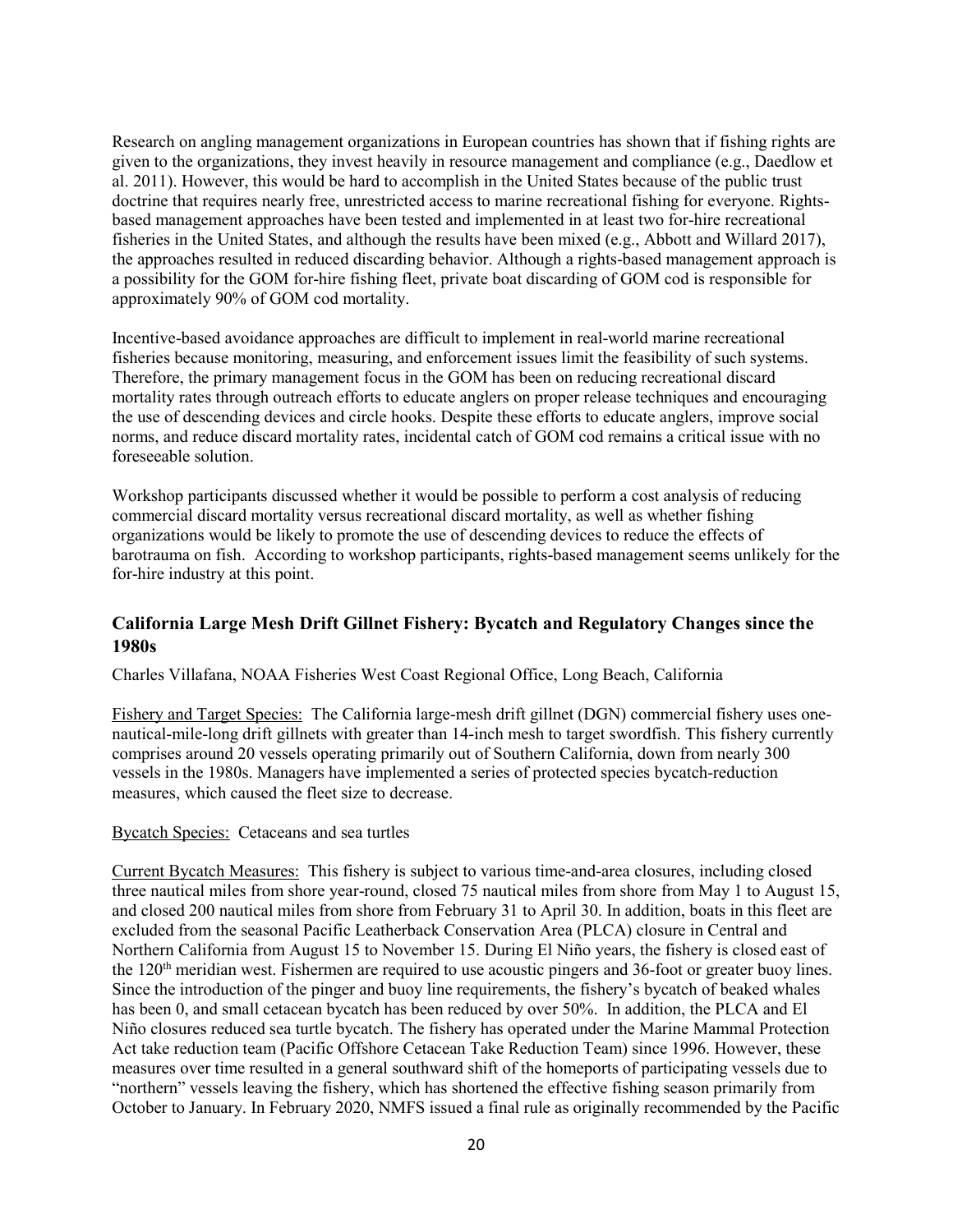Fishery Management Council (PFMC), implementing hard caps in compliance with a federal court decision. Revisions to that rule are possible to minimize the economic impacts to the fleet while potentially incentivizing changes in fishing behavior to keep rare-event bycatch events, i.e., of protected species, to a minimum. At its March 2020 meeting, the PFMC decided to further discuss potential options to revise the hard caps rule at the September 2020 meeting.

Current Challenges: Despite substantial decreases in bycatch and bycatch rates from the 1980s to today due to management measures, environmental non-governmental organizations (NGOs) remain focused on closing the fishery. Recently the DGN permits were federalized as transferable limited entry permit under the West Coast Highly Migratory Species Fishery Management Plan. This fishery's products compete to a great degree with imported swordfish from multiple international fisheries (primarily longline) as well as domestic longline-caught swordfish. A recent proposed state of California buy-out plan offered likely insufficient incentive for meaningful participation by fishery participants.

The PFMC in September 2019 recommended approval of a deepset buoy gear (DSBG) fishery as an additional swordfish gear. DGN fishery participants willing to "trade in" their permits are given an advantage in qualifying for DSBG permits, providing an incentive to switch methods.

Future Directions and Research, including Economic Research: Catalina Offshore Products and a number of partners are conducting a Saltonstall-Kennedy Grant project to increase utilization of underutilized catch such as opah and thresher shark. Improved understanding of fine-scale habitat use of swordfish and bycatch species allows more precise targeting of swordfish in areas with lower likelihood of bycatch. The development of EcoCast, a real-time data tool to help fishermen and managers allocate fishing effort to optimize the harvest of target fish while minimizing bycatch of protected species, has shown potential for bycatch reduction in this fishery. NMFS' Southwest Fisheries Science Center scientists and their partners have produced many documents analyzing the impacts of rule changes on the fishery (e.g., Urbisci et al. 2016) and transfer effects (conservation, production, and trade leakages) of this fishery's management measures (e.g., Mason et al. 2019). It is unclear how the DGN fishery will continue to operate under the existing management regime in which the DGN fishery's bycatch has been substantially reduced to below authorized and legal levels. At the same time, the fishery is now much smaller, as noted earlier, and there has been an increased U.S. seafood consumer reliance on imported swordfish.

Discussions at the workshop focused on outreach and communication campaigns conducted by environmental NGOs and the DGN fleet, as well as ideas to increase the value of DGN catch domestically and the detrimental transfer effects of DGN fishery restrictions on protected species and other bycatch species that come with swordfish imports. Workshop participants also discussed, in light of the apparently insufficient California buyout program, conducting the buyout program for the fishery as a reverse auction and querying the fleet regarding what it would be willing to accept as a buyout. Participants also discussed the need to identify when additional investments in reducing bycatch are no longer economically feasible for a fishery, as well as the pressure placed on observers in fisheries with hard bycatch caps that can shut down a fishery.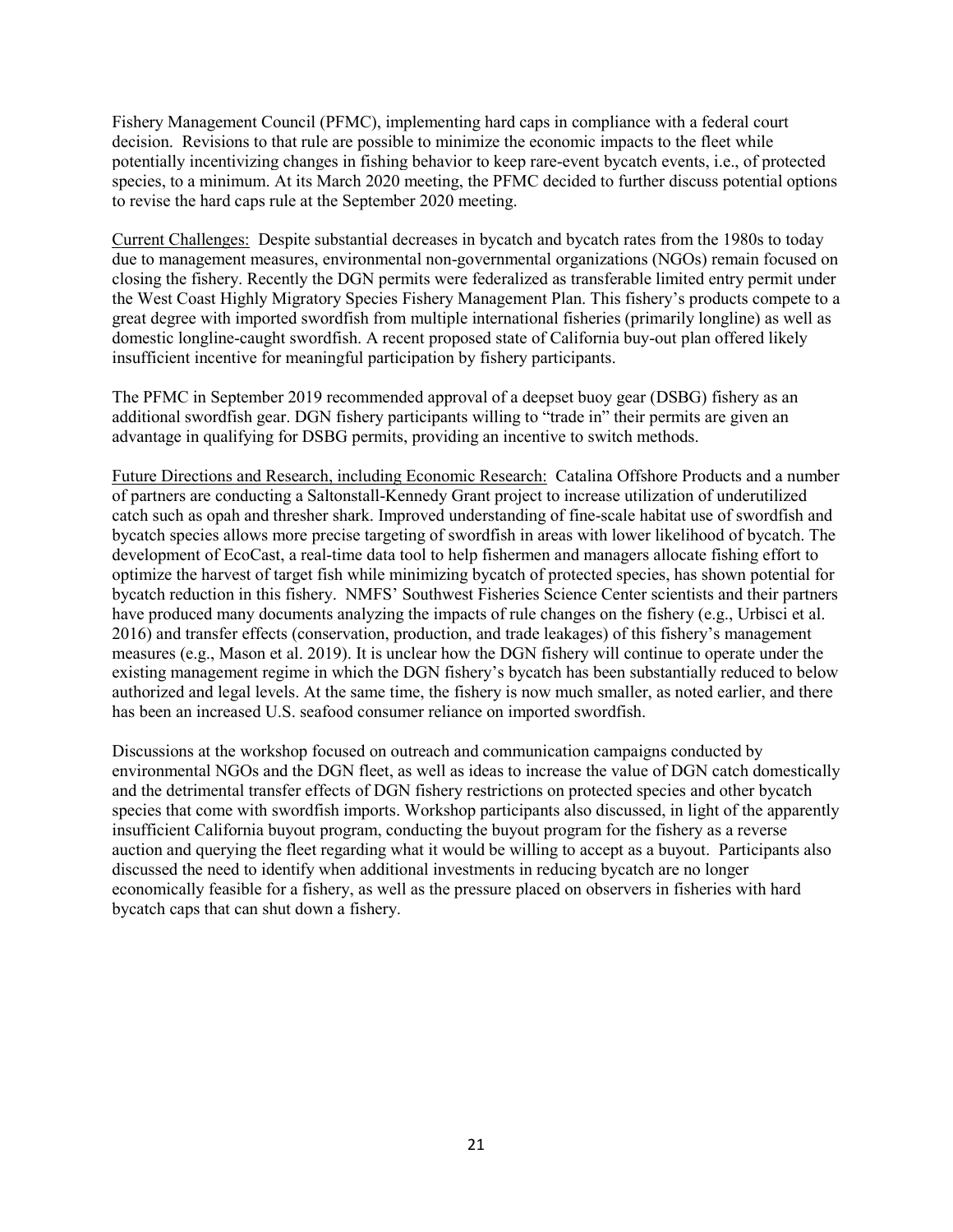#### <span id="page-27-0"></span>**North Atlantic Right Whales in Relation to the U.S. Lobster Fishery, Joint Research, NOAA and DFO Canada**

Kathryn Bisack, NOAA Fisheries Northeast Fisheries Science Center, Woods Hole, Massachusetts

Fishery and Target Species: The Northeast American lobster trap/pot fishery consists of approximately 6,500 vessels that land 71.6 metric tons of lobster valued at US\$574 million. The fishery ranges from Connecticut to Maine and occurs in federal and state waters. Commercial and recreational lobster fisheries operate in the Northeast; this case study focuses on the commercial fishery.

Bycatch Species: North Atlantic right whales (NARW) are listed as Endangered under the U.S. Endangered Species Act and Canadian Species at Risk Act, and Critically Endangered on the International Union for the Conservation of Nature's Red List (IUCN 2019). Leading causes of mortality are lethal fishing gear interactions and ship strikes. Entanglements and ship strikes occur in both U.S. and Canadian shelf waters as the whales typically migrate in the spring from winter calving zones off Florida and Georgia up the east coast of North America to feeding and breeding areas in both countries[.34](#page-27-1) The lobster fishery, one of the most valuable commercial species caught in the U.S., interacts with the NARW western stock. Over the last 10 years, entanglement in fishing gear has been the leading cause of death, primarily in the buoy lines used by lobster, crab, and other trap fisheries. The population has been declining since 2010 (Pace et al. 2017), and entanglement severity affects health, reproduction, and survival (Knowlton et al. 2016; Robbins et al. 2015).

Current Bycatch Measures: Measures to reduce entanglements for NARWs and other large whales began in 1997 with the first Atlantic Large Whale Take Reduction Plan ("ALWTRP" or "the plan"), while implementation of measures to reduce mortality from ship strikes began in 2008. Management measures to reduce NARW interactions in commercial fisheries included closed areas and gear modifications. In 2002, two new measures were introduced: Dynamic Area Management (DAM) that allowed real-time access restrictions (i.e., avoidance via closures) or technology standards (i.e., minimization via mandated gear modifications), and Seasonal Area Management (SAM), which had spatially and temporally fixed technology standards. The next set of policy instruments were complete seasonal closures limited to critical habitat (i.e., the Great South Channel, Massachusetts Restricted Area), plus broad-based gear modifications in 2007 requiring the use of sinking ground line (72 FR 57103) and a reduction in the number of vertical lines in the water in 2014 (79 FR 36585). These global broad-based gear modification rules replaced the DAMs and SAMs in 2009.

Current Challenges: Despite decades of various management measures, North Atlantic right whales are not recovering. A promising solution going forward is rope-less fishing gear, which would remove vertical lines from the water.<sup>[35](#page-27-2)</sup> Scientists and managers are currently field-testing different rope-less fishing gear prototypes in the nearshore and offshore lobster fisheries; however, rope-less fishing is a long-term solution.

The major challenge today is that the effectiveness of the plan cannot be assessed directly with management measures implemented. While the MMPA makes an annual assessment of whether a species needs additional protection based on average annual observed mortalities relative to the potential biological removal level, the principal purpose of the ALWTRP is to reduce the likelihood and severity of entanglement by large whales, especially NARW, in commercial fixed-gear fisheries, including lobster. However, unlike the take reduction planning process for other species, it was challenging to assess whether the plan would achieve a reduction in the entanglement rate as data were lacking on

<span id="page-27-1"></span><sup>&</sup>lt;sup>34</sup> New England waters and the Canadian Bay of Fundy, Scotian Shelf, and Gulf of St. Lawrence.

<span id="page-27-2"></span><sup>35</sup> <https://ropeless.org/2019-ropeless-agenda-and-presentations/>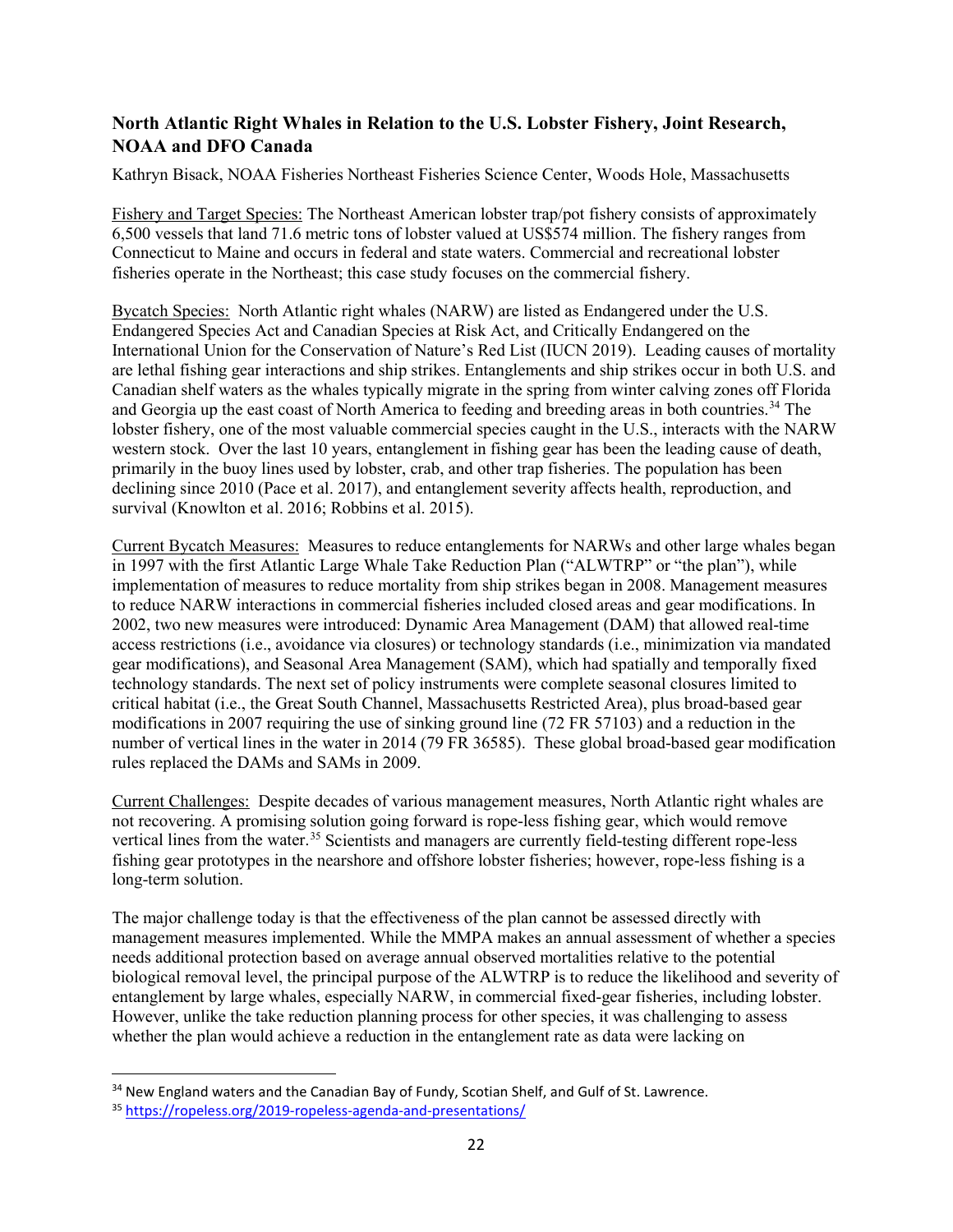entanglement or bycatch rates and the impacts of fishing practices, gear characteristics, area, and/or environmental factors on those rates (Borggaard et al. 2017). To this day the data issue remains. Based on data for 2000 to 2017, only 38% of NARW carcasses were detected annually (Pace 2019). In addition, the ability of NARW to carry gear from the point of the initial entanglement creates significant uncertainty in assigning the location, type and configuration of the gear involved in an entanglement, despite gear marking requirements since the first plan in 1997 (NMFS 1997). It is this combination of technical difficulties in linking entanglement, serious injury and mortality numbers and rates with specific fisheries, coupled with the statistical rarity of observing entanglements for large whales, that makes it challenging to not only measure the overall effectiveness of the plan and even more difficult to assess the success of any single instrument. However, because the NARW is not recovering, additional measures for the ALWTRP are underway.

Future Directions and Research, including Economic Research: NOAA Fisheries is working with partners to reduce anthropogenic mortality (commercial fishing and shipping) below the potential biological removal (PBR) threshold as defined by the Marine Mammal Protection Act (MMPA), while minimizing impacts on commercial fishery revenues/profits if possible. To reach the PBR goal, the ALWTRP team's objective is to develop management measures that will reduce the risk of NARW entanglement by 60-80%.<sup>[36](#page-28-0)</sup> Management measures under consideration include time/area closures, vertical line (numbers) reductions, and use of weak end lines.

The Take Reduction Team (TRT) reconvened in 2018. A right whale decision support tool (DST) was developed for the ALWTRP team along with others to understand and mitigate the relative risk of NARW entanglement in fishing gear in different geographic locations off the northeastern United States.<sup>[37](#page-28-1)</sup> However, the current DST does not include an economic component to evaluate alternative policy instruments designed to reduce the risk of entanglement. With this in mind and prior to the TRT reconvening, a collaborative NOAA/DFO economic research project to address this need was initiated in 2017.

The long-term project underway entitled "U.S.-Canada collaborative evaluation of policy instruments to protect North Atlantic Right Whales" is designed to provide evidence-based analysis to predict fishermen's behavioral harvesting responses to management measures designed to achieve various levels of protection for NARW. The overarching question is, are the NARW management measures not working or is there not enough protection? This cannot be assessed from the perspective of a single country or solved with a single policy instrument. The end goal of this collaborative long-term project is to overlay a U.S.-Canada predictive behavioral harvester model with a predictive NARW biological model to assess real-time impacts of management measures proposed to reduce the risk of entanglement. Phase 1, which examines past measures, has been completed and uses these results to build the behavioral harvester model in phase 2.

Phase 1 consists of a case study that conducts a retrospective analysis of dynamic and static spatial measures used between 2002 and 2009 as part of the ALWTRP, with a focus on the American lobster fishery (Bisack, unpubl. manuscript). Ex-post or retrospective analyses have focused on biological outcomes rather than social or economic responses or outcomes. This case study is a first step to address this gap and provides an opportunity to examine the strengths and challenges of a range of previous policy instruments that can support future instrument design (Bisack and Magnusson 2016), including compliance (Bisack and Das 2015; Bisack and Clay 2020). The combination of regulations implemented in the ALWTRP illustrates the bycatch mitigation hierarchy, avoids impacts (closures) and minimizes

<span id="page-28-0"></span> <sup>36</sup> [https://www.fisheries.noaa.gov/new-england-mid-atlantic/endangered-species-conservation/north-atlantic](https://www.fisheries.noaa.gov/new-england-mid-atlantic/endangered-species-conservation/north-atlantic-right-whale-recovery-plan-northeast-us-implementation-team)[right-whale-recovery-plan-northeast-us-implementation-team](https://www.fisheries.noaa.gov/new-england-mid-atlantic/endangered-species-conservation/north-atlantic-right-whale-recovery-plan-northeast-us-implementation-team)

<span id="page-28-1"></span><sup>37</sup> <https://www.fisheries.noaa.gov/event/peer-review-right-whale-decision-support-tool>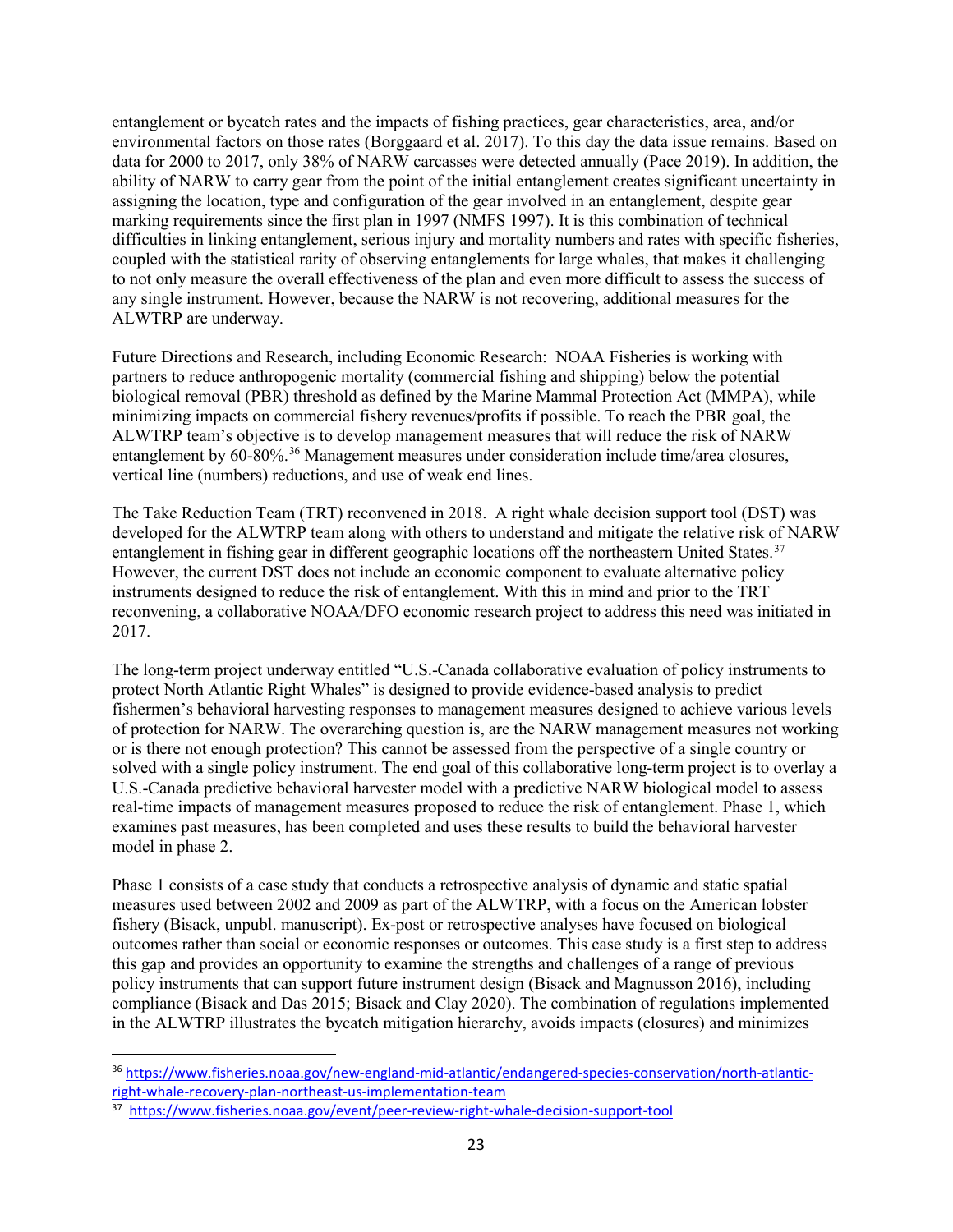unavoidable impacts (technical standards) (Squires and Garcia 2014). Biological and economic implications of the DAM program relative to other spatial measures during the same period, using available spatially and temporally explicit data on whale density and fishing effort, were utilized to develop a NARW relative risk of entanglement index (RREI). Results of Bisack and Magnusson's case study indicate: (1) the DAM program did provide spillover protection beyond the predictable times and areas where NARW aggregate year after year; (2) while the share of ocean with DAM zones was small, during certain periods they provided a significant reduction in potential entanglement risk; and (3) the high degree of spatial overlap of the DAM areas across years prior to 2009 may have created an indirect economic incentive for some fishers to adopt the modified gear throughout the year and across areas, reducing the economic impact of the broad-based gear measures that followed in 2009. Going forward, if sufficient uncertainty about effectiveness of gear modification exists, then perhaps more targeted closures (SAM/DAM like) among a suite of instruments would be more effective and less costly. An economic benefit-cost framework to evaluate public and private sector trade-offs of various right whale protection plans and whether there is an incentive for the private sector to invest in scientific data collection (Bisack and Magnusson 2014) to reduce the risk of entanglement (i.e., more data can provide more knowledge), is under way in phase 2, developing a predictive harvester model.

It would be prudent if NOAA Fisheries could invest funds in developing predictive behavioral economic commercial harvester models for protected species. At a national level, NOAA NMFS has contracted out economic analyses in support of proposed ESA and MMPA regulations. Social science models and research need to keep pace with the advancing biological models. At a 2019 meeting the NARW Northeast U.S. Implementation Team (NEIT) identified five goals that relate to social sciences: (1) provide dynamic and flexible management, (2) promote fishermen education and buy-in, (3) understand where the threats are, (4) enhance communication between the U.S. and Canada Network; and (5) ensure full fishermen compliance. These are just a few examples developed by the thinking of the NEIT. One management measure will not solve this problem. Designing policy instruments is a complex task and requires multiple instruments and perhaps new approaches, such as instruments that modify or nudge fishermen's behavioral responses through incentives or disincentives (Bisack, unpubl. manuscript). Future public and private sector costs could be reduced through continued advances in technology such as acoustic monitoring. A multidisciplinary team approach will improve the chance of designing successful management measures to allow NARW recovery.

Workshop participants discussed the sociologically complex environment related to NARW conservation, where historic traditions related to the lobster fishery and territoriality have created political challenges for managers who would like to see the number of traps reduced. Participants also mentioned that research on the optimal number of traps in the lobster fishery could yield information on effects of trap numbers on catch per unit effort and costs.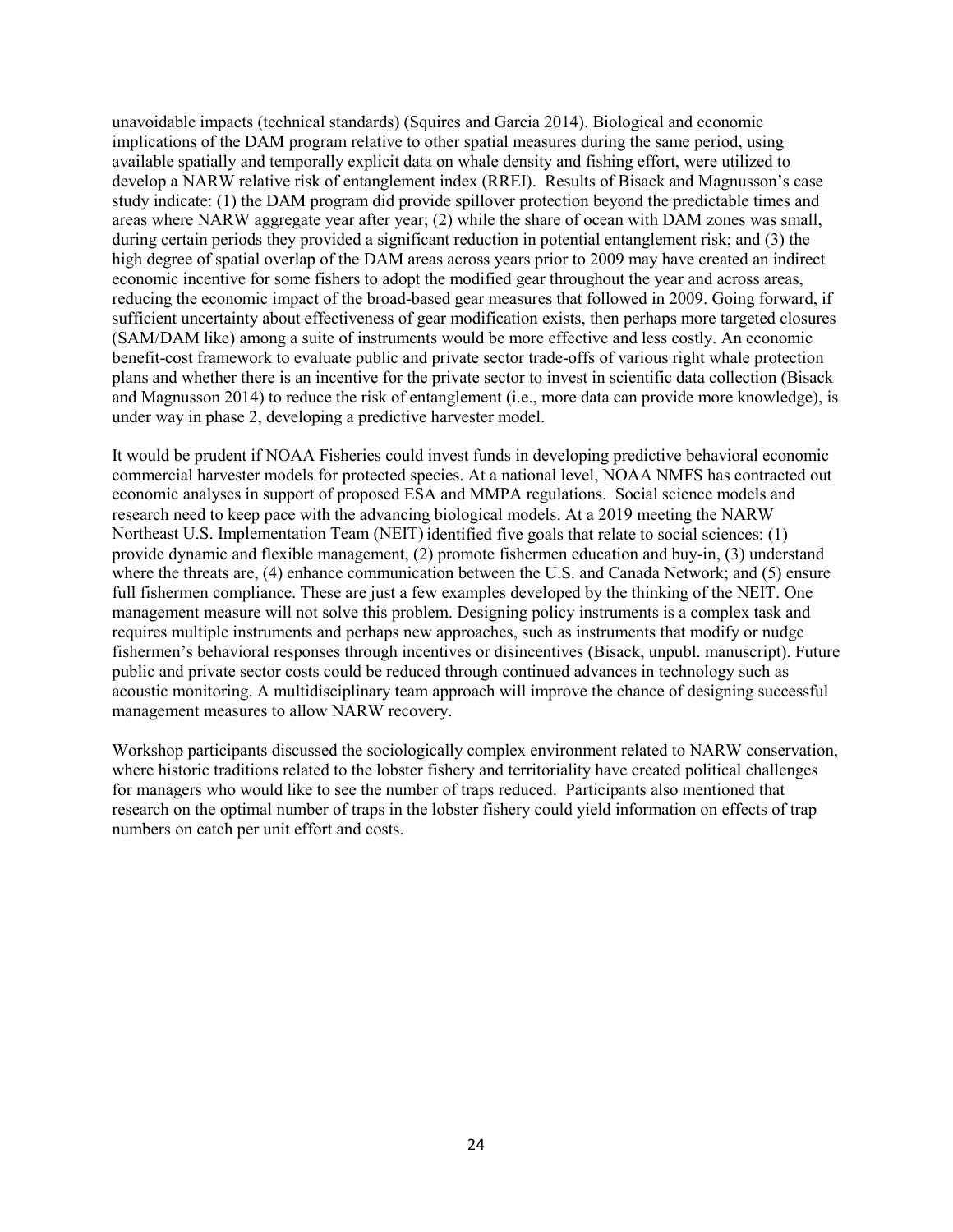#### <span id="page-30-0"></span>**Reducing Seabird Bycatch in Alaskan Longline Fisheries**

Ed Melvin, School of Aquatic and Fishery Sciences, University of Washington, Seattle, Washington, and Rob Suryan, NOAA Fisheries Alaska Fisheries Science Center, Juneau, Alaska

Fishery and Target Species: The Alaskan longline fishery is one of the largest (US\$300 million ex-vessel value, 1,000 vessels) and most diverse commercial demersal longline fisheries in the world. Mostly separate fleets target four species occurring at different depths:

- 1. Sablefish 300 vessels, US\$88 million ex-vessel, mean depth = 581 m
- 2. Pacific halibut 900 vessels, US\$119 million ex-vessel, mean depth 295 m
- 3. Pacific cod  $-130$  vessels, US\$88 million ex-vessel, mean depth  $= 117$  m
- 4. Greenland turbot  $-7$  vessels, US\$240,000 ex-vessel, mean depth  $=$  598 m

Seabird Bycatch Species: Seabird bycatch in Alaskan longline fisheries includes several species. Northern fulmar and gulls make up the bulk of bycatch, although the bycatch of short-tailed albatross, Laysan albatross, and black-footed albatross are the principal conservation concern. Alaska longline fisheries also interact with short-tailed and sooty shearwaters.

Current Bycatch Measures: Streamer lines (aka bird scaring or tori lines) were shown to be the best option for reducing seabird bycatch per unit effort (BPUE) of surface foraging birds, a guild that includes the albatrosses, by 88% to 100% compared to controls of no deterrent in the two fisheries examined (Melvin et al. 2001). A streamer line consists of a line running from a high point on a vessel to a towed device to create drag. The forward movement of the vessel lifts a section of line into the air. Streamers suspended from this aerial section scare birds from baited hooks as the hooks sink from the surface. The fishing industry adopted streamer lines with performance and material standards on a voluntary basis in 2002 and by regulation in 2004.

Required bycatch measures vary by vessel length, gear type, vessel infrastructure and fishing location. With the exception of vessels lacking appropriate infrastructure or fishing inside waters where albatrosses do not occur, deploying streamer lines is required to decrease seabird bycatch while setting longlines. Paired streamer lines fence off the area in which birds have access to baited hooks and are robust regardless of wind direction. Analysis of 23 years of fisheries observer data (1993 to 2015), which spanned the periods before (1993 to 2001) and after (2002 to 2015) the adoption of streamer lines, showed that seabird BPUE declined by 77% to 90% with the adoption of streamer lines. This adoption saved an estimated 9,400 albatrosses and 141,000 other seabirds over 14 years (Melvin et al. 2019). No short-tailed albatross were caught in these fisheries from 2002 to 2009, and 4 short-tailed albatross total were caught over the 14 years of streamer line use (all in the cod fishery).

Current Challenges: Seabird bycatch in longline fisheries, which is the primary at-sea threat to albatross and petrel populations (Croxall et al. 2012), has been linked to population declines, and poor recovery of seabird populations. Attracted to fishing vessels to forage on discharged offal and used baits, seabirds can become hooked and drown on baited hooks as they sink during longline deployment. The annual mortality of seabirds attributable to longline fisheries has been estimated in the hundreds of thousands of birds (Anderson et al. 2011). The seabird conservation concern is most acute for albatrosses and petrels due to a life history that is highly sensitive to adult mortality. Adult mortality at sea has the most influence on population trajectories and recovery (Heppell et al. 2000; Bakker et al. 2018). Albatrosses spend most of their lives foraging over vast expanses of the mid to high latitude oceans where they overlap with multiple fisheries. With 70% of 22 species threatened with extinction, albatrosses are the most threatened of any bird family (Robertson and Gales 1998; Tuck 2011; IUCN (International Union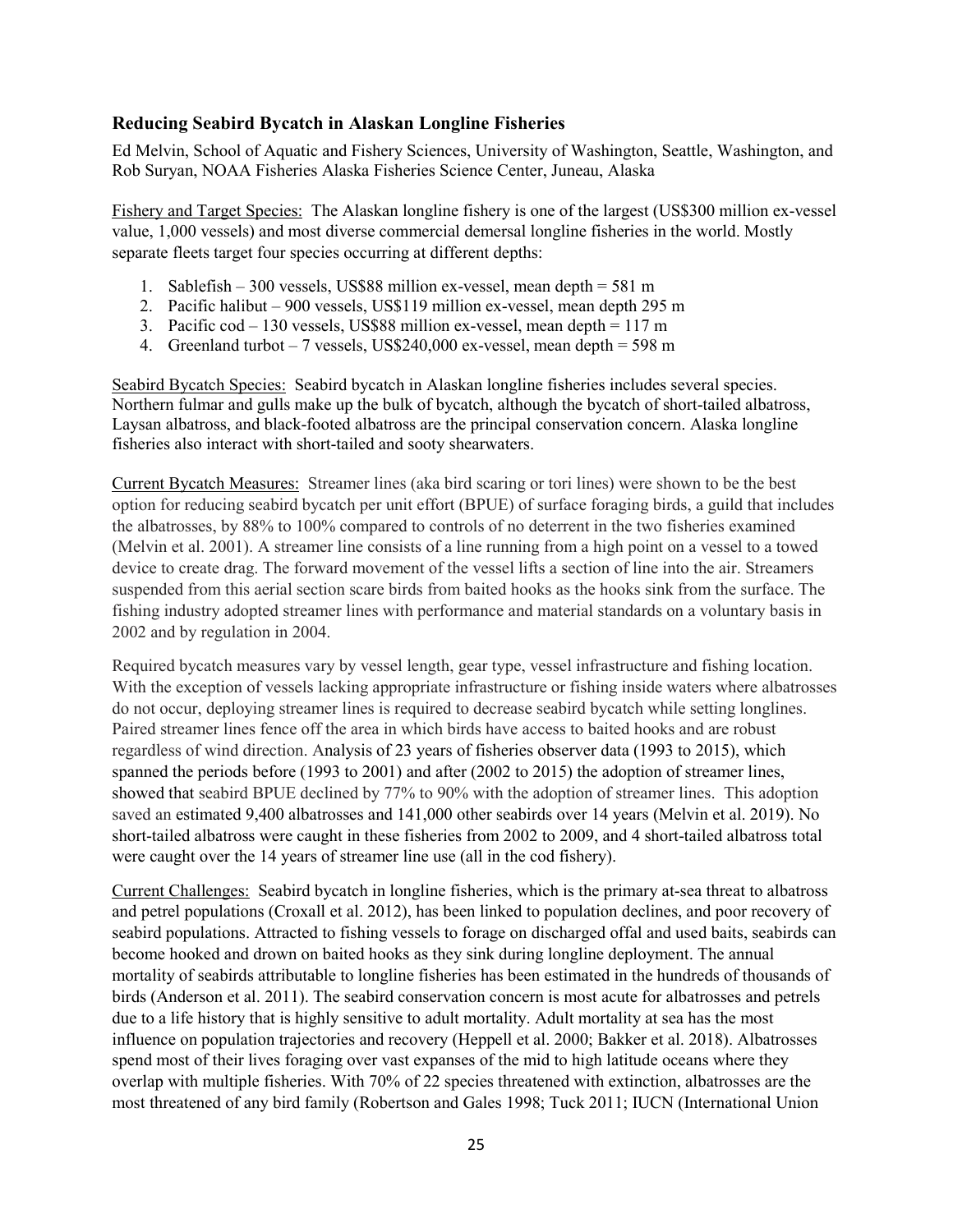for the Conservation of Nature) 2017). In addition to negative effects on seabird populations, seabird depredation of baits from longline hooks can increase fishing costs and compromise fishing efficiency. In some fisheries, unchecked seabird bycatch can lead to lost fishing access, negative perceptions of the fishery, and reluctance to purchase catch from high-bycatch fisheries (Kelleher 2005).

Although the fishery has not exceeded incidental take limits for short-tailed albatross, and bycatch rates have been dramatically reduced since the adoption of streamer lines, hundreds of Laysan and black-footed albatrosses and thousands of northern fulmars and gulls continue to be killed each year in Alaskan longline fisheries. Takes of the non-albatross species are not a conservation concern at the population level, but longline takes of all three albatross species that occur in the North Pacific do pose a conservation threat, especially when considered in the context of suspected high levels of mortality in the many non-U.S. longline fisheries operating throughout the range of these albatrosses.

Future Directions and Research, including Economic Research: Consistent with two earlier studies exploring drivers of seabird BPUE in Alaskan longline fisheries (Dietrich et al. 2009; Dietrich & Fitzgerald 2010), Melvin et al. 2019 showed that particular vessels had the highest seabird BPUE regardless of other measured factors. Melvin et al. 2019 identified three vessels that accounted for 46% to 78% of the albatross bycatch and 31% to 51% of the non-albatross species bycatch over 3 years (2013 to 2015) depending on the fishery. Outreach and education aimed at these operators may be a first step to reduce this bycatch. Operators of vessels with high BPUE may be unaware of their performance relative to their peers and may lack understanding of the need for seabird conservation or how best to achieve it. A strategic outreach approach could help management direct scarce resources to where they are most needed.[38](#page-31-0)

Melvin et al. 2019 found that night setting of longlines reduced BPUE of most seabird species and increased CPUE of target fish species (i.e., sablefish and cod) and nontarget fish species, which are often discarded. The BPUE of northern fulmar, the bird most caught in Alaskan longline fisheries, was the only seabird in this assemblage caught at significantly higher rates (by 40%) during night sets. Therefore, night setting fails to meet a basic best practice measure for seabird bycatch reduction: reduce seabird bycatch without increasing the bycatch of other species. This trade-off between the conservation of species of special conservation concern, the albatrosses, versus an abundant species with minimal conservation concern, the northern fulmar, creates a challenge to fishery managers. In a fishery where the take of six short-tailed albatrosses could close a US\$300 million fishery with over 1,000 vessels, managers might opt for albatross conservation as the overriding priority.

No research has occurred on economics, incentives, or market mechanisms to reduce seabird bycatch in Alaskan longline fisheries. Currently there is no penalty, economic or otherwise, to an individual vessel or fisherman if an endangered short-tailed albatross or other seabird is caught. Exceeding incidental take limits would penalize the entire groundfish longline and trawl fleets (6 birds in two years) and/or the entire Pacific halibut fleet (two birds in two years). Nor are there penalties for vessels with high bycatch rates. Economic penalties for high bycatch rates or endangered species bycatch could prove beneficial to reducing seabird bycatch but also could silence fishermen on the extent of bycatch or deter them from coming forward to seek assistance.

Workshop discussion focused on detection of vessel effects, that is, identification of vessels with anomalously high bycatch rates. Workshop participants identified MSA confidentiality requirements, as well as limits on the amount of socioeconomic data and other data collected by observers (e.g., level of

<span id="page-31-0"></span><sup>&</sup>lt;sup>38</sup> Efforts are underway to provide operators with such information.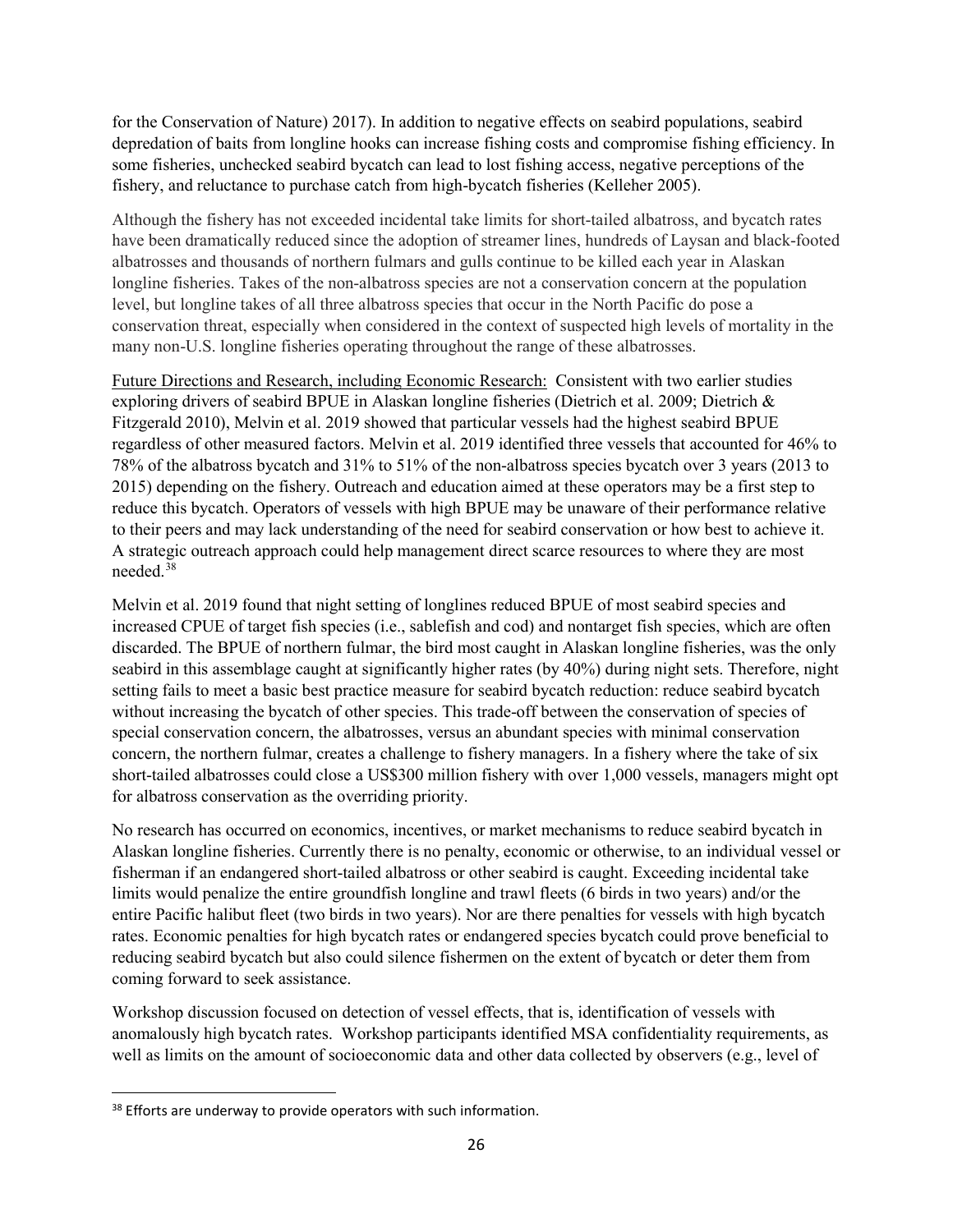skipper experience, gear characteristics), as obstacles to addressing vessel effects. Participants also raised the issues of individual vessel bycatch quotas and possible changes to seabird behavior and ecosystem disturbance due to the "food subsidy" provided by fishing vessels. Another participant pointed out that early extensive research set the stage for managers to approve the successful bycatch reduction measures for this fleet in a rapid manner.

#### <span id="page-32-0"></span>**Bycatch Issues in the Gulf of Mexico Red Snapper Fishery**

Juan J. Agar, NOAA Fisheries Southeast Fisheries Science Center, Miami, Florida

Fishery and Target Species: The red snapper resource supports important commercial and recreational fisheries in the Gulf of Mexico (GOM). The red snapper annual catch limit (ACL) is shared between the commercial (51%) and recreational sectors (49%). The resource is not overfished and overfishing does not occur, but the resource has not yet recovered to the Gulf-wide rebuilding target. The GOM red snapper can be a target or bycatch species depending on the fishery and fishing practices.

Private anglers, charter boats, and headboats target red snapper during the relatively short open season. Most red snapper discards occur during the recreational closed season when its retention is forbidden. The red snapper recreational fishery is mainly regulated with minimum size limits, bag limits, seasonal closures, and quotas (Hood et al. 2007). Data from the Marine Recreational Information Program and Louisiana Recreational Creel Survey are used to estimate effort of the private angling component for each Gulf state, except Texas. From 2012 through 2016, the private angling component of the recreational sector took an average of at least 228,122 directed angler trips annually (GMFMC 2018). Those were trips where red snapper was the primary or secondary target or was caught by anglers. About 1,330 GOM vessels are permitted as charter or headboats in the reef fish fishery (GMFMC 2018). About 95% of these vessels are charters and the remainder headboats. Charters take, on average, about 201,348 directed angler trips per year.

Red snapper bycatch also occurs in the commercial reef fish fleet, which comprises vertical line and longline vessels. Both types of gears jointly catch red snapper with other species (e.g., vermilion snapper). Broadly speaking, the vertical line fleet mostly catches red snapper (it catches in excess of 95% of the red snapper quota), whereas the longline fleet largely catches groupers (such as red grouper), especially in the eastern Gulf. In 2018, 450 commercial vessels landed about 6.3 million pounds (mp) (gwt) of red snapper worth \$US30 million in dockside revenues (SERO 2019).

Bycatch Species: Recreational and commercial fisheries targeting red snapper discard some of the red snapper they catch. Fishermen targeting other species also catch and discard red snapper. The most recent red snapper stock assessment estimated that the recreational fleet was responsible for 68% of the total discards (on a weight basis), the commercial reef fish fleet (vertical and longline vessels) for 27%, and the shrimp trawl fleet for the remaining 5% (Southeast Data, Assessment, and Review, SEDAR 52). Due to fleet-specific differences in estimated discard mortality rates, the recreational fleet, commercial reef fish fleet, and shrimp trawl fleet are responsible for 40%, 46% and 14% of dead discards (on a weight basis), respectively. These estimates are based on a 9-year average starting in 2007, when the red snapper individual fishing quota (IFQ) program began, through 2015.[39](#page-32-1)

<span id="page-32-1"></span><sup>&</sup>lt;sup>39</sup> These 9-year averages translate to about 4.6 million pounds (mp) for recreational sector, 1.85 mp for the commercial sector (exc. shrimp), and 0.32 mp for the shrimp trawl. The 9-year red snapper ACL average for both sectors was 8.4 mp. These figures are all in whole weight.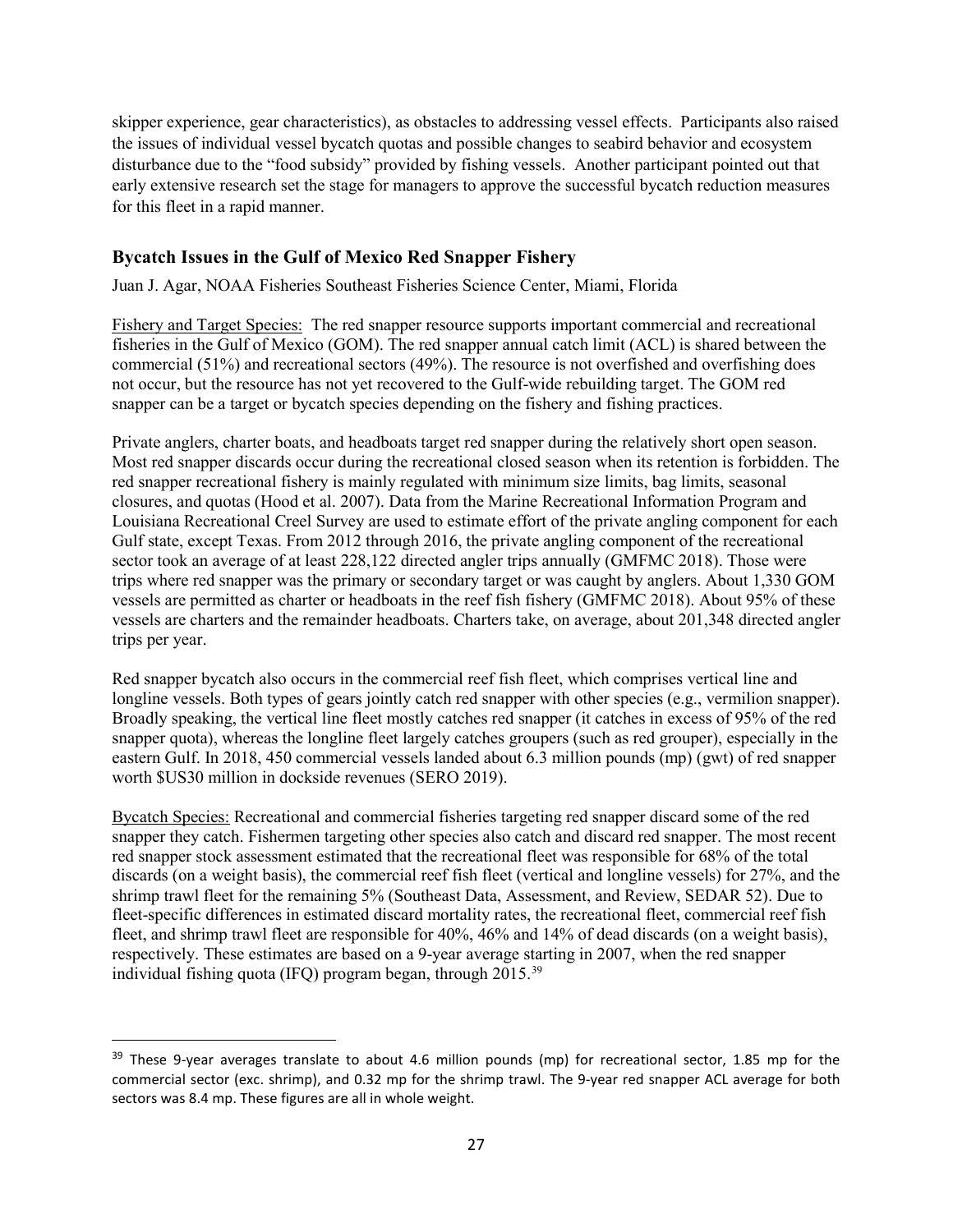Current Bycatch Measures: In 1997, Amendment 9 to the FMP for the Shrimp Fishery of the Gulf of Mexico, U.S. Waters (Shrimp FMP) (effective in 1998) mandated the use of bycatch reduction devices (BRDs) to reduce red snapper bycatch, mostly of age 0 and 1 fish. In 2007, the Joint Amendment 27/14 to the GMFMC's Shrimp and Reef Fish FMPs established a target red snapper bycatch mortality goal for the shrimp fishery in the western Gulf. Specifically, it established a target reduction goal for red snapper mortality of 74% less than the benchmark of years 2001-2003, reducing the target goal to 67% in 2011, eventually reducing the target to 60% by 2032. In 2019, Amendment 18 to the Shrimp FMP reduced the target reduction goal for shrimp effort threshold from 67% to 60% below the baseline effort in the years 2001-2003. However, many studies that examined BRD performance showed that bycatch reduction was extremely variable depending not only on the design of the BRD but also the placement of the BRD in the net and fishing practices and conditions (Diamond 2004). Diamond (2004) presents a detailed summary of these studies, which suggests that their efficacy is species-specific.

On January 1, 2007, the Gulf of Mexico Fishery Management Council (GMFMC) implemented Amendment 26 to the Gulf of Mexico Reef Fish FMP, which introduced the red snapper IFQ program to reduce overcapacity in the commercial fishery and mitigate race to fish conditions. Although reducing bycatch was an ancillary goal, the five-year review of the program suggested that further policy interventions were required to reduce discarding in the eastern Gulf, even though overall discarding had decreased (Agar et al. 2014). At the time the IFQ program was implemented, the red snapper minimum size limit was reduced from 15 inches to 13 inches.

Amendment 27 to the Gulf of Mexico Reef Fish FMP (effective on June 1, 2008) mandated that all commercial fishermen and anglers fishing for reef fish species in federal and state waters use de-hooking devices, venting tools, and non-stainless circle hooks when using natural baits either alive or dead (GMFMC 2007). Since the venting tools requirement was implemented, several studies have questioned its usefulness since some reef fishes caught in shallow waters may not need venting. Unnecessary venting increases handling stress and reduces survival. In 2013, the venting tool requirement was repealed to provide fishermen with more discretion when releasing reef fish, but the GMFMC did not prohibit its use or other release devices such as descending devices.

Current Challenges: The decision to discard incidentally-caught red snapper is influenced by regulatory and economic considerations. Regulatory discarding is caused by retention prohibitions, and economic discards occur when fishermen discard species or sizes with low or no commercial value to make room for more valuable species or sizes. Economic discarding also occurs when fishermen throw away fish because they are unwilling or financially unable to lease (or purchase) quota. These economic discards account for most of the commercial red snapper discards in the reef-fish fishery. The incidental take of red snapper occurs in both recreational (private anglers and for-hire operations) and commercial fisheries. High bycatch levels result in forgone yields and lower quota levels.

As the red snapper stock recovered and expanded along the western Florida shelf, where it had been less abundant in the recent years, eastern Gulf fishermen, who mainly caught red grouper and other shallowwater groupers, increasingly began catching more red snapper. Since these 'grouper' fishermen received little or no initial allocation when the IFQ program was created, they were required to lease or purchase IFQ shares to land them. Although many grouper fishermen bought IFQ allocation and shares ("allocation" is the term used in the southeast for "rental or leased quota") to avoid discarding red snapper and to make a small return, many refused and kept discarding them to make room for other species (Cullis-Suzuki et al. 2012; Agar et al. 2014).

Trawlers targeting penaeid shrimp also regularly catch and discard significant amounts of federally managed finfish, including juvenile red snapper (mainly ages 0 and 1), Spanish mackerel, and weakfish (Watson et al. 1999). Species such as juvenile red snapper with low or no commercial value are often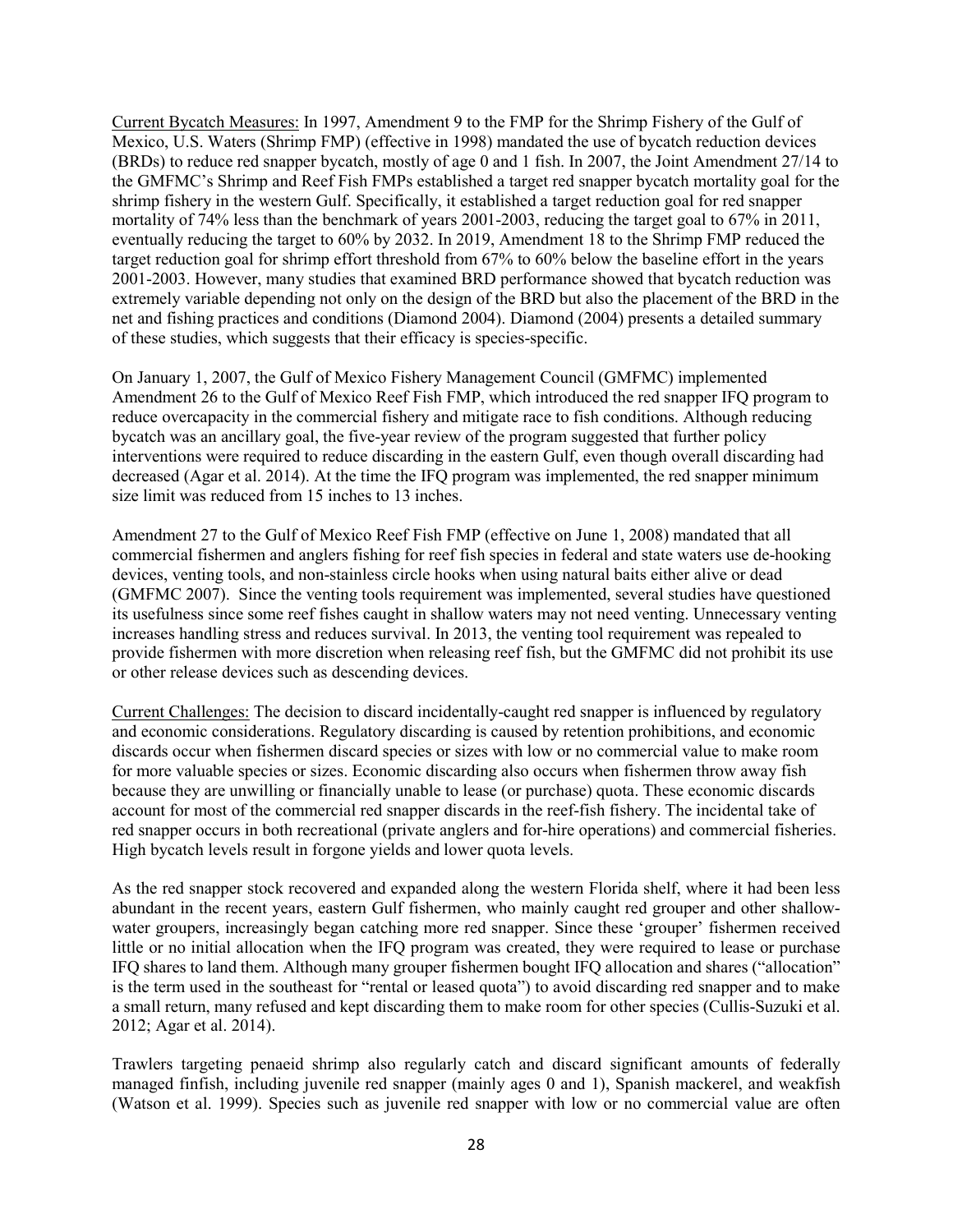discarded to store shrimp that are more valuable. SEDAR 52 (2017) estimated that, on average, about 9 million age 0 and 1 red snapper were caught in shrimp trawls between 2007 and 2015. The majority of the discarded fish are either dead or dying (Parsons and Foster 2015).

Most of the recreational red snapper discards happen because of retention restrictions due to the short recreational fishing season.

Future Directions and Research, including Economic Research: Much of the early economic bycatch research focused on the development of bioeconomic models to examine the performance of BRDs (Ward 1994; Gillig et al. 2001; Griffin and Woodward 2011). However, the more recent research has benefitted from policy trials that rely on market-based mechanisms such as catch shares and the Gulf headboat collaborative (Agar et al. 2014; Abbott and Willard 2017). The current red snapper experience shows a stark contrast between commercial and recreational management outcomes. Commercial discards are largely influenced by the cost and limited availability of allocation (rental quota) and minimum size regulations, whereas the recreational sector discards are mainly influenced by the long closed season and minimum size regulations.

Based on these sources of discard mortality, policies designed to mitigate discarding in the commercial sector should try to facilitate access and/or make allocation/shares more affordable, especially to those fishers who did not receive initial allocation, and to potential new entrants. To this end, it would be useful to build on the experience of a short-lived quota subsidy program and existing quota banks.

In 2011-2012, an anonymous NGO working with a fishing association called Gulf Fishermen's Association (GFA) began a red snapper quota subsidy program. The program sought to encourage fishermen to participate in IFQ management, land red snapper instead of discarding it (particularly in the eastern gulf), help them make a profit even with leased quota (which was subsidized), and help build local markets for fish.

Another potential mechanism to reduce bycatch would be to expand the use and scale up existing quota banks such as the Gulf of Mexico Reef Fish Shareholder's Alliance Quota Bank. The Alliance launched the first Quota Bank in the GOM in 2015 to reduce red snapper discards in the eastern Gulf and to support the next generation of commercial red snapper fishermen. The bank works by facilitating access to red snapper allocation (quota) at market prices. Additionally, regulatory changes to the IFQ program such as reducing share caps and creating allocation caps could be another way to increase the availability of allocation in the market.

Although BRDs' usefulness in actual commercial fishing operations has not lived up to expectations (Diamond 2004), Foster (2004) observes that the poor performance of BRDs is partly due to changes in fishing practices (e.g., faster towing speeds, modified retrieval procedures) aimed at minimizing shrimp loss without the attendant concern for reducing red snapper bycatch. Despite these setbacks, there is ongoing research to continue to improve BRD designs and performance by taking advantage of behavioral differences between the target and bycatch species (Parsons and Foster, 2007; Parsons et al. 2012; Parsons and Foster, 2015). For example, Parsons and Foster (2007) found that red snapper were strongly negatively phototactic (i.e., move away from light sources) and that dark-adapted red snapper will voluntarily select non-illuminated areas over illuminated ones (shrimpers trawl at night). This information could be used to facilitate the escape of red snapper from shrimp trawls.

On the recreational side, it would be worthwhile to build on the experience of the Gulf Headboat Collaborative (HBC). The HBC obtained an exempted fishing permit (EFP) from NOAA Fisheries to evaluate the viability of an allocation-based management strategy (i.e., temporary catch share program for headboats) for improving the conservation of marine resources and economic stability and performance of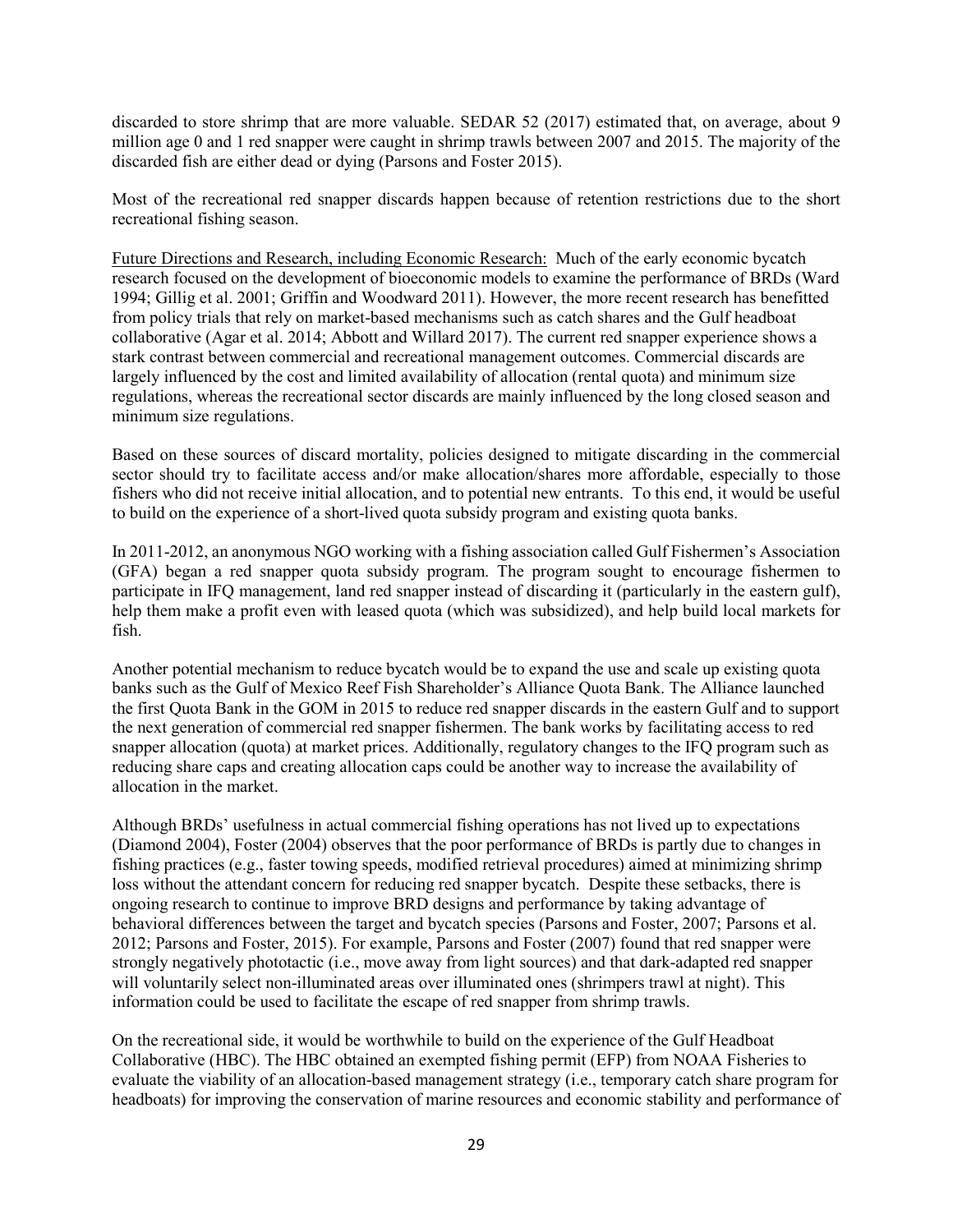the headboat sector. Abbott and Willard (2017) report that this pilot program was able to smooth out the allocated species throughout the season (no recreational derbies) as many operators were able to limit customers to 1 red snapper per trip (there was a 2-bag limit). They also report increases in profits. Another interesting outcome of the program was that red snapper discard as share of the catch fell 28% (21% in 2014) and 34% (18% in 2015) relative to 2013 levels. In 2013, 6.8 (8.6) red snapper were discarded for every 10 red snapper caught (Abbott and Willard, 2017). Abbott and Willard (2017) note that most of the reductions were caused by decrease in mandatory regulatory discards during formerly out-of-season times.

Quota banks could also be expanded to include for-hire operators, who, like commercial fishermen, make a living from fishing and want to ensure that the resource stays healthy. Another possibility to reduce bycatch would be to establish bycatch quotas to encourage commercial and for-hire fishermen to reduce bycatch since they could sell their unused allocation. Policies to help reduce dead discards in the private angler sector may include a requirement to purchase tags and/or endorsements to keep the fish. Tags and endorsement have the potential to constrain catches, extend the fishing season (the main source of bycatch mortality in recreational sector), provide catch and effort data, and collect revenues and achieve "economic" efficiency (if auctioned).

The use of circle hooks and de-hooking devices may have contributed to reducing bycatch, but few comprehensive studies have examined their performance. Evaluation of circle hook efficacy is challenging because the GMFMC did not set a required hook size. Nevertheless, Sauls and Ayala (2012) found that lethal injuries for red snapper were reduced to 6.3% with circle hooks from 17.1% with other hook types, which was a 63.5% reduction. In addition, Patterson et al. (2012) noted that requiring the use of larger circle hooks in the GOM recreational reef fish fishery could increase the number of red snapper discards because species diversity of the catch decreases substantially as hook size increases.

Education and outreach programs can increase bycatch awareness and promote voluntary changes in fishing behavior by fostering conservation-minded informal institutions (Cooke et al. 2013). Cooke et al. (2013) argue that the reliance on these voluntary norms of "virtuous" stewardship behavior are preferred to formal or mandated rules because they can increase compliance and reduce enforcement, monitoring, and other transaction costs. Post et al. (2002) note that outreach and communication efforts may be costly in the beginning but may pay off in the long run by saving on monitoring and enforcement costs. For the commercial and for-hire sector, given their relatively small size (at least at the port level), targeted education and outreach over time could help build social norms against wasteful discarding. Peer pressure can be a powerful source of pro-conservation behavior (Cooke et al. 2013). Developing social norms to minimize bycatch in the private angler component likely will be more challenging because red snapper have become easier to catch and have become increasingly larger. Regardless, state fishery management agencies could require private anglers, commercial fishermen, and for-hire operators to watch a video or take a test focused on ways to minimize stress and injury to red snapper as part of the process of obtaining fishing licenses. The use of nudges also could be explored (MacKay et al. 2018). Workshop participants discussed the difficulty of using real-time spatial management to reduce discards due to few identified red snapper spawning aggregations. Discussions also focused on the lack of inter-sector quota trading due to insufficient catch histories for charter boats, which would be needed to establish such a program. In addition, it was noted that some Council members were opposed to the use of market-based approaches (i.e. privatizing) to regulate the recreational sector.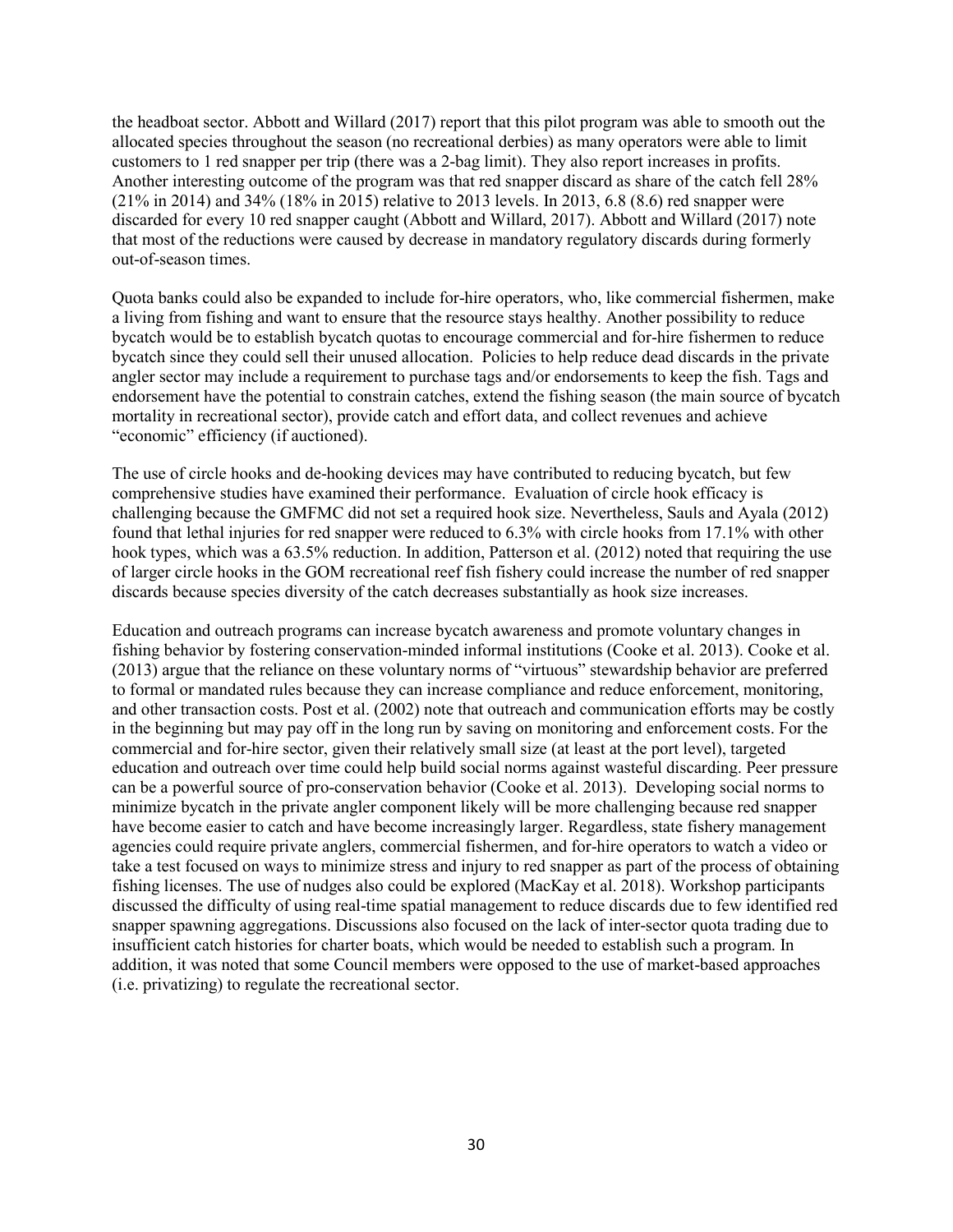#### <span id="page-36-0"></span>**Hawaii Swordfish (Shallow-Set) Longline Fishery and Sea Turtle Bycatch**

Minling Pan, NOAA Fisheries Pacific Islands Fisheries Science Center, Honolulu, Hawaii

Fishery and Target Species: The Hawaii pelagic longline is a year-around and limited-access fishery capped at 164 permits. In 2018, 142 active longline vessels landed over 35 million pounds of pelagic fish valued at US\$109 million. The Hawaii longline fishery consists of two components: a shallow-set fishery which targets swordfish and a deep-set fishy which targets bigeye tuna. All vessels in the fishery can fish with both shallow-set and deep-set gear, but not on the same trip.

Bycatch Species: The Hawaii deep-set and shallow-set longline fisheries both interact with North Pacific loggerhead and leatherback sea turtles, although the shallow-set fishery is more inclined toward higher interaction rates as swordfish and sea turtles occupy similar depth habitat. Both turtles are listed as endangered under the Endangered Species Act (ESA). The North Pacific loggerhead turtle distinct population segment (DPS) nests only on the coasts of Japan. This population has declined 50 to 90% over the last 60 years. However, the overall nesting trend in Japan has been stable or increasing over the last decade<sup>[40](#page-36-1)</sup>. As of 2016, the Pacific leatherback turtle is one of eight species that NOAA considers the most at risk of extinction in the near future<sup>[41](#page-36-2)</sup>. NOAA Fisheries focuses recovery efforts on stabilizing and recovering the populations of these endangered species to prevent their extinction. A new population vulnerability assessment completed by the Pacific Islands Fisheries Science Center indicates that the North Pacific loggerhead population exhibits a long-term increasing trend at a mean estimated population growth rate of 2.4%, while the Western Pacific leatherback turtle population exhibits a long-term declining trend at a mean rate of 6.1% (Martin et al, 2020).

Current Bycatch Measures: Due to the concern over high levels of incidental sea turtle bycatch, a courtordered seasonal closure of the swordfish fishery took place in 1999 and full closure in 2000. In 2001, NOAA Fisheries and the Western Pacific Fishery Management Council began developing conservation and management measures aimed at reducing sea turtle bycatch in the fishery. In 2004, NOAA Fisheries reopened the fishery with a suite of regulations (69 FR 17329, April 2, 2004) including requirements for: (1) circle hooks instead of J hooks; (2) fish as bait instead of squid; (3) annual hard cap of 17 loggerhead and 16 leatherback sea turtles; and (4) an annual effort cap (2,120 sets, which was 50% of the historical level, and the effort cap was removed in 2010).

The loggerhead and leatherback hard caps were set equal to the incidental take statement included in the biological opinion issued by NMFS for the continued operation of the fishery. To monitor the turtle hard caps, NOAA Fisheries required 100% observer coverage for the shallow-set swordfish fishery. If the shallow-set longline fishery reaches the hard cap for either loggerhead or leatherback turtles, the fishery is immediately closed. During a closure, regulations prohibit Hawaii longline vessels from shallow-set fishing north of the Equator for the remainder of the calendar year.

Since implementing the annual fleet-wide hard cap measure in 2004, NOAA Fisheries has revised these caps four times for loggerhead turtles and one time for leatherback turtles in response to new biological opinions issued by NMFS. In the past 15 years, NOAA Fisheries closed the shallow-set longline fishery four times (2006, 2011, 2018, and 2019) because the fishery reached the hard caps. In March 2006 and March 2019, NMFS closed the fishery for reaching the loggerhead hard cap. In November 2011, NMFS closed the fishery for reaching the leatherback hard cap. NMFS also closed the fishery in May 2018 due to court order.

<span id="page-36-1"></span> <sup>40</sup> <https://www.fisheries.noaa.gov/species/loggerhead-turtle>

<span id="page-36-2"></span><sup>41</sup> [https://www.fisheries.noaa.gov/resource/document/species-spotlight-priority-actions-2016-2020-pacific](https://www.fisheries.noaa.gov/resource/document/species-spotlight-priority-actions-2016-2020-pacific-leatherback-turtle)[leatherback-turtle](https://www.fisheries.noaa.gov/resource/document/species-spotlight-priority-actions-2016-2020-pacific-leatherback-turtle)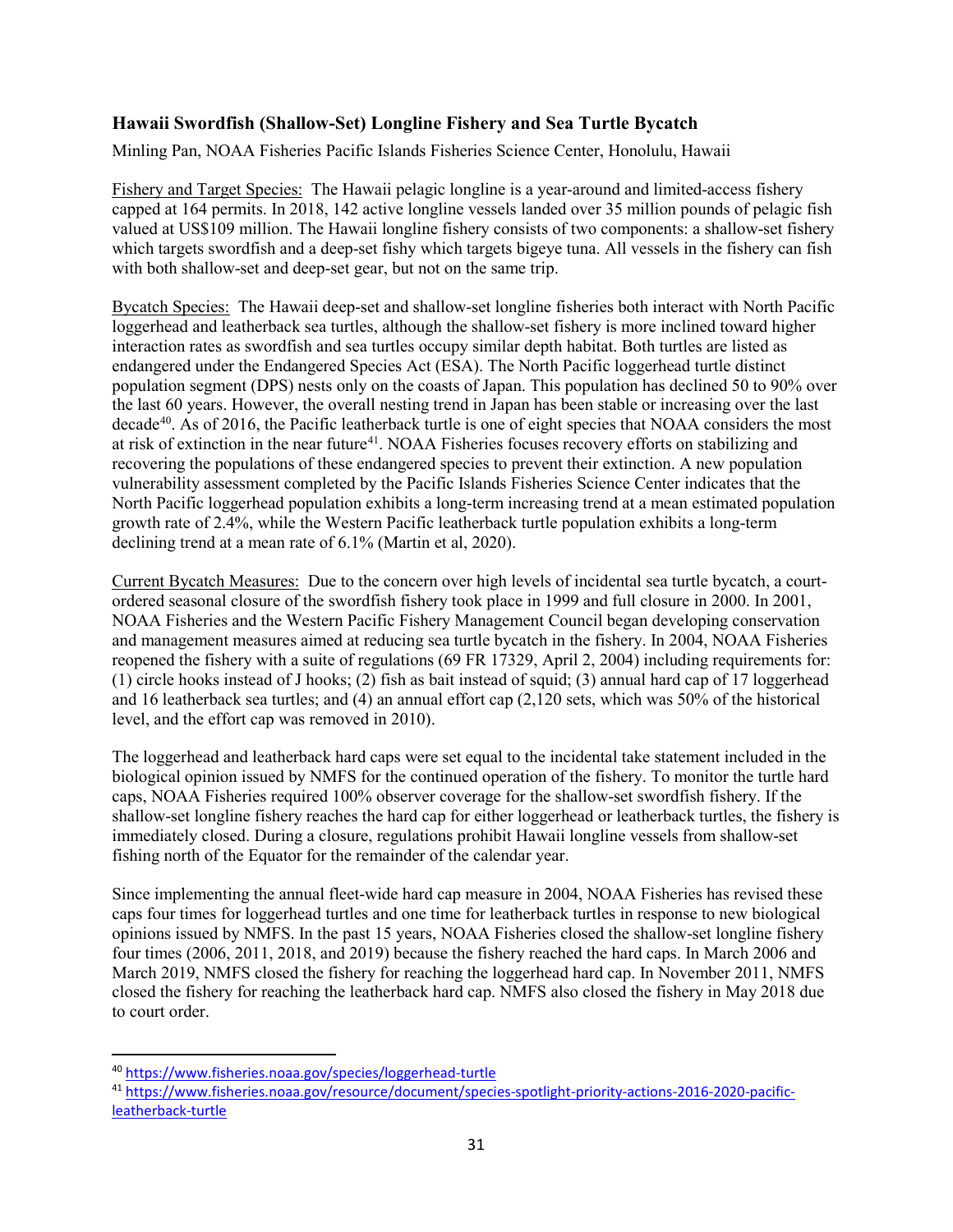Under the new regulations, the Hawaii shallow-set longline fishery has reduced loggerhead and leatherback turtle bycatch by approximately 95% and 86%, respectively, by comparing the total numbers of bycatch during the period of 1994 to 2000 to the period of 2004 to 2017[42.](#page-37-0) The sharp reduction of total sea turtle bycatch was mainly attributable to two factors: the first is the result of hook-and-bait requirements and the second is the lower swordfish fishing effort after the fishery re-opened, compared to the period prior to 2000. The loggerhead bycatch rate (number of sea turtle per 100 hooks) was reduced by 86% only after the hook-and-bait policy was implemented (Pan and Li, 2015). On the other hand, the swordfish fishery has not recovered to the historical level even after the effort cap was removed in 2011. This was probably due to the great uncertainty facing the fishermen as the fishery could be closed unpredictably during their fishing season. Since 2004, the fishery has experienced multiple closures as it reached the turtle interaction limits.

Current Challenges: Due to the 2001 court ordered fishery closure, fishing effort and landings of swordfish declined sharply for the shallow-set swordfish fleet (Figure 3). Even after it re-opened, the fishery has still not recovered to its historical level, resulting in forgone fishing opportunities. The four fishery closures resulted in the loss of upfront costs for incomplete trips and costs related to long trips back to port to switch gear because a vessel is not allowed to use both types of gear on the same trip. In addition, the domestic swordfish market has faced uncertainty due to the potential for fishery closures. When vessels switch from targeting swordfish to bigeye tuna, they put additional pressure on bigeye tuna stocks and the catch limits distributed by international fishery management organizations.



**Figure 3.** Swordfish revenue in comparison with other species in Hawaii longline, 1989–2017.

On the other hand, the lack of similar international requirements for competing fisheries has led to a spillover effect (Chan and Pan 2016). Figure 4 illustrates trends in U.S. and non-U.S. swordfish production. The study by Chan and Pan (2016) indicated one to one production replacement in swordfish

<span id="page-37-0"></span><sup>&</sup>lt;sup>42</sup> The total number of bycatch was provided by Western Pacific Regional Fishery Management Council. The percentage reduction was calculated by comparing the total bycatch before the policy period (1994 to 2000) vs. after the policy period (2004 to 2017). Total bycatch from 1994 to 2000 are estimates from available bycatch data recorded from a small portion of all trips by Pacific Islands Fisheries Science Center. The data since 2004 were actual bycatch observed from the shallow-set (swordfish) fishery.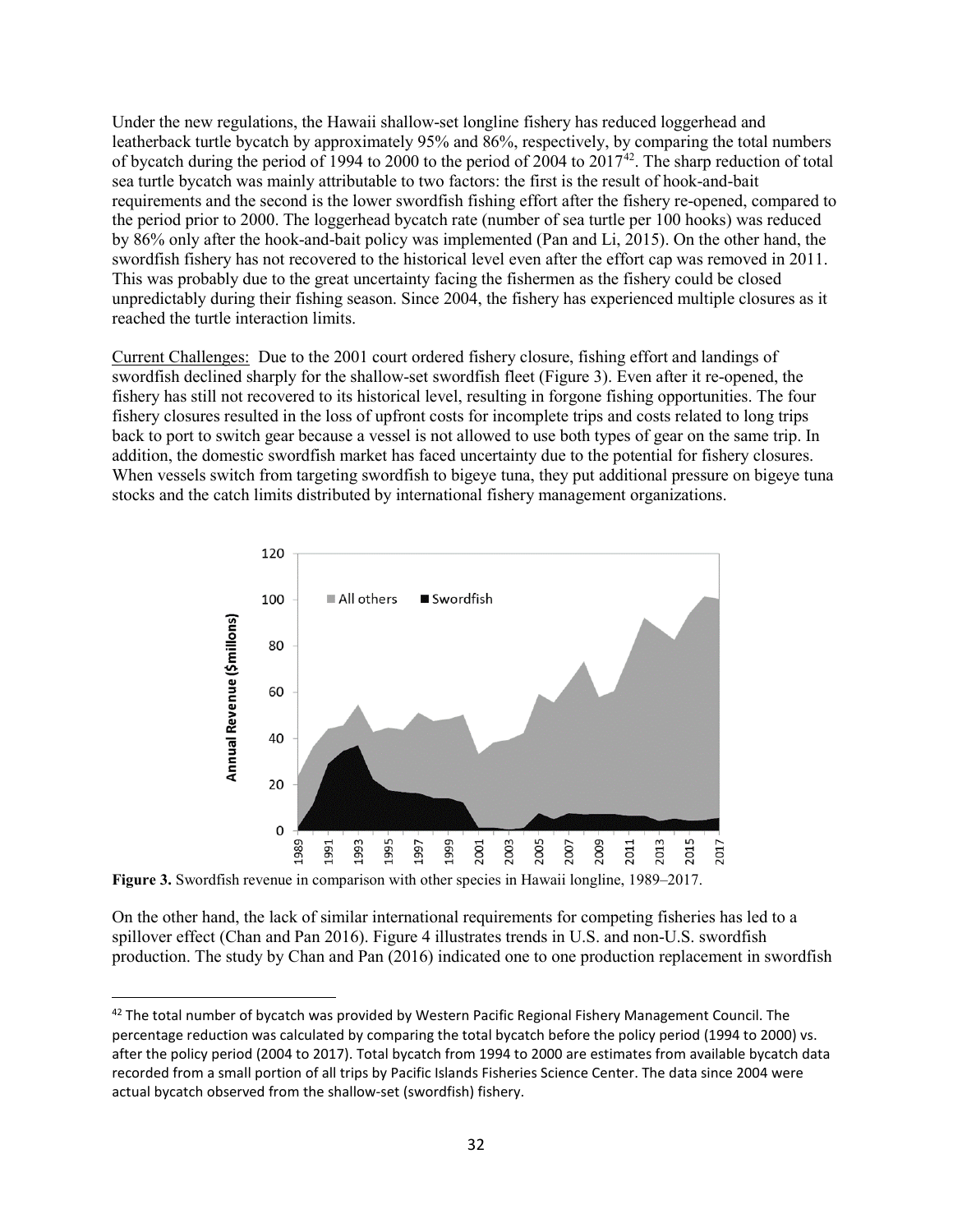harvest, which means a decrease of one unit of U.S. production is associated with an increase of one unit of non-U.S. production. As the number of interactions and interaction rates in the Hawaii longline swordfish fishery are relatively low compared to the other longline fisheries in the Pacific Ocean (Lewison et al. 2004, Chan and Pan 2016), reduced swordfish production by the Hawaii longline fishery was not necessary to contribute to overall conservation of sea turtles in the Pacific, but might "significantly" increase stock-wide turtle bycatch due to the spillover effect. In addition, market transfer effect provides the potential for a spillover effect. Rausser et al. (2009) estimated that the annual market transfer effect of 1,602 metric tons of additional U.S. imports of swordfish due to the closure of the Hawaii swordfish fishery in 2001−2004 led to an additional 2,882 sea turtle interactions. Moreover, the current stock assessment findings suggest the fishery is not a major driver of population trends for the western Pacific leatherback or North Pacific loggerhead (Martin et al. 2020).

Future Directions and Research, including Economic Research: A few economic studies addressed the trade-offs between sea turtle conservation and the livelihood of the Hawaii swordfish fishery, including Curtis and Hicks (2000), Pan and Li (2005), and Chan and Pan (2016). Future research may expand the trade-offs analysis in further detailed scale and/or with updated production data and trade data and bycatch rates data from different fisheries.

The Western Pacific Fishery Management Council has recommended new measures to further reduce sea turtle bycatch in the shallow-set swordfish fishery. If approved by NMFS, the measures would create individual trip interaction limits of two leatherback and five North Pacific loggerhead turtles, with accountability measures for reaching a limit and removal of the annual cap for loggerhead turtles. This trip limit system would prevent vessels with high interaction rates from fishing while allowing vessels with low rates to continue fishing within a calendar year. Sea turtle individual trip bycatch and vessel limits could provide incentives and rewards for fishermen who are able to maintain low interaction rates. Therefore, the purpose of the proposed policy is to enhance both the sea turtle conservation and the livelihood of the Hawaii swordfish fishery.

Possible future directions for this fishery could include the introduction of a "quota" across multiple years instead of caps for a single year, especially for relatively rare events such as sea turtle bycatch. For example, using a three-year rolling average of bycatch would allow flexibility to account for the interannual variations of bycatch rates. During 2004–2019, the amount of sea turtle bycatch was much lower than the caps set in most of the years. In the past 15 years, the average annual bycatch annually was 12.4 loggerhead turtles, while the average annual cap was 27. Thus, using a rolling average would allow fishermen to continue to fish if they have a relatively high-interaction year given that they are likely to have low numbers of bycatch in other years. Dynamic area management via temporary closures due to identified sea turtle interaction "hotspots" could be helpful as well, although challenging to implement.

The United States could promote adoption of similar sea turtle mitigation measures for longline fisheries in other countries, as well as promote the protection of sea turtle nesting sites worldwide. Because conservation acts for marine sea turtles cannot be isolated at the local level, the Hawaii longline swordfish fishery may serve as a model for international fisheries in terms of their observer coverage rates and sea turtle bycatch mitigation policies. Workshop participants discussed whether tariffs or Marine Mammal Protection Act import provisions could be an effective tool to ensure that countries importing swordfish to the United States use conservation measures comparable to those required for U.S. fisheries. Participants also discussed effects on other bycatch species (i.e., insular false killer whales) as shallow-set swordfish effort shifts to deep-set tuna effort.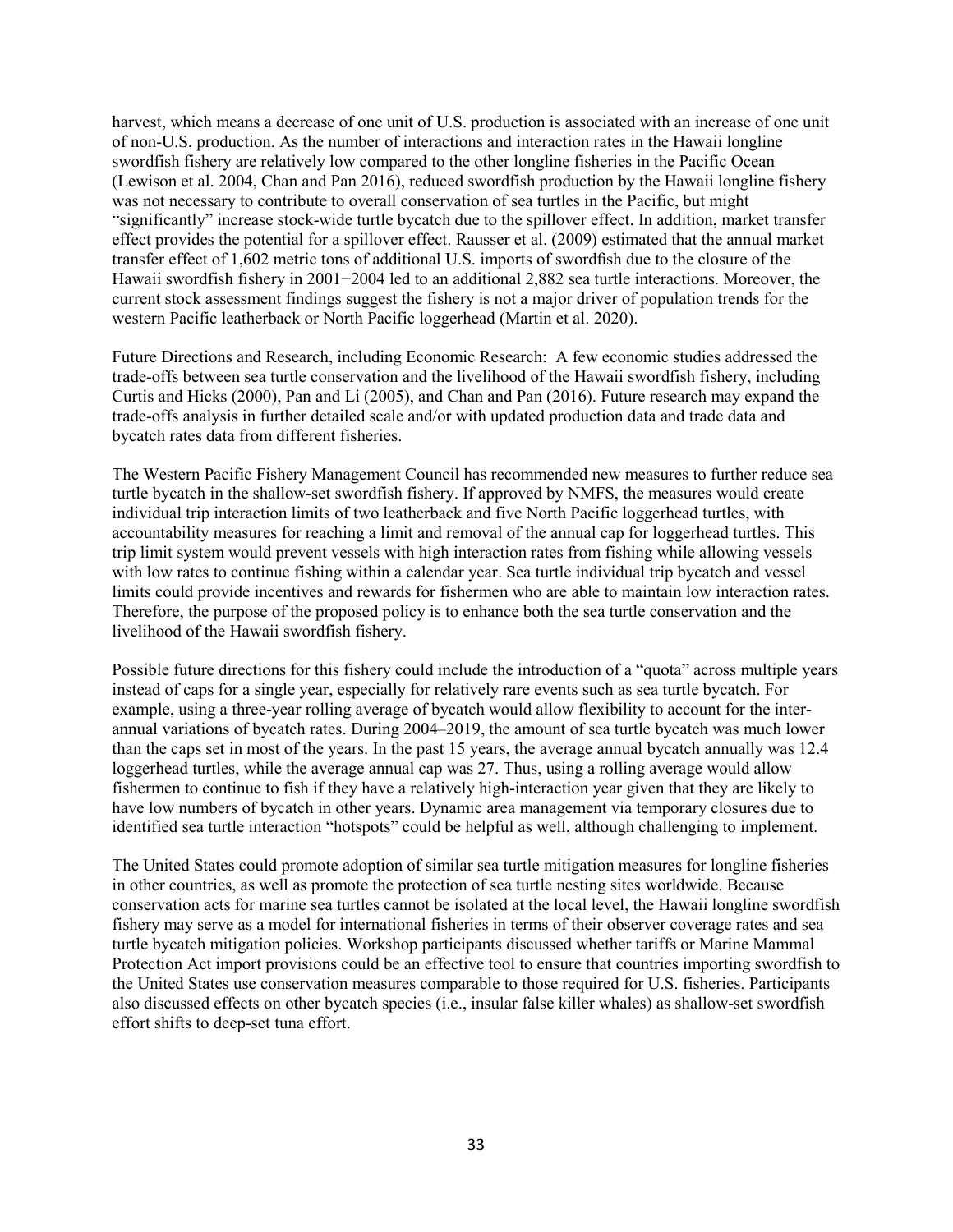

<span id="page-39-0"></span>**Figure 4.** Production replacement between U.S. and non-U.S. swordfish product in North Pacific Ocean (Chan and Pan 2016).

#### **Common Themes**

Some common themes and suggestions emerged throughout the workshop, and these discussions highlighted the importance of utilizing multidisciplinary teams to view the challenges of reducing bycatch in commercial and recreational fisheries. Both the biology of the species involved and the socioeconomics of the fishery's fleet must be considered for a comprehensive understanding of the system. Management of bycatch reduction should combine top-down command-and-control regulation while incorporating market-based incentives and approaches. Multilateral cooperation tackles transboundary bycatch management challenges when the bycaught species and/or the fisheries involved are across state/federal or domestic/international borders. This workshop also served as a reminder to act and intervene to reduce bycatch of threatened species before they become endangered. Bycatch reduction becomes extremely costly once the population levels become too low. For any bycatch reduction strategy, tangible goals are required from the outset. What would be considered a success or a failure? What are the metrics of success (e.g., population numbers or vessel revenue)? To define these goals, multidisciplinary teams need to define the bycatch system of interest.

One of the first ways to define bycatch is by considering under which law(s) the bycaught species is protected: the Magnuson-Stevens Act, the Endangered Species Act, and/or the Marine Mammal Protection Act. These laws dictate the levels of protection for the bycaught species. For bycatch species of interest caught in both commercial and recreational sectors, it is important to understand bycatch levels in both sectors, the interplay between the two, and perhaps how allocation of certain species affects the bycatch levels of the at-risk species.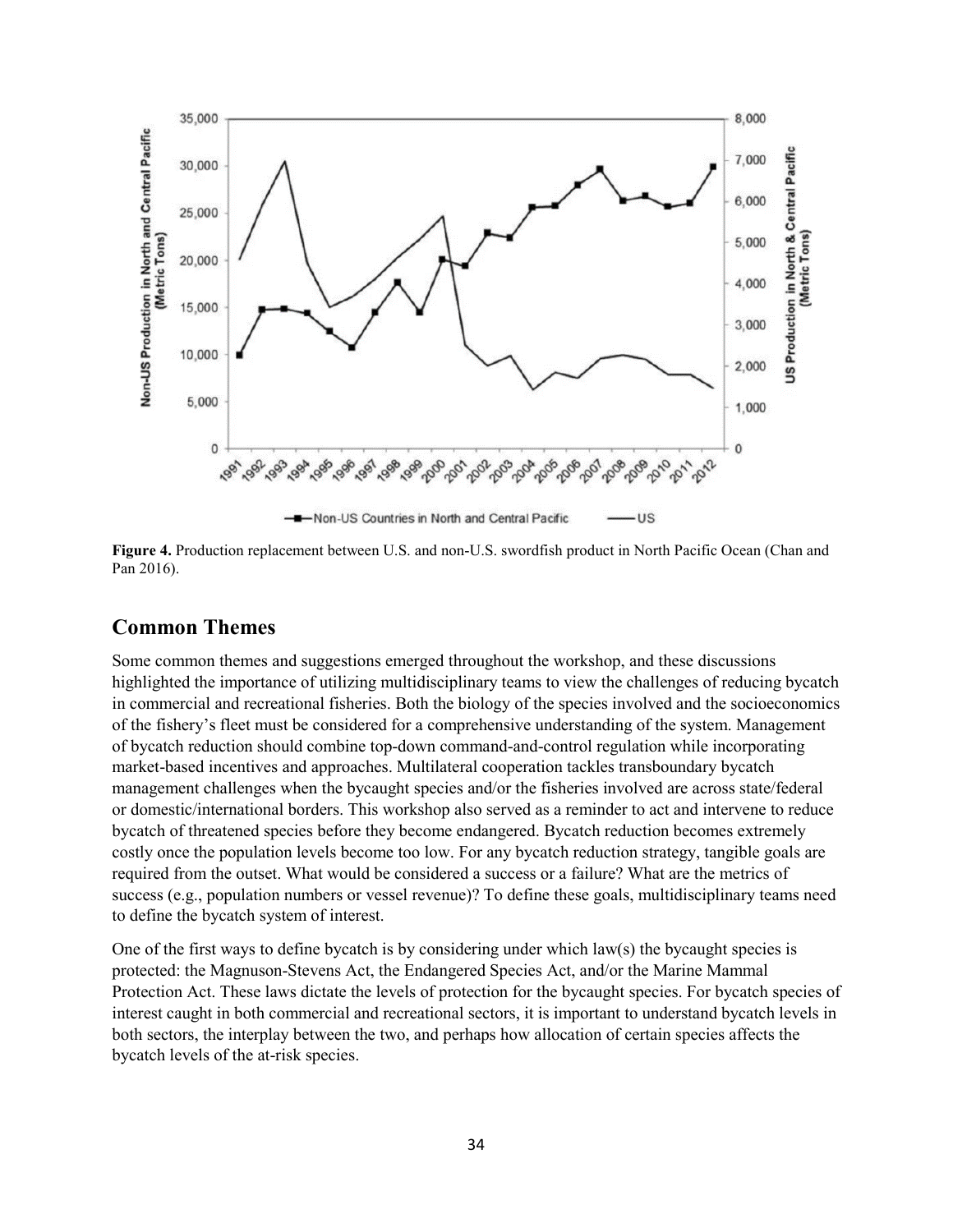Workshop participants discussed some important requirements for managing bycatch:

- 1. Understanding how certain individual animals may be more valuable to a population, which could lead to redefining the bycatch limits and caps based on the loss of these individuals (e.g., reproductively mature females). Some of the case studies in this workshop emphasized the need to examine the transfer effects (conservation, production, and trade leakages) of potential fishery closures on transboundary species that travel across multiple jurisdictions and/or are caught by multiple fleets.
- 2. Ensuring there is adequate data to perform the estimates of bycatch levels, which are needed to set bycatch targets.
- 3. Determining optimal levels of observer coverage based on the components of the fishery as well as the costs of observer coverage, electronic monitoring, and data collection.

Recreational fisheries have challenges related to defining bycatch because the MSA neither defines nor has requirements for bycatch in recreational catch-and-release fisheries. However, the MSA does require, to the extent practicable, minimizing the mortality of fish released alive. Defining bycatch in recreational fisheries is an overarching challenge because without a definition, it is hard to identify when bycatch occurs and to address solutions. Part of the challenge in defining bycatch in recreational fisheries is the multiple reasons for taking a fishing trip other than catching a specific species to bring home. Sometimes anglers have a specific species in mind that they want to keep, and will release all other species caught. In other cases, anglers view a fishing trip as a way to spend time on the water with family or friends and catch whatever they encounter, even though they may release all or most of their catch. In this case, anglers do not often consider released fish as bycatch because they were not targeting anything specific. Targeted and non-targeted species may be caught and then released because of regulations such as bag limits or size limits. The open-access nature of the resource, in particular for private anglers, as compared to recreational for-hire vessels, makes it hard to observe and document the effects on mortality of released fish, as well as to conduct enforcement actions. Further, individual anglers often do not see their actions individually or as a group as large enough to have a negative effect on stock biomass. As possible solutions, workshop participants discussed further defining recreational bycatch; conducting angler outreach and education campaigns to increase awareness and to promote conservation through technologies such as descending devices; carrying out additional biological studies to better determine mortality rates for released fish; and exploring the use of rights-based management programs in for-hire recreational fisheries.

Workshop participants repeatedly discussed the concept of diminishing marginal returns to bycatch avoidance. Bycatch avoidance becomes very costly, both in terms of direct costs and opportunity costs of foregone catches, when bycaught species are rare. At what point do subsidies for avoiding protected species become excessive? What are the actual direct and opportunity costs and spillovers, if any, onto other species of bycatch avoidance? Recovery of bycatch populations can also raise bycatch rates and paradoxically lead to tightening of regulations. Should managers consider the carbon footprint of bycatch avoidance (e.g., using more boat fuel to avoid bycatch hot spots)? Researchers and managers should explore developing methods to measure the effectiveness and direct and opportunity cost of bycatch reduction in a counterfactual way rather than viewing bycatch reduction as a "before" and "after" scenario. Workshop participants also discussed whether fishermen who fish with low levels of bycatch, hence, more sustainably, receive the price premium and enter the high-value niche market for their products. It is unclear whether the profits from sustainability markers (e.g., eco-labels) make their way back to fishermen directly. Workshop participants suggested, however, that a concerted marketing effort could help make a difference to bring awareness to safe fishing practices through partnerships with local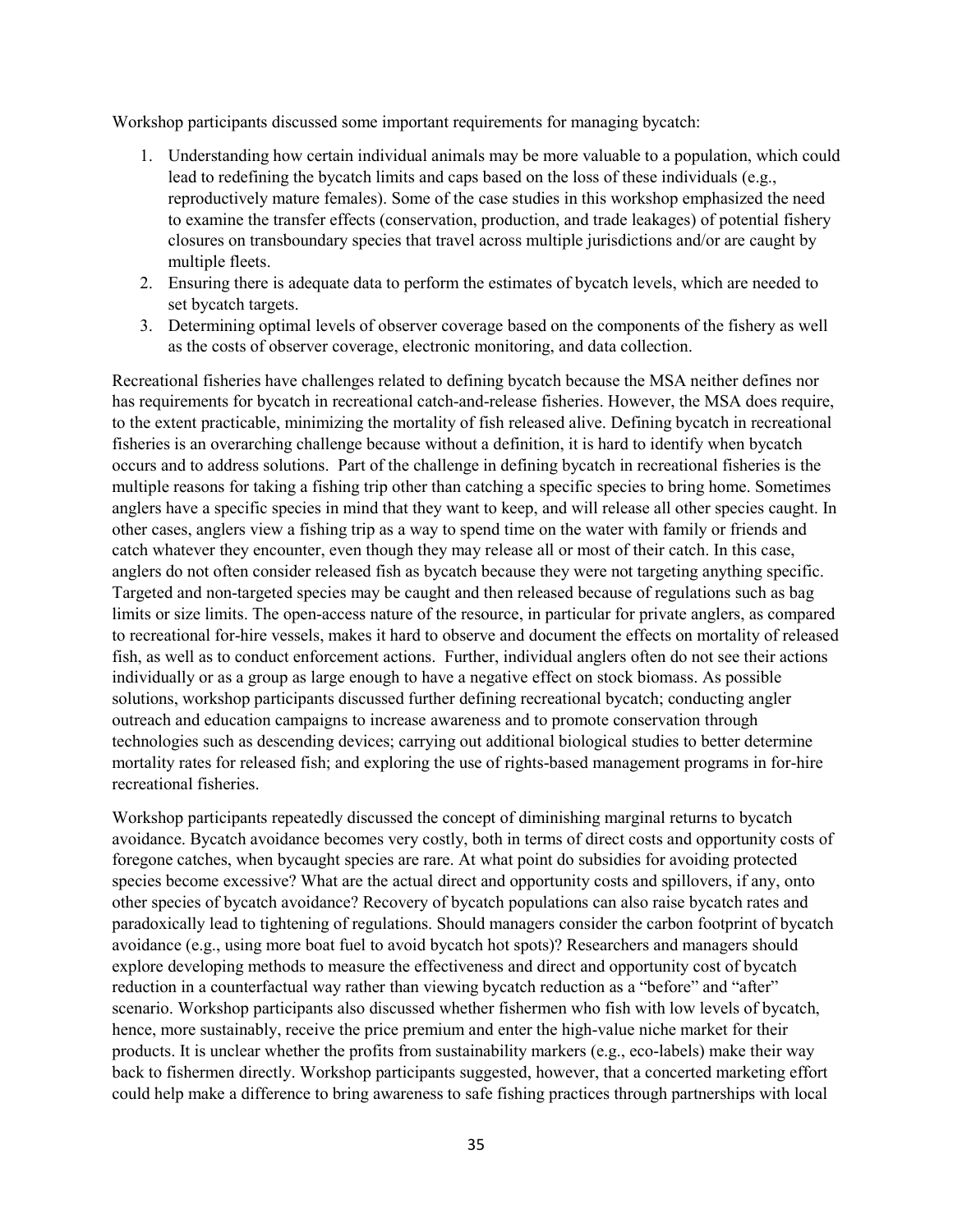chefs, food activists, and nonprofits and importantly with the firms in the supply chain. Standards set by firms in the supply chain, responding to incentives created by consumers, NGOs, or credible threats by governments for regulation, may be among the most effective ways of reducing bycatch. Participants at the workshop also discussed whether feasible alternative livelihoods were made available to fishermen who were either encouraged or required to leave a high-bycatch fishery. Situations are more complicated when illegal or unsustainable fishing practices are more profitable than the alternate, as was seen with gillnet/vaquita case study in the Upper Gulf of California, Mexico.

Fleet buy-in of the need to reduce bycatch is essential to solving these issues and often stems from credible risks or threats in the form of market measures and/or regulatory actions. Economic incentives are another possible tool to encourage fleet participation and buy-in. A recurring suggestion heard throughout the workshop was the emphasis on strong collaboration with the fishing industry at every step of the way of the bycatch reduction process to achieve better compliance and design and implement more effective and less costly bycatch mitigation measures. Researchers should tap into a fisherman's institutional knowledge about his or her gear and fisheries when bycatch reduction devices (BRDs) need to be developed or modified. This gear should be tested cooperatively with industry under normal fishing operations to the extent practicable and ideally through randomized control trials. Outreach to the fleet should be conducted throughout this process: about the need for bycatch reduction and/or if there is an oncoming regulatory action; the need for developing new or modified gear; the opportunity to test the gear cooperatively and the results from the research; and the Federal Register rulemaking process. Workshop participants suggested that outreach about changes in regulations could also be done through the regional fishery management councils. Gear development was also discussed in the workshop as functioning as a best shot public good (which only needs to be developed once and free riding is not an issue). If bycatch reduction devices (BRDs) were developed, the government may be able to help subsidize the adoption of these devices due to the network effects with increasing returns to adoption. Alternatively, the government could help finance a BRD engineering tournament and the prize to help incentivize the development of new technology.

Depending on the fishery, it may be beneficial to incorporate some flexibility within regulations for bycatch limits. For example, vessel-specific rather than fleet-wide bycatch caps would allow for individual vessels with less bycatch to continue fishing out their season rather than shutting down the entire fishery. When bycatch is a relatively rare event, bycatch mitigation over a multi-year time frame may be required. If there were a way to track bycatch rates at the vessel level, strategic outreach could be utilized to work with captains who struggle to lessen their bycatch or incidental takes. Further, captains who are successful and potentially more experienced at decreasing their bycatch could help mentor and work with the captains with high bycatch rates through outreach and workshops. If feasible, credit systems of indirect tax-subsidy could reward captains with low levels of bycatch and penalize the captains with high levels of bycatch (e.g., through more or less fishing days). Two other avenues for flexibility in bycatch limits are the formation of multi-vessel cooperatives with cooperative-specific bycatch levels. Additionally, managers could create a transferable quota program with multiple fisheries where one could transfer a bycaught species to a fishery where that species is their targeted catch (e.g., Pacific halibut in the Alaska Bering Sea flatfish fishery) or could transfer unused bycatch quotas (credits) to another vessel within the fishery. Managers and fishermen also could regulate bycatch in a flexible manner by exploring spatial and dynamic ocean management. Market-based measures could incentivize this real-time spatial management.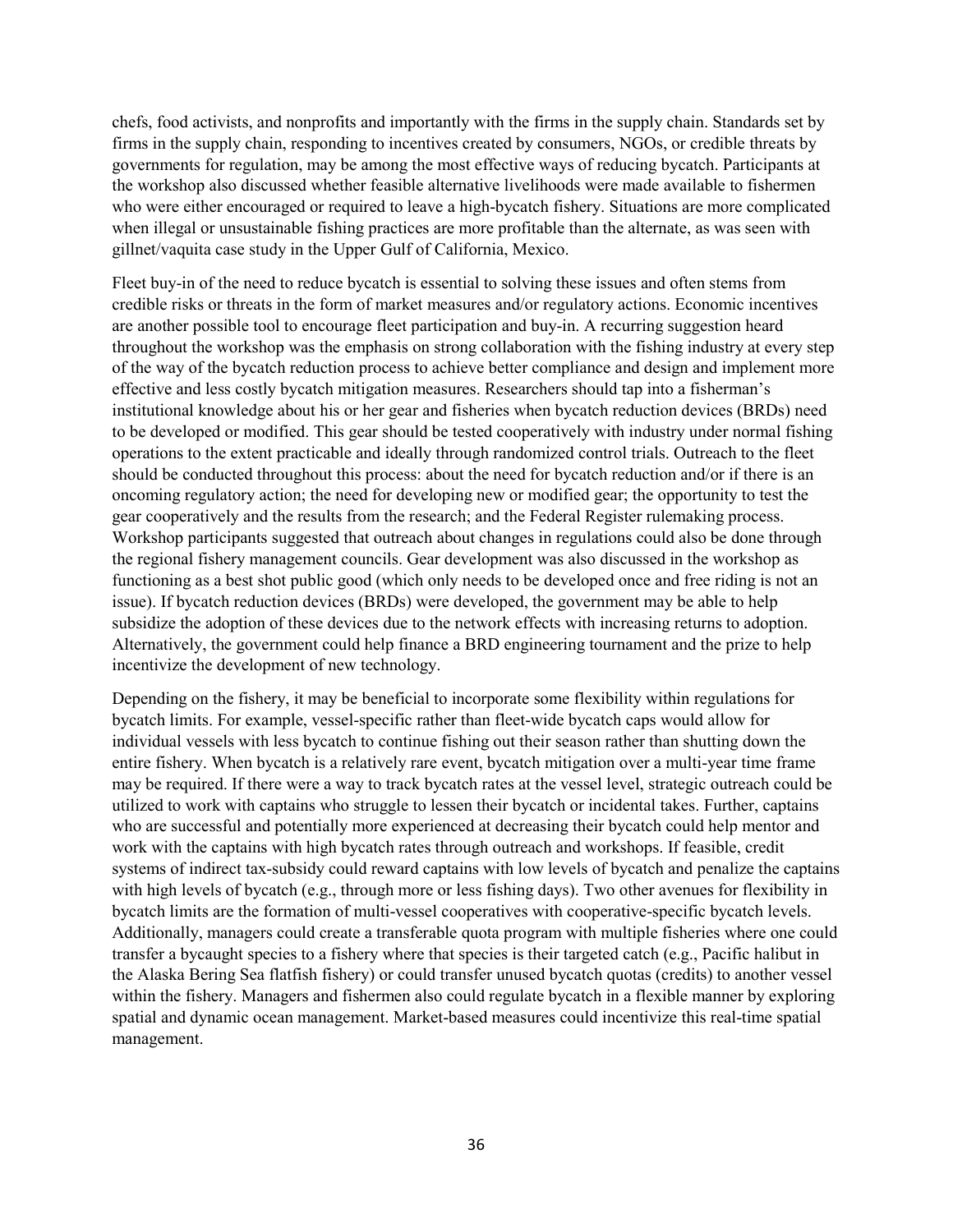### <span id="page-42-0"></span>**Next Steps, Future Opportunities, Potential Collaborations**

Workshop participants discussed areas in which future collaborations and partnerships could be beneficial to solve bycatch issues. Following on one of the major themes from the workshop, i.e., that practical solutions need to draw from a wide variety of expertise and involve multiple institutions, workshop participants suggested that collaborations could be initiated among social scientists, political scientists, and fisheries managers as well as other governing bodies.

Workshop participants suggested other types of collaborations, including:

- 1. A workshop focused on small-scale artisanal fisheries
- 2. Work with the U.S. commissioners to The International Commission for the Conservation of Atlantic Tunas
- 3. Coordination with the International Whaling Commission's meeting of the Scientific Committee (Bycatch Expert Panel) in May 2020
- 4. The revival of the Kobe bycatch working group
- 5. Coordination with economics groups within the International Council for the Exploration of the Sea and the North Pacific Marine Science Organization
- 6. Research on bycatch with fisheries managers directly or through regional fishery management council scientific and statistical committees; formal mechanisms are needed to better integrate economic analyses into the fishery management process
- 7. Identification of avenues for integrating economics into stock assessments of bycatch species and, where appropriate, ecosystem assessments; a February 2020 NMFS workshop entitled SocioEconomic Aspects in Stock Assessments Workshop will focus on this topic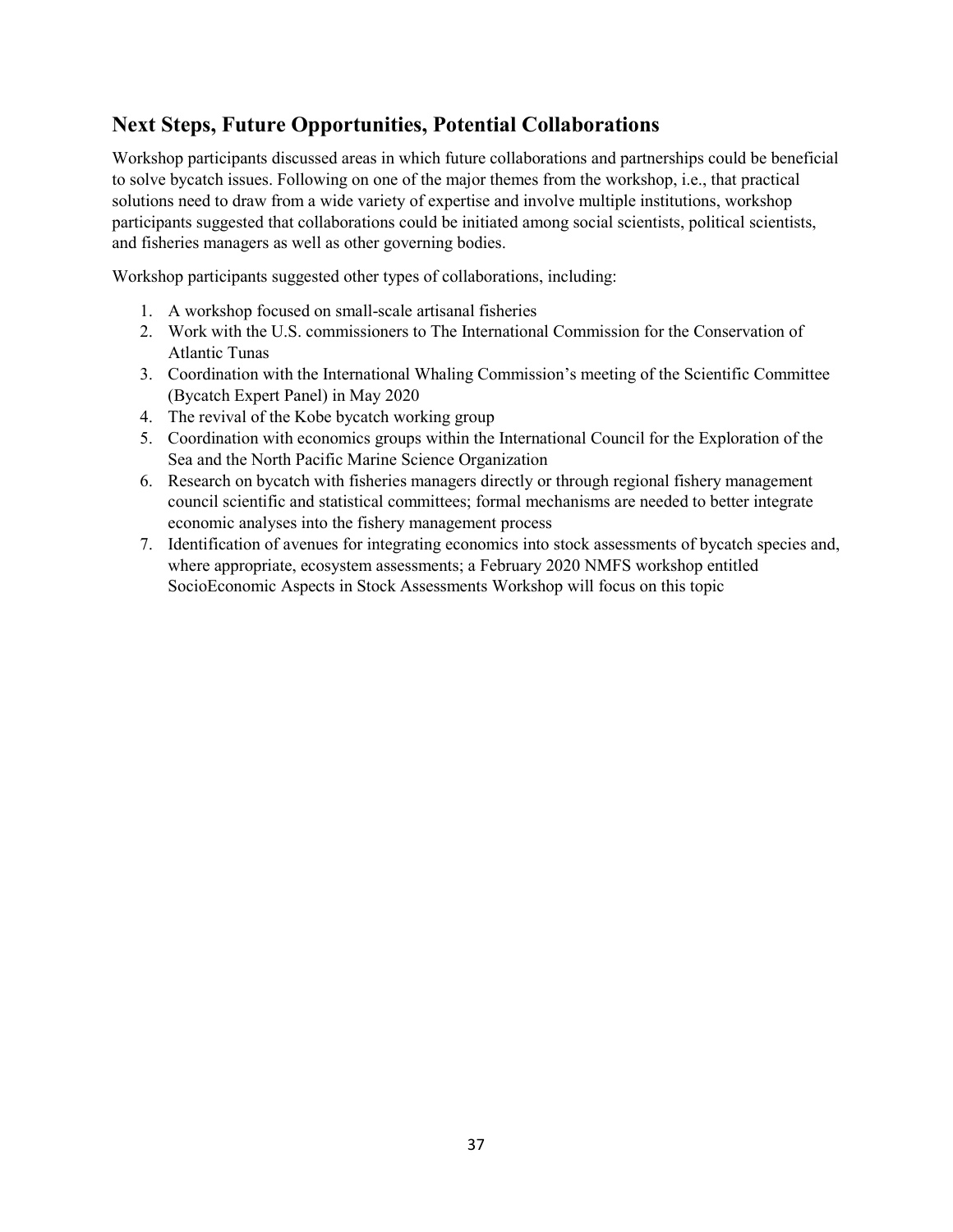### <span id="page-43-0"></span>**Literature Cited**

Abbott, J., A.C. Haynie, and M.N. Reimer. 2015. Hidden flexibility: Institutions, incentives, and the margins of selectivity in fishing. Land Economics 91(1):169-195.

Abbott, J.K., and D. Willard. 2017. Rights-based management for recreational for-hire fisheries: Evidence from a policy trial. Fisheries Research 196:106-116.

Agar, J.J., J.A. Stephen, A. Strelcheck, and A. Diagne. 2014. The Gulf of Mexico red snapper IFQ program: The first five years. Marine Resource Economics 29(2): 177-198.

Anderson O.R.J., C.J. Small, J.P. Croxall, E.K. Dunn, B.J. Sullivan, O. Yates, and A. Black. 2011. Global seabird bycatch in longline fisheries. Endangered Species Research 14:91-106.

Ávila-Forcada, S., A. L., Martinez-Cruz, R. Rodriguez-Ramirez, and E. Sanjurjo-Rivera, E., 2020. Transitioning to alternative livelihoods: The case of PACE-Vaquita. Ocean & Coastal Management 183 p. 104984

Bakker V.J., M.E. Finkelstein, D.F. Doak, E.A. VanderWerf, L.C. Young, J.A. Arata, P.R. Sievert, and C. Vanderlip. 2018. The albatross of assessing and managing risk for long-lived pelagic seabirds. Biological Conservation 217:83-95.

Bisack, K. and P. Clay. 2020. Compliance with marine mammal protection in commercial Fisheries: Focus groups reveal factors in commercial fisherman's decisions. Marine Policy. [https://doi.org/10.1016/j.marpol.2019.103789.](https://doi.org/10.1016/j.marpol.2019.103789)

Bisack, K., and G. Magnusson. 2014. Measuring the economic value of increased precision in scientific estimates of marine mammal abundance and bycatch: Harbor porpoise *Phocoena phocoena* in the Northeast U.S. gill-net fishery. North American Journal of Fisheries Management 34(2):311-321.

Bisack, K.D., and C. Das. 2015. Understanding non-compliance with protected species regulations in the Northeast USA Gillnet Fishery. Frontiers in Marine Science 2-91. https://doi.org/10.3389/fmars.2015.00091.

Bisack, K.D., and G.M. Magnusson. 2016. Measuring management success for protected species: Looking beyond biological outcomes. Frontiers in Marine Science 3:61. https://doi.org/10.3389/fmars.2016.00061.

Bobadilla, M., S. Alvarez-Borrego, S. Avila-Foucat, F. Lara-Valencia, and I. Espejel. 2011. Evolution of environmental policy instruments implemented for the protection of totoaba and the vaquita porpoise in the Upper Gulf of California. Environmental Science & Policy 14: 998-1007.

Borggaard D.L., D.M. Gouveia, M.A. Colligan, R. Merrick, K.S. Swails, M.J. Asaro, J. Kenney, G. Salvador, J. Higgins. 2017. Managing U.S. Atlantic large whale entanglements: Four guiding principles. Marine Policy 84:202–212. https://doi.org/10.1016/j.marpol.2017.06.027

C4ADS. 2017. Hooked: How demand for a protected fish lined the pockets of Mexican cartels & sunk the future of an endangered porpoise species. Available at https://c4ads.org/reports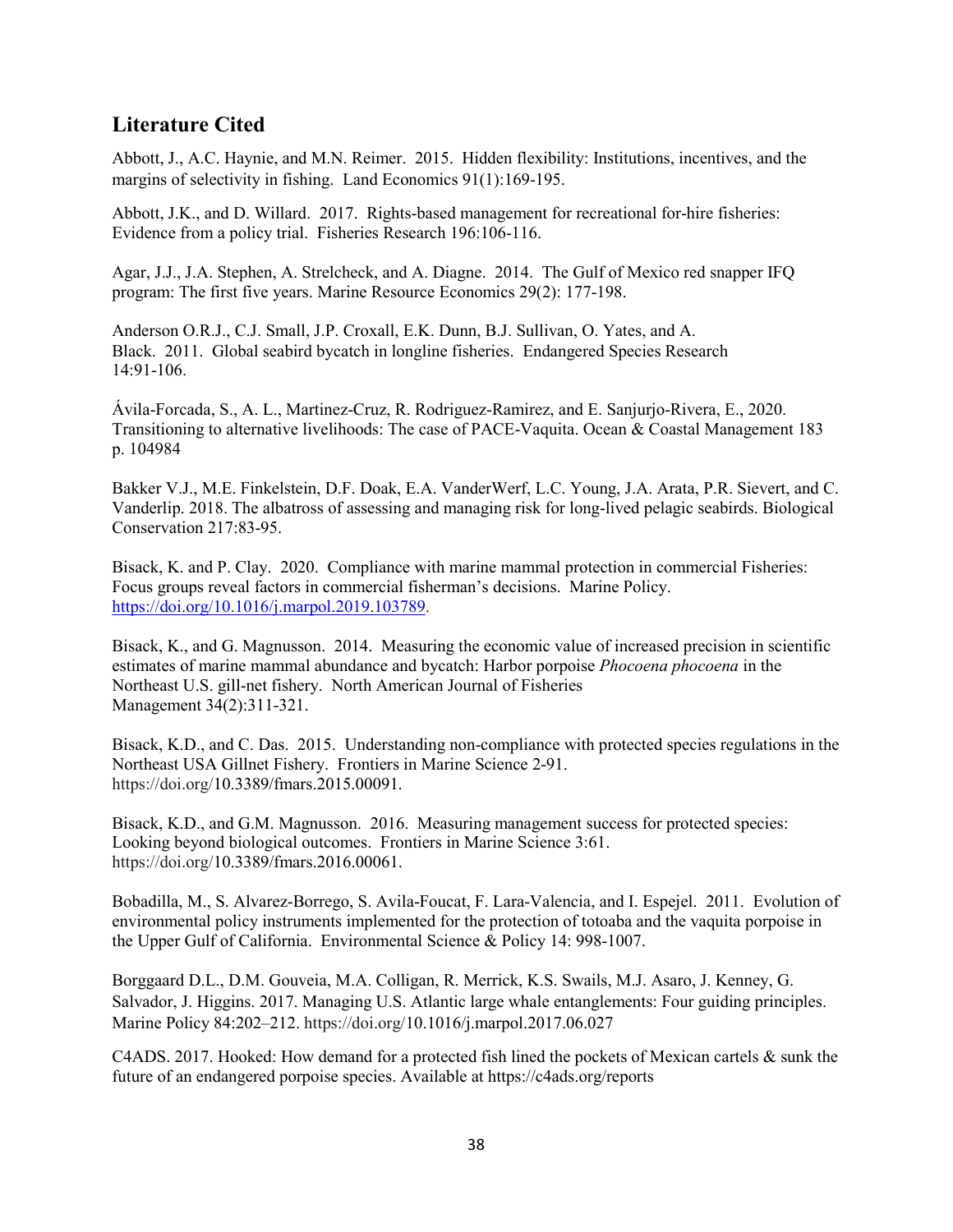Capizzano, C.W., D.R. Zemeckis, W.S. Hoffman, H.P. Benoit, E. Jones, M.J. Dean, N. Ribblett, J.A. Sulikowski, and J.W. Mandelman. 2019. Fishery-scale discard mortality rate estimate for haddock in the Gulf of Maine recreational fishery. North American Journal of Fisheries Management 39:964-979.

Chan, H.L., and M. Pan. 2016. Spillover effects of environmental regulation for sea turtle protection in the Hawaii longline swordfish fishery. Marine Resource Economics 31(3):259-279.

CIRVA 5. 2014. Report of the Fifth Meeting of the International Committee for the Recovery of Vaquita. Available at https://iucn-csg.org/category/vaquita/

CIRVA 9. 2017. Report of the Ninth Meeting of the International Committee for the Recovery of Vaquita. Available at https://iucn-csg.org/

CIRVA 11. 2019. Report of the eleventh meeting of the International Committee for the Recovery of Vaquita. Available at https://iucn-csg.org/category/vaquita/

Cisneros-Mata, M.A., G. Montemayor-Lopez, and M.J. Roman-Rodrıguez. 1995. Life history and conservation of *Totoaba macdonaldi*. Conservation Biology 9:806–814.

Cisneros-Montemayor, A. and A. Vincent. 2016. Science, society, and flagship species: social and political history as keys to conservation outcomes in the Gulf of California. Ecology and Society 21(2):9. https://doi.org/10.5751/ES-08255-210209

Cooke, S., C.D. Suski, R. Arlinghaus, and A. Danylchuk. 2013. Voluntary institutions and behaviours as alternatives to formal regulations in recreational fisheries management. Fish and Fisheries 14:439-457.

Crosta, A., K. Sutherland, C. Talerico, I. Layolle, and B. Fantacci. 2018. Operation fake gold: The totoaba supply chain - from Mexico's totoaba cartels to China's totoaba maw wholesalers – an illegal trade killing the vaquita. Report of the Elephant Action League. Available at www.elephantleague.org.

Croxall J.P., S.H.M. Butchart, B. Lascelles, A.J. Stattersfield, B. Sullivan, A. Symes, P. Taylor. 2012. Seabird conservation status, threats and priority actions: a global assessment. Bird Conservation International 22:1-34.

Cudney, B.R., and B.P.J. Turk. 1998. Pescando entre mareas del Alto Golfo de California: una guía sobre la pesca artesanal, su gente, y sus propuestas de manejo. Puerto Peñasco, Sonora, México: Centre Intercultural de Estudios de Desiertos y Océanos AC.

Cullis-Suzuki, S., M. McAllister, P. Baker, T. Carruthers, and T.J. Tate. 2012. Red Snapper discards in the Gulf of Mexico: fishermen's perceptions following the implementation of individual fishing quotas. Marine Policy 36:583–591

Curtis, R., and R.L. Hicks. 2000. The cost of sea turtle preservation: The case of Hawaii's pelagic longliners. American Journal of Agricultural Economics 82(5):1191-1197.

Daedlow, K., T. D. Beard Jr., and R. Arlinghaus. 2011. A property-rights view on management of inland recreational fisheries: Contrasting common and public fishing rights regimes in Germany and the United States. *In* The Angler in the Environment: Social, Economic, Biological, and Ethical Dimensions (T.D. Beard, R. Arlinghaus, and S.G. Sutton, editors), p. 13-38. American Fisheries Society Symposium 75.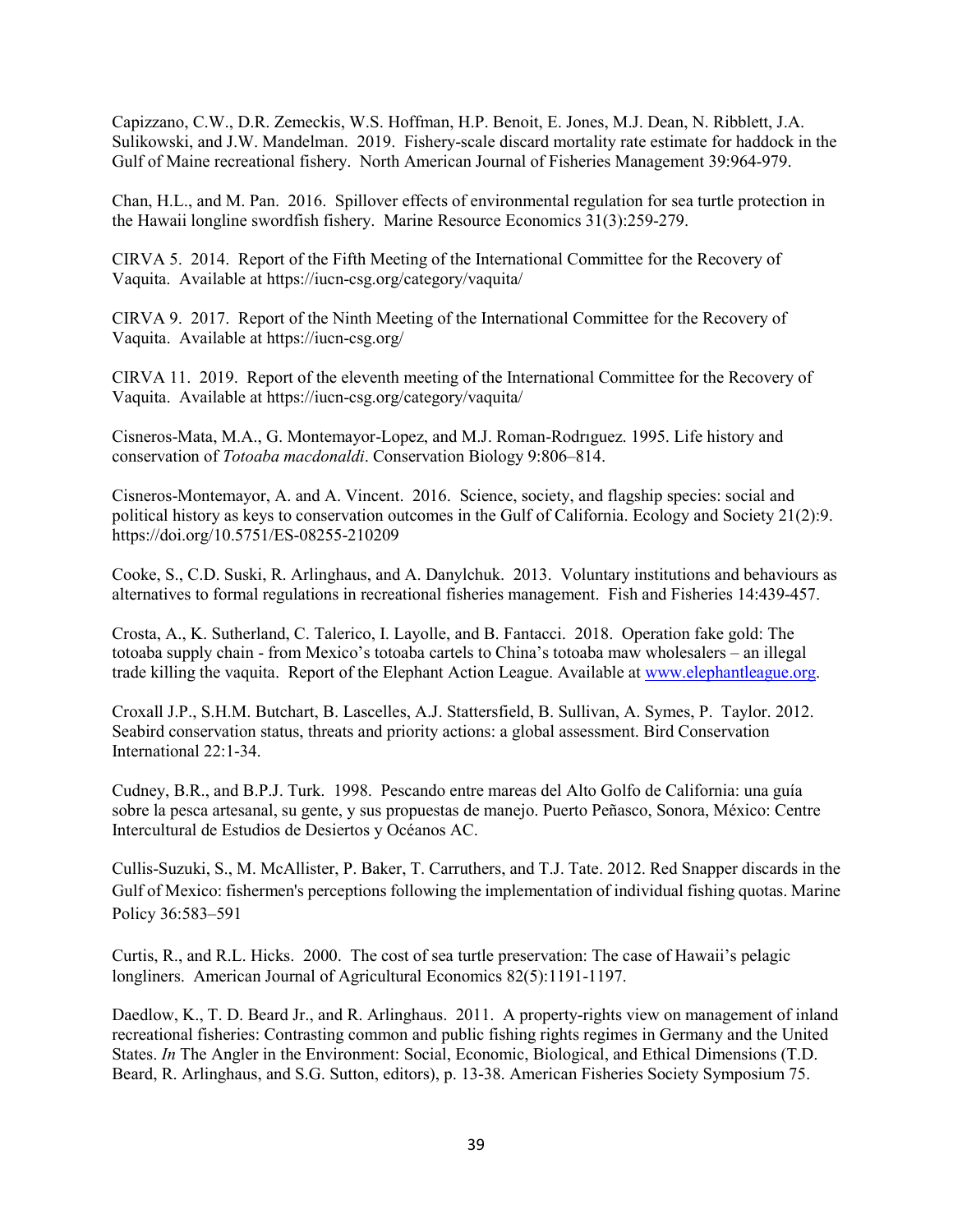D'Agrosa, C., C.E. Lennert-Cody, and O. Vidal. 2000. Vaquita bycatch in Mexico's artisanal gillnet fisheries: driving a small population to extinction. Conservation Biology 14(4):1110-1119.

Diamond, S.L. 2004. Bycatch quotas in the Gulf of Mexico shrimp trawl fishery: can they work? Reviews in Fish Biology and Fisheries 14: 207–237.

Dietrich, K. S., and S. M. Fitzgerald. 2010. Analysis of 2004-2007 vessel-specific seabird bycatch data in Alaska demersal longline fisheries. AFSC Processed Rep. 2010-04, 52 p. Alaska Fish. Sci. Cent., NOAA, Natl. Mar. Fish. Serv., 7600 Sand Point Way NE, Seattle WA 98115.

Dietrich K.S., E. Melvin, and J.K. Parrish. 2009. Understanding and addressing seabird bycatch in Alaska demersal longline fisheries. Biological Conservation 142:2642–2656.

Environmental Investigation Agency. 2016. Dual Extinction: The illegal trade in the endangered totoaba and its impact on the critically endangered vaquita. Briefing to the 66th Standing Committee of CITES. Environmental Investigation Agency.

Environmental Investigation Agency. 2019. CITES's last chance: Stop the illegal totoaba trade to save the vaquita. Briefing to the 18th Conference of the Parties to CITES and the 71st Standing Committee.

Felbab-Brown, V. 2017. The extinction market: Wildlife trafficking and how to counter It. Oxford University Press.

Foster, D.G. 2004. 1999-2003 Northcentral and Western Gulf of Mexico BRD performance report to SEDAR. [http://sedarweb.org/docs/wpapers/SEDAR7\\_DW38.pdf](http://sedarweb.org/docs/wpapers/SEDAR7_DW38.pdf) NMFS, SEFSC, Pascagoula, Mississippi.

Gillig, D., W.L. Griffin, and T. Ozuma. 2001. A bioeconomic assessment of Gulf of Mexico red snapper management policies. Transactions of the American Fisheries Society 130(1):117-129.

Griffin, W.L., and R.T. Woodward. 2011. Determining policy-efficient management strategies in fisheries using data envelopment analysis (DEA). Marine Policy 35(4):496-507.

GMFMC. 2007. Final amendment 27 to the reef fish fishery management plan and amendment 14 to the shrimp fishery management plan including supplemental environmental impact statement, regulatory impact review, and regulatory flexibility act analysis. Gulf of Mexico Fishery Management Council. Tampa, Florida. 490 p. with appendices.

GMFMC. 2018. Framework Action to the Fishery Management Plan for Reef Fish Resources in the Gulf of Mexico: Modification to the Recreational Red Snapper Annual Catch Target Buffers including Environmental Assessment, Regulatory Impact Review, and Regulatory Flexibility Act Analysis. Gulf of Mexico Fishery Management Council. Tampa, Florida.

Heppell S.S., H. Caswell, and L.B. Crowder. 2000. Life histories and elasticity patterns: Perturbation analysis for species with minimal demographic data. Ecology 81:654-665.

Herrera, Y., E. Sanjurjo, and C. Glass. 2017. A comprehensive review of the research on alternative gear to gillnets in the Upper Gulf of California (2004 – 2016). Expert Committee on Fishing Technology. Working paper 1, 35 p.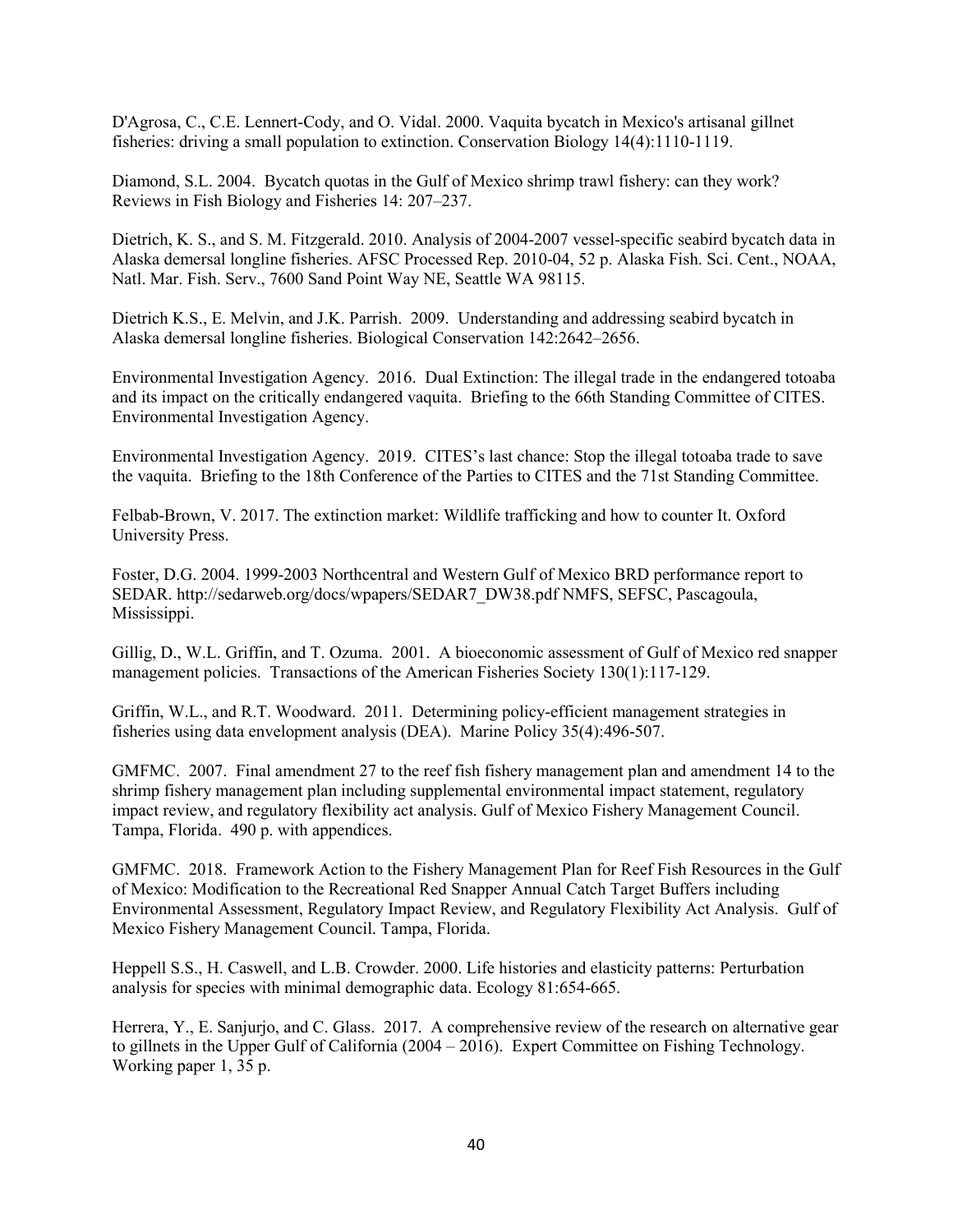Hood, P.B., A. J. Strelcheck, and P. Steele. 2007. A history of red snapper management in the Gulf of Mexico. *In* Population ecology and fisheries of U.S. Gulf of Mexico red snapper, (W. F. Patterson III, J. H. Cowan Jr., D. A. Nieland, and G. R. Fitzhugh, eds.), p. 267-284. Proceedings of the 60th American Fisheries Society, Bethesda, Maryland.

IUCN. 2017. IUCN Red List of Threatened Species. Version 2017-3, IUCN, Gland, Switzerland. Available from www.iucnredlist.org. Accessed 1 December 2017.

IUCN. 2019. The IUCN Red List of Threatened Species. Version 2019-2. http://www.iucnredlist.org. Accessed 18 July 2019.

Jaramillo‐Legorreta, A.M., L. Rojas‐Bracho, and T. Gerrodette. 1999. A new abundance estimate for vaquitas: First step for recovery. Marine Mammal Science 15:957-973.

Kelleher, K. Discards in the world's marine fisheries. An update. FAO Fisheries Technical Paper. No. 470. Rome, FAO. 2005. 131 p.

Knowlton, A.R., J. Robbins, S. Landry, H.A. McKenna, S.D. Kraus, and T. Werner. 2016. Effects of fishing rope strength on the severity of large whale entanglements. Conservation Biology 30(2):318-328.

Lewison, R. L., S.A. Freeman, and L.B. Crowder. 2004. Quantifying the effects of fisheries on threatened species: the impact of pelagic longlines on loggerhead and leatherback sea turtles. Ecology letters, 7(3), 221-231.

Mackay M., S. Jennings, E.I. van Putten, H. Sibly, and S. Yamazaki. 2018. When push comes to shove in recreational fishing compliance, think 'nudge'. Marine Policy, 95:256–266.

Martin S. L., Z. Siders, T. Eguchi, B. Langseth, A. Yau, J. Baker, R. Ahrens, and T. T. Jones. 2020. Assessing the population-level impacts of North Pacific loggerhead and western Pacific leatherback turtle interactions in the Hawaii-based shallow-set longline fishery. NOAA Technical Memorandum NOAA-TM-NMFS-PIFSC-95, 183 p. https://doi.org/10.25923/ydp1-f891

Mason, J.G., E.L. Hazen, S.J. Bograd, H. Dewar, and L.B. Crowder. 2019. Community-level effects of spatial management in the California drift gillnet fishery. Fisheries Research 214:175-182.

Melvin E.F., J.K. Parrish, K.S. Dietrich, and O.S. Hamel. 2001. Solutions to seabird bycatch in Alaska's demersal longline fisheries. Project A/FP-7, WSG-AS 01-01. Washington Sea Grant, Seattle, WA.

Melvin, E.F., K.S. Dietrich, R.M. Suryan, and S. Fitzgerald. 2019. Lessons from seabird conservation in Alaska longline fisheries. Conservation Biolog[y https://doi.org/10.1111/cobi.13288](https://doi.org/10.1111/cobi.13288)

NMFS. 1997. Taking of Marine Mammals Incidental to Commercial Fishing Operations; Atlantic Large Whale Take Reduction Plan Regulations. Interim Final Rule. July 22. 62 Federal Register, p. 39157– 39188.

NPFMC (North Pacific Fishery Management Council). 2014. Five-Year Review of the Effects of Amendment 80. Prepared by Northern Economics Anchorage, Alaska 99501. Available at https://www.fisheries.noaa.gov/resource/document/five-year-review-effects-amendment-80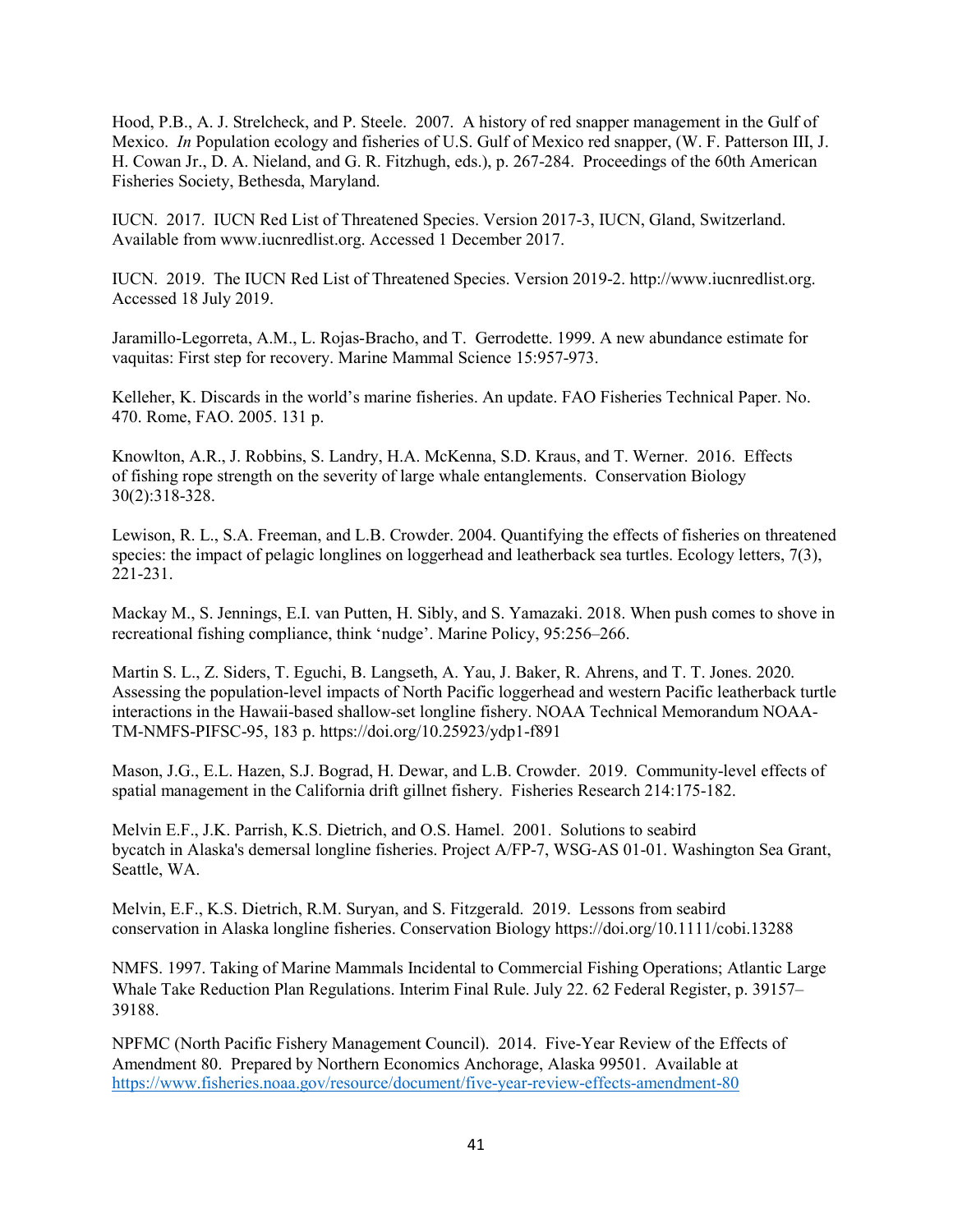Pace, R.M., P.J. Corkeron, and S.D. Kraus. 2017. State–space mark–recapture estimates reveal a recent decline in abundance of North Atlantic right whales. Ecological Evolution 7(21):8730- 8741.

Pan, M. and S. Li. 2015. Evaluation of fishing opportunities under sea turtle interaction limits: A decision support model for Hawaii-based longline swordfish, *Xiphias gladius*, fishery management. Marine Fisheries Review 77(3):31-38.

Parsons, G.R., and D.G. Foster. 2007. Swimming Performance and Behavior of Red Snapper: Their Application to By-catch Reduction. *In* Population ecology and fisheries of U.S. Gulf of Mexico red snapper (W.F. Patterson III, JH. Cowan Jr., D.A. Nieland, and G.R. Fitzhugh, eds.), p 59-75. Proceedings of the 60th American Fisheries Society, Bethesda, Maryland.

Parsons, G.R., and D.G. Foster. 2015. Reducing bycatch in the United States Gulf of Mexico shrimp trawl fishery with an emphasis on the red snapper bycatch reduction. Fisheries Research 167:210-215.

Parsons, G. R., D. G. Foster, and M. Osmond. 2012. Applying Fish Behavior to Reduce Trawl By-catch: Evaluation of the Nested Cylinder Bycatch Reduction Device. Marine Technology Society Journal 46(3):26-33.

Pasini, Y.A., M. Rivas Soto, M. Anzures Aguilar, L. Rojas Ortega, and A. Olivera Bonilla. 2017. Vaquita marina: En que te hemos fallado. Report by Greenpeace Mexico, A.C. Available at https://www.greenpeace.org/mexico/publicacion/1923/vaquita-marina-en-que-te-hemos-fallado/

Patterson, W.F. III, C.E. Porch, J.H. Tarnecki, and A.J. Strelcheck. 2012. Effect of circle hook size on reef fish catch rates, species composition, and selectivity in the northern Gulf of Mexico recreational fishery. Bulletin of Marine Science 88:647–665.

Post J.R., M. Sullivan, S. Cox, N.P. Lester, C.J. Walters, E.A. Parkinson, A.J. Paul, L. Jackson, and B.J. Shuter. 2002. Canada's recreational fisheries: the invisible collapse? Fisheries 27:6–17.

Rausser, G. C., S. F. Hamilton, M. Kovach, and R. Stifter. 2009. Unintended Consequences: The Spillover Effects of Common Property Regulations. Marine Policy 33(1):24–39.

Robertson, G., and R. Gales. 1998. Albatross: Biology and Conservation. Surrey Beatty & Sons, NSW Australia.

Robbins, J., A.K. Knowlton, and S. Landry. 2015. Apparent survival of North Atlantic right whales after entanglement in fishing gear. Biological Conservation 191:421-427.

Rojas-Bracho, L., and R.R. Reeves. 2013. Vaquitas and gillnets: Mexico's ultimate cetacean conservation challenge. Endangered Species Research 21:77-87.

Rojas-Bracho, L., R.R. Reeves, and A. Jaramillo-Legorreta. 2006. Conservation of the vaquita *Phocoena sinus*. Mammal Review 36:179-216.

Rojas-Bracho, L., B.L. Taylor, A. Jaramillo-Legorreta, P. Olson, D. Ruiz, E. Hidalgo, T. Gerrodette, and A. Henry. 2020. Survey report for Vaquita Photographic Identification Research 2019. Available at https://iucn-csg.org/wp-content/uploads/2020/03/2020-Vaquita-Field-Report.pdf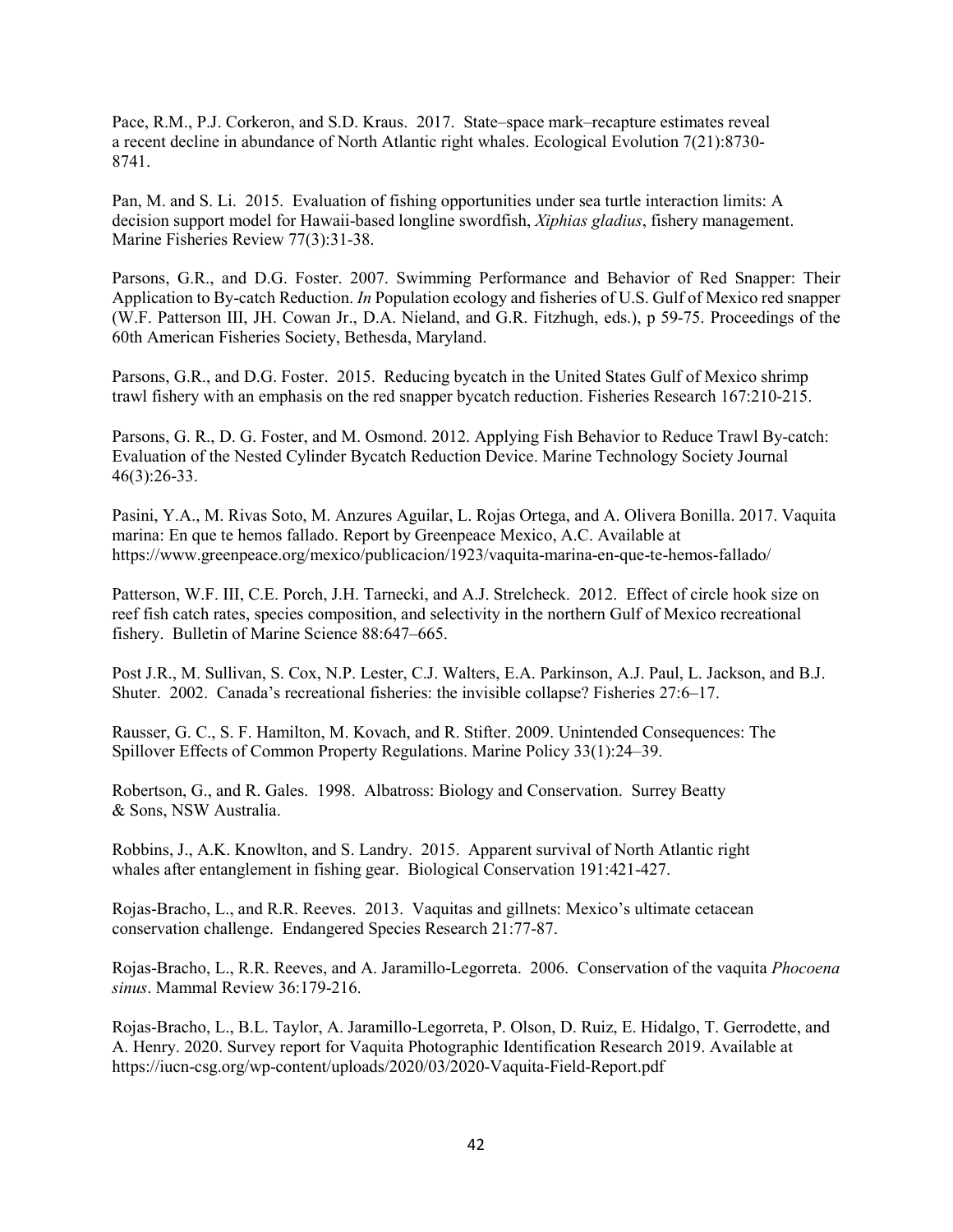Rojas-Bracho, L., F.M.D. Gulland, C. Smith, B. Taylor, R.S. Wells, P.O. Thomas, B. Bauer, M.P. Heide-Jørgensen, J. Teilmann, A. Jaramillo-Legorreta, G. Abel, A.J. Read, A. Westgate, K. Colegrove, F. Gomez, K. Martz, R. Rebolledo, S. Ridgway, T. Rowles, C.E. van Elk, J. Boehm, G. Cardenas-Hinojosa, R. Constandse, E. Nieto-Garcia, W. Phillips, D. Sabio, R. Sanchez, J. Sweeney, F. Townsend, S. Walker, J.C. Vivanco. 2019. A field effort to capture critically endangered vaquitas (*Phocoena sinus*) for protection from entanglement in illegal gillnets. Endangered Species Research 38:11-27.

Sauls, B., and O. Ayala. 2012. Circle hook requirements in the Gulf of Mexico: Application in recreational fisheries and effectiveness for conservation of reef fishes. Bulletin of Marine Science 88:667–679.

SEDAR (Southeast Data, Assessment, and Review) 52. 2017 Stock assessment report Gulf of Mexico red snapper. Southeast Data, Assessment, and Review. Available at https://sedarweb.org/docs/sar/S52\_Final\_SAR\_v2.pdf.

SERO (Southeast Regional Office). 2019. 2 018 Gulf of Mexico red snapper individual fishing quota annual report. SERO-LAPP 2019-3. Available at https://portal.southeast.fisheries.noaa.gov/reports/cs/RS\_AnnualReport\_SEROfinal.pdf

Squires, D., and S. M. Garcia (eds.). 2014. Ecosystem-Level Impacts of Fisheries Bycatch on Marine Megafauna: Biodiversity Conservation through Mitigation, Policy, Economic Instruments,and Technical Change. Report of an IUCN-CEM-FEG Scientific Workshop, Gland, Switzerland, 7–10 October 2013. Available at http://ebcd.org/ wp-content/uploads/2014/11/353-Squires et Garcia-2014- Mitigating ecosystem\_level\_impacts\_of\_bycatch-FEG\_Meeting\_report.pdf

Thomas, L., A. Jaramillo-Legorreta, G. Cardenas-Hinojosa, E. Nieto-Garcia, L. Rojas-Bracho, J.M. Ver Hoef, J. Moore, B. Taylor, J. Barlow, and N. Tregenza. 2017. Last call: Passive acoustic monitoring shows continued rapid decline of critically endangered vaquita. The Journal of the Acoustical Society of America 142:EL512-EL517.

Tuck, G.N. 2011. Are bycatch rates sufficient as the principal fishery performance measure and method of assessment for seabirds? Aquatic Conservation: Marine and Freshwater Ecosystems 21:412-422.

UNESCO. 2018. Report on the Joint UNESCO World Heritage Centre/IUCN Reactive Monitoring mission to islands and protected areas of the Gulf of California (Mexico), 12-16 February 2018. Available at https://whc.unesco.org/en/list/1182/documents/

UNESCO. 2019. State of the conservation properties inscribed on the World Heritage List, Forty-thrid Session of the World Heritage Committee (Baku, 2019). WHC/19/43.COM/7B.Add. Available at https://whc.unesco.org/en/list/1182/documents/

Urbisci, L.C., S.M. Stohs, and K.R. Piner. 2016. From sunrise to sunset in the California drift gillnet fishery: An examination of the effects of time and area closures on the catch and catch rates of pelagic species. Marine Fisheries Review 78(3-4):1-11.

Ward, J.M. 1994. The bioeconomic implications of a bycatch reduction device as a stock conservation management measure. Marine Resource Economics 9(3): 227-240

Watson, J., D. Foster, S. Nichols, A. Shah, E. Scott-Denton, and J. Nance. 1999. The development of bycatch reduction technology in the Southeastern United States shrimp fishery. Marine Technology Society Journal 33(2):51-56.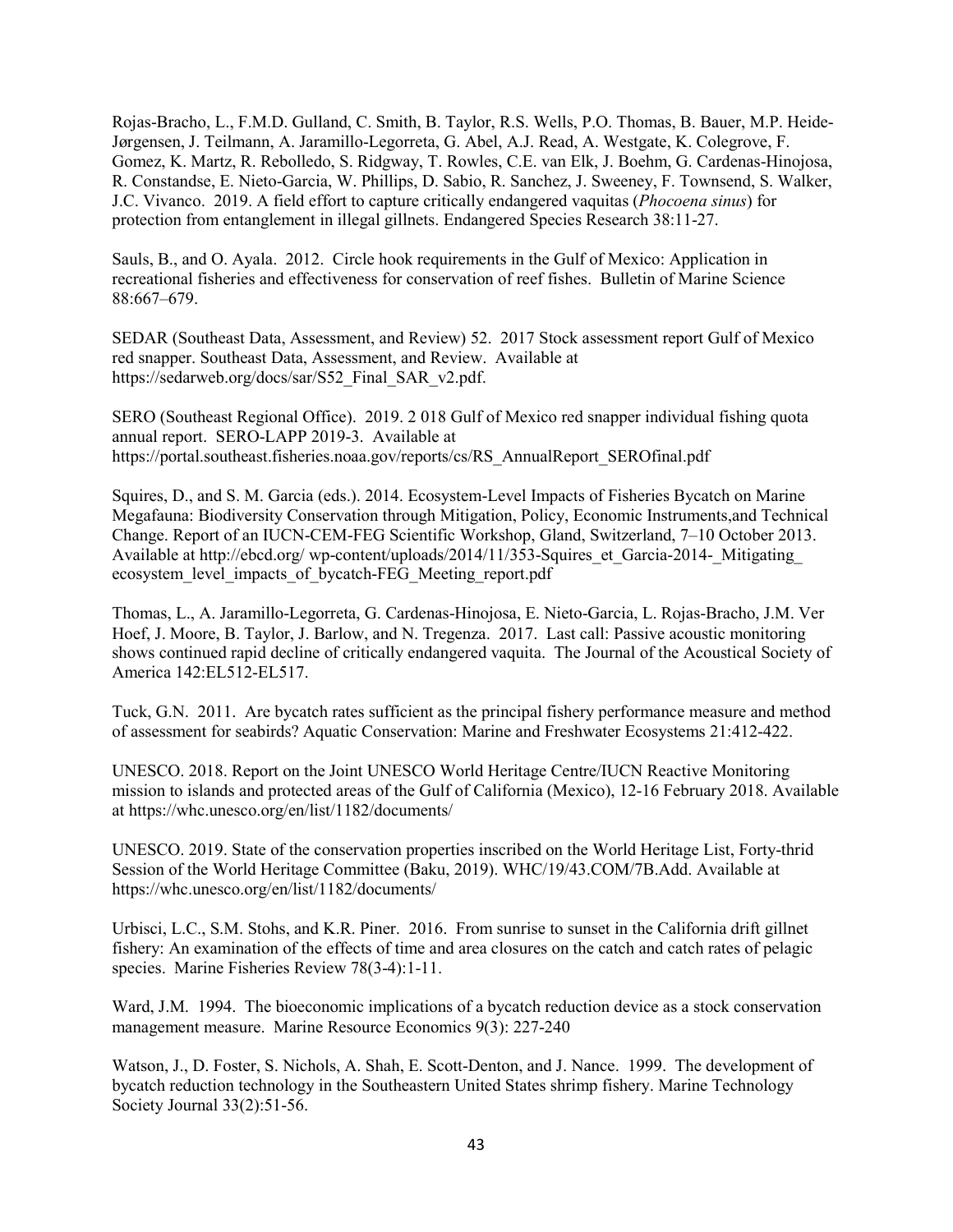#### <span id="page-49-0"></span>**Appendix A – Workshop Participants**

Dr. Juan J. Agar [\(juan.agar@noaa.gov\)](mailto:juan.agar@noaa.gov), Economist, Social Science Research Group, Southeast Fisheries Science Center, NOAA Fisheries, Miami FL. Role: Case Study Lead.

Lee Benaka [\(lee.benaka@noaa.gov\)](mailto:lee.benaka@noaa.gov), Fishery Management Specialist, Office of Science and Technology, NOAA Fisheries, Silver Spring MD. Role: Steering Committee Member

Dr. Kathryn Bisack [\(kathryn.biasck@noaa.gov\)](mailto:kathryn.biasck@noaa.gov), Economist/Operations Research Analyst, Social Science Branch, Northeast Fisheries Science Center, NOAA Fisheries, Woods Hole MA. Role: Case Study Lead.

Dr. Rita Curtis [\(rita.curtis@noaa.gov\)](mailto:rita.curtis@noaa.gov), Chief, Economics and Social Analysis Division, Office of Science and Technology, NOAA Fisheries, Silver Spring MD. Role: Participant.

David Detlor [\(david.detlor@noaa.gov\)](mailto:david.detlor@noaa.gov), Acting Director, Office of Science and Technology, NOAA Fisheries, Silver Spring MD. Role: Presenter and Participant.

Dr. Heidi Dewar [\(heidi.dewar@noaa.gov\)](mailto:heidi.dewar@noaa.gov), Fisheries Research Biologist, Life History Program, Southwest Fisheries Science Center, NOAA Fisheries, La Jolla CA. Role: Participant.

John Gauvin (gauvin @seanet.com), Science Project Director, Alaska Seafood Cooperative, Seattle WA. Role: Case Study Lead.

Dr. Martin Hall [\(mhall@iattc.org\)](mailto:mhall@iattc.org), Head, Bycatch Programs, Inter-American Tropical Tuna Commission, La Jolla CA. Role: Participant.

Dr. Alan Haynie [\(alan.haynie@noaa.gov\)](mailto:alan.haynie@noaa.gov), Economist, Resource Ecology and Fisheries Management, Alaska Fisheries Science Center, NOAA Fisheries, Seattle WA. Role: Participant.

Dr. Dennis Heinemann [\(dheinemann@mmc.gov\)](about:blank), Senior Advisor for Fisheries and Ecosystems, Marine Mammal Commission, Bethesda MD. Role: Steering Committee Member

Dr. James Hilger [\(james.hilger@noaa.gov\)](mailto:james.hilger@noaa.gov), Economist, Socio-Economics Program, Southwest Fisheries Science Center, NOAA Fisheries. Role: Participant.

Andrew Kitts [\(andrew.kitts@noaa.gov\)](mailto:andrew.kitts@noaa.gov), Economist, Economics and Social Analysis Division, Office of Science and Technology, NOAA Fisheries, Woods Hole MA. Role: Steering Committee Member

Kristen C. Koch [\(kristen.c.koch@noaa.gov\)](mailto:kristen.c.koch@noaa.gov), Director, Southwest Fisheries Science Center, NOAA Fisheries, La Jolla CA. Role: Presenter and Participant.

Dr. Rebecca Lent [\(rebecca.lent@iwc.int\)](mailto:rebecca.lent@iwc.int), Executive Director, International Whaling Commission, Cambridge UK. Role: Presenter and Participant.

Dr. Douglas Lipton [\(douglas.lipton@noaa.gov\)](mailto:douglas.lipton@noaa.gov), Senior Research Scientist for Economics, NOAA Fisheries, Silver Spring MD. Role: Presenter and Participant.

Dr. Jon Lopez (*jlopez@iattc.org*), Researcher, Stock Assessment Program, Inter-American Tropical Tuna Commission, La Jolla CA. Role: Participant.

Dr. Sabrina Lovell [\(sabrina.lovell@noaa.gov\)](mailto:Sabrina.lovell@noaa.gov), Economist, Office of Science and Technology, NOAA Fisheries, Silver Spring MD. Role: Steering Committee Member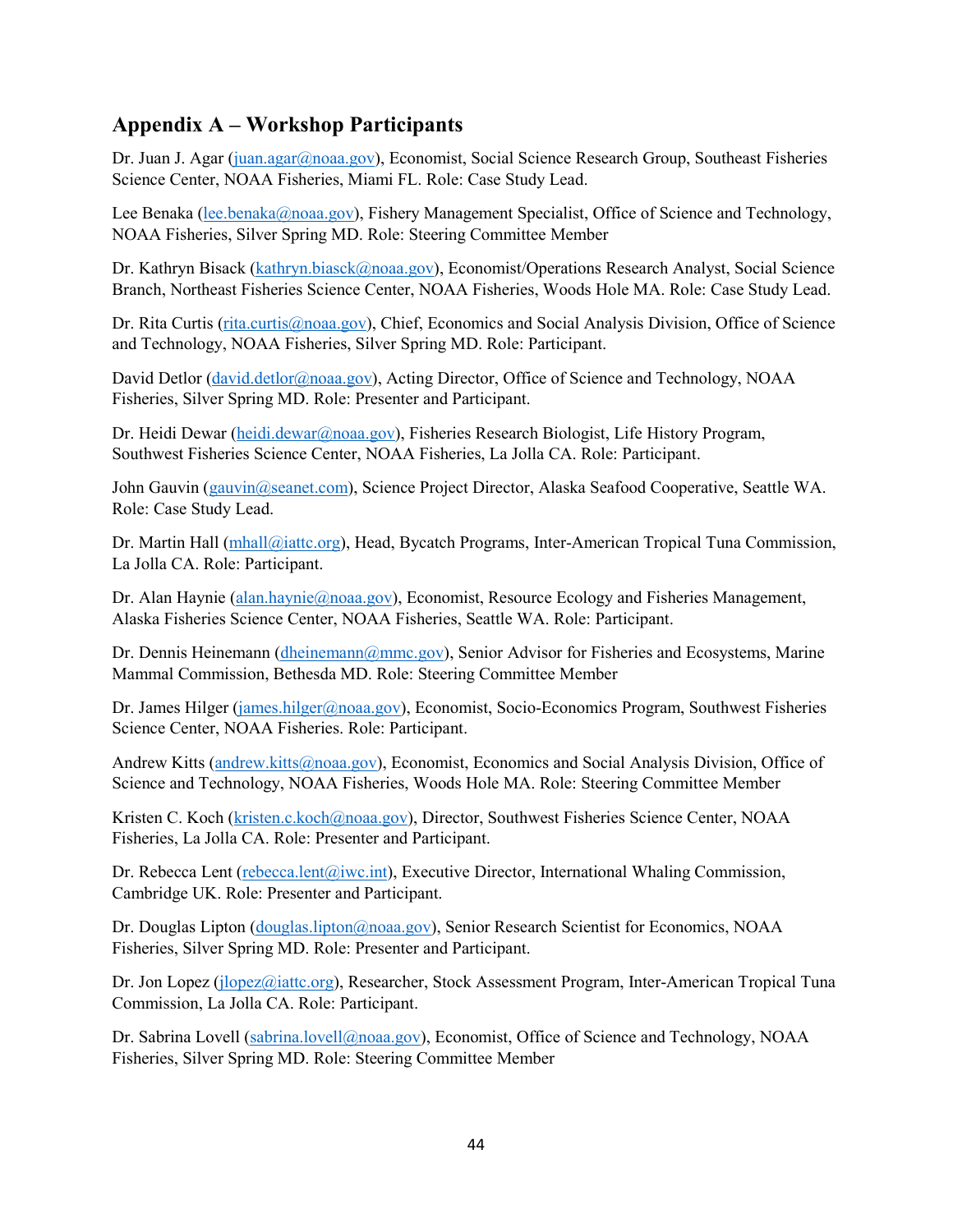Edward Melvin [\(edmelvin@uw.edu\)](mailto:edmelvin@uw.edu), Affiliate Associate Professor, School of Aquatic and Fishery Sciences, University of Washington, Seattle WA. Role: Case Study Lead.

Dr. Sarah Mesnick [\(sarah.mesnick@noaa.gov\)](mailto:sarah.mesnick@noaa.gov), Ecologist, Marine Mammal and Turtle Division, Southwest Fisheries Science Center, NOAA Fisheries, La Jolla CA. Role: Case Study Lead.

Scott Miller [\(scott.miller@noaa.gov\)](mailto:scott.miller@noaa.gov), Industry Economist, Sustainable Fisheries Division, Alaska Regional Office, NOAA Fisheries, Juneau AK. Role: Participant.

Noelle Olsen [\(noelle.olsen@noaa.gov\)](mailto:noelle.olsen@noaa.gov), Research Associate, Economics and Social Analysis Division, Office of Science and Technology, NOAA Fisheries, Silver Spring MD. Role: Steering Committee Member

Dr. Minling Pan [\(minling.pan@noaa.gov\)](mailto:minling.pan@noaa.gov), Economist, Pacific Islands Fisheries Science Center, NOAA Fisheries, Honolulu HI. Role: Case Study Lead.

Dr. Kristin H. Roll ( $\text{krr}$ @usn.no), Professor, University of Southeastern Norway, location. Role: Participant.

Alayna Siddall [\(alaynasiddallsac@gmail.com\)](mailto:alaynasiddallsac@gmail.com), Scientific Consultant, Sportfishing Association of California, San Diego CA. Role: Participant.

Dr. Dale Squires [\(dale.squires@noaa.gov\)](mailto:dale.squires@noaa.gov), Senior Scientist, Fisheries Resource Division, Southwest Fisheries Science Center, NOAA Fisheries, La Jolla CA. Role: Steering Committee Member

Scott Steinback [\(scott.steinback@noaa.gov\)](mailto:scott.steinback@noaa.gov), Economist, Social Sciences Branch, Northeast Fisheries Science Center, NOAA Fisheries, Wood Hole, MA. Role: Case Study Lead.

Dr. Stephen Stohs [\(stephen.stohs@noaa.gov\)](mailto:stephen.stohs@noaa.gov), Economist, Fisheries Resource Division, Southwest Fisheries Science Center, NOAA Fisheries, La Jolla CA. Role: Participant.

Dr. Joe Terry [\(joe.terry@noaa.gov\)](mailto:joe.terry@noaa.gov), Economist, Economics and Social Analysis Division, Office of Science and Technology, NOAA Fisheries, La Jolla CA. Role: Participant.

Charles Villafana [\(charles.villafana@noaa.gov\)](mailto:charles.villafana@noaa.gov), Manager, West Coast Region Observer Program, Sustainable Fisheries Division, West Coast Regional Office, NOAA Fisheries, Long Beach CA. Role: Case Study Lead.

Dr. Timothy B. Werner [\(twerner@neaq.org\)](mailto:twerner@neaq.org), Senior Scientist, Anderson Cabot Center for Ocean Life, New England Aquarium, Boston MA. Role: Participant.